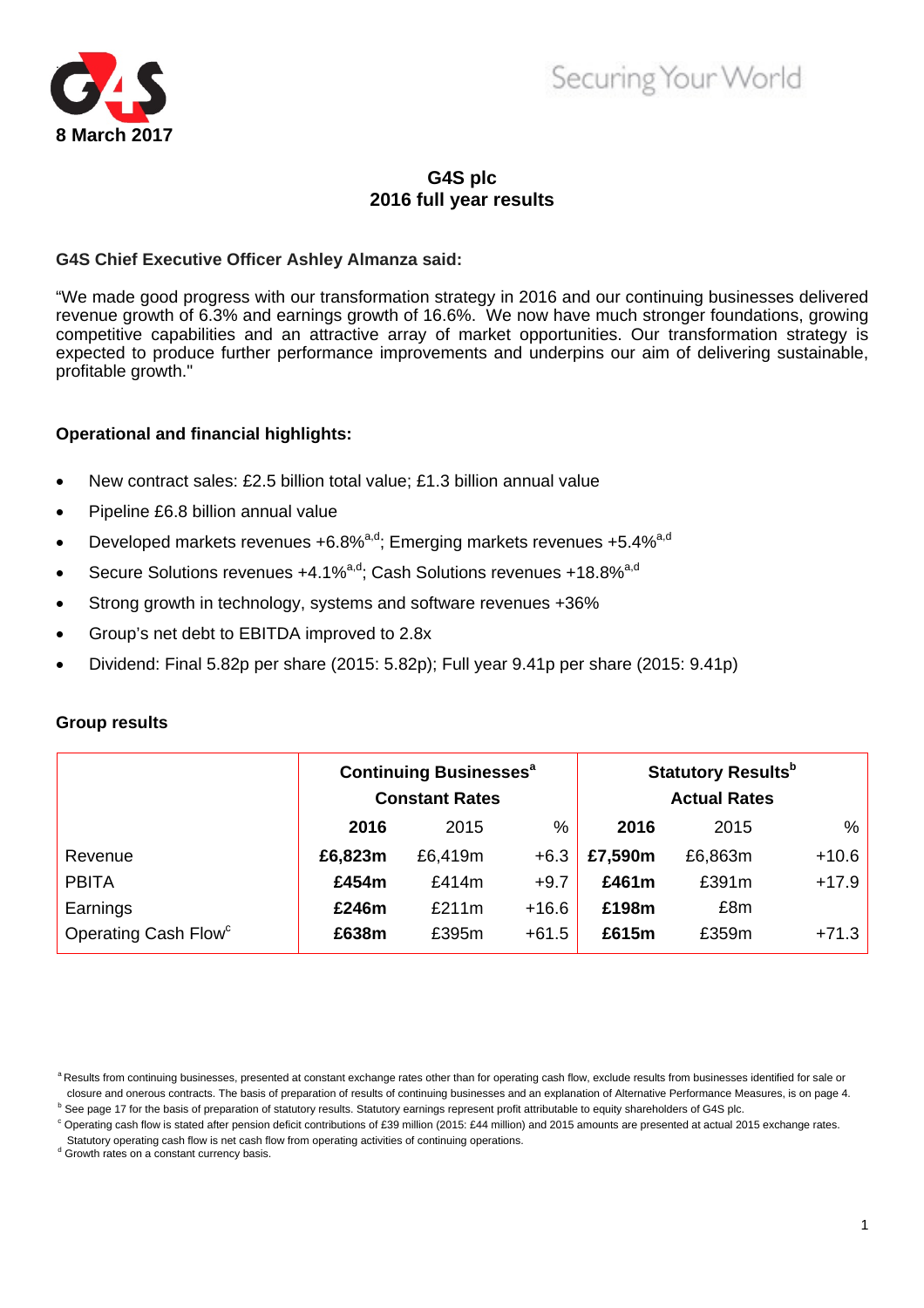### **G4S Transformation**

In November 2013, G4S set out a strategic plan to transform the company. Whilst there remains much to do to realise the full potential of our strategy, the Group has made significant progress over the past three years.

### **G4S Strategy and Investment Proposition**

G4S is the world's leading, global integrated security company, providing security and related services across six continents.

Our strategy addresses the positive, global demand outlook for security services and our enduring strategic aim is to demonstrate the values and performance that make G4S the company of choice for customers, employees and shareholders. We aim to do this by designing innovative solutions, by delivering outstanding service to our customers, by providing engaging and rewarding work for employees and by generating sustainable growth in returns for our shareholders. These aims are underpinned by the key programmes in our strategic plan:

- People and Values
- Growth and Innovation
- Customer Service Excellence
- Productivity and Operational Excellence
- Financial and Commercial Discipline

The Group has two business segments: Secure Solutions and Cash Solutions. Security and safety are critical to our success in both segments.

 *Secure Solutions:* we design, market and deliver a wide range of security and related services and our global business provides valuable access to a highly diversified customer base in markets around the world. Our security services range from static manned security to highly sophisticated, integrated solutions. Our scale and focus on productivity supports our cost competitiveness and our sustained investment in professional staff, technology, software and systems enables us to provide valuable and integrated solutions for our customers.

*Cash solutions:* we transport, process, recycle, securely store and manage cash and we provide secure international logistics for cash and valuables. We invest in technology and know-how and develop and sell proprietary cash management systems which combine skilled professionals with software, hardware and operational support in an integrated managed service. We operate around the globe, focussing on markets where we are able to build and sustain a material market share in our key service offerings.

G4S's investment proposition is to deliver sustainable growth in earnings, cash flows and dividends.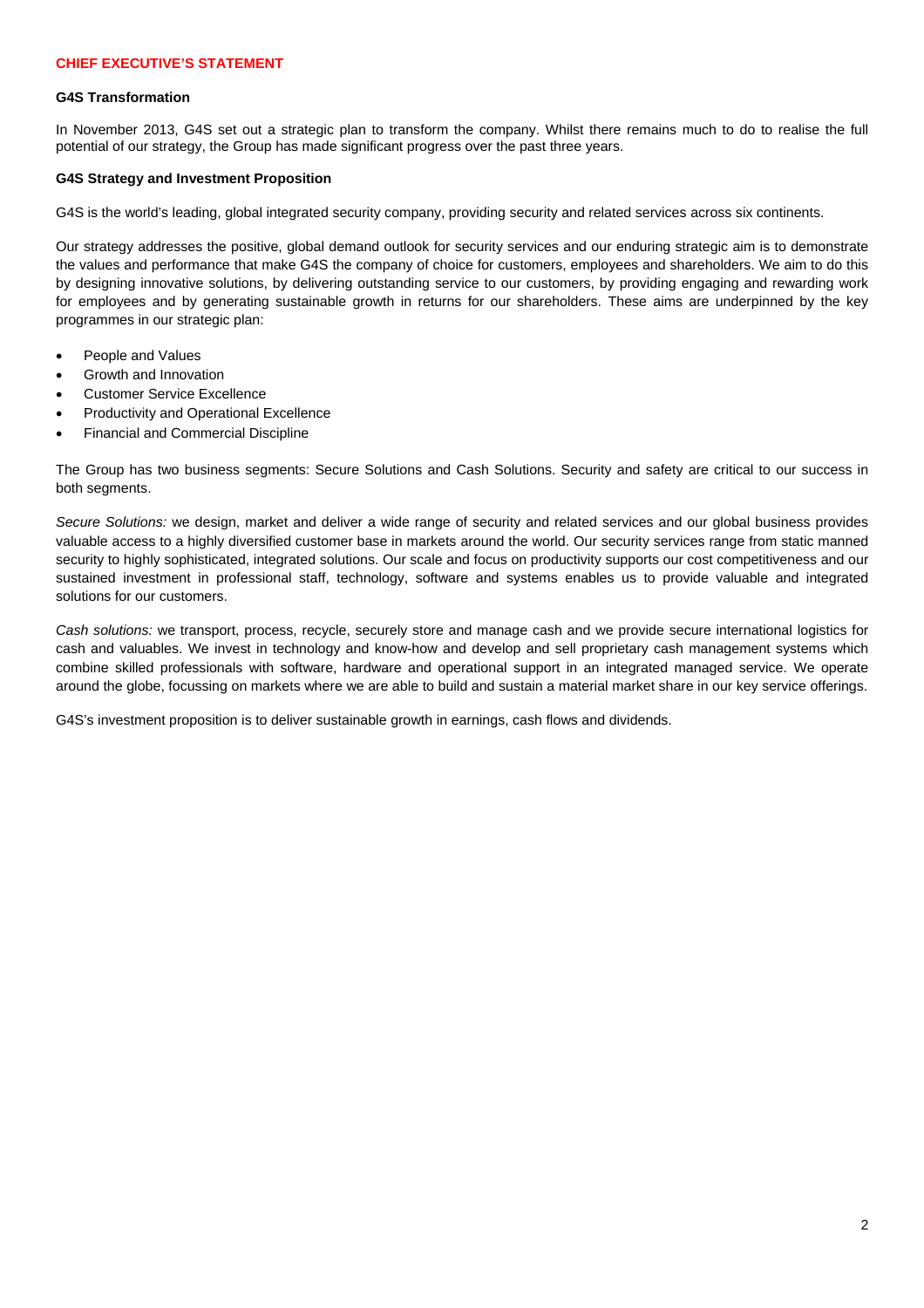### **Financial and Operational Highlights:**

 Since 2013, the year in which we commenced the transformation of the Group, we have increased sales by 15%, EPS by 45% and generated operating cash flow of £1.9 billion. In 2016 we made further progress with the on-going key strategic priorities underpinning the transformation:

**Growth and innovation**: We won new contracts with an annual value of £1.3 billion (2015: £1.3 billion) and total contract value of £2.5 billion (2015: £2.4 billion) whilst, at the same time, replenishing and growing our pipeline which had an annual value of £6.8 billion as at 31 December 2016. We sustained contract retention rates of around 90%.

 grew strongly and now account for 13% of Group revenues. In our Secure Solutions business, technology enabled services and We continued to see the benefit of investing in product and service development. Our technology, software and systems revenues solutions now contribute over £1.5 billion in annual revenues. In Cash Solutions, we grew revenues by 19% with a particularly strong performance from our Retail Cash Solutions and Deposita businesses. We have a strong and diverse pipeline of growth opportunities in our Retail Cash Solutions and Deposita businesses.

**Customer service excellence:** We have established customer satisfaction measurement and monitoring in all regions, including net promoter score surveys and strategic account programmes.

**Productivity and operational excellence**: Our productivity and operational excellence programmes yielded on-going benefits, allowing us to continue to invest in product and service development whilst at the same time improving the Group PBITA margin from 6.4% to 6.7%. Cash Solutions PBITA margin decreased to 12.7% from 12.9% as strong performances in developed markets cash businesses were offset by service and innovation investment and weaker trading in some emerging markets, which are at a much earlier stage in our transformation programme. PBITA margin in Secure Solutions was slightly higher at 6.3% (2015: 6.2%). Over the medium term we expect to extract greater efficiencies in Secure Solutions through the implementation of automated, lean business processes and we will be piloting these processes in Ireland during 2017.

**Financial discipline and Portfolio management**: Our portfolio programme has materially improved our strategic focus. Since 2013 we have divested 29 businesses (with annual revenues of c.£1 billion and PBITA of £25 million), realising proceeds of £345 million, and a further 27 businesses (with revenues of c.£445 million) are being sold or exited. In 2016 we closed four businesses and sold a further 12, realising proceeds of £82 million, including £52 million in respect of the UK Utilities business and reached agreement for the sale of G4S Israel for £88 million. A reconciliation showing the impact on our prior year results from continuing businesses of the movements in portfolio businesses is provided on page 31.

**People and Values:** During 2016, we launched our G4S Values and we are promoting these values with the appropriate communication and training.

**Cash flow, net debt, dividend and pensions:** Operating cash flow from continuing businesses, after pension deficit contributions, increased by 61.5% to £638 million helped by our focus on working capital management. Net cash flow after investment in the business, financing costs, taxation and dividends was £222 million and, despite the adverse effect of sterling weakness of £110 million, net debt decreased to £1,670 million (2015: £1,782 million). Net debt/EBITDA reduced to 2.8x (3.4x at December 2015). The Group's business plan and current performance support a net debt/EBITDA ratio of 2.5x or lower by the end of 2017. In line with our previous guidance that we will maintain the dividend until net debt/EBITDA is below 2.5x, the Board has proposed a final dividend of 5.82p per share.

Following completion of the latest triennial valuation process, the trustees of G4S's UK pension schemes agreed during the year a reduced annual pension deficit payment of £39 million in 2016 (2015: £44 million), with a 3% per annum increase until the next funding valuation due in 2018.

### **Outlook**

During 2016, the Group made good progress with its transformation strategy. We now have much stronger foundations, growing competitive capabilities and an attractive array of market opportunities. We believe that the long-term demand for our core services remains positive and that the Group's transformation strategy will produce further performance improvements and underpin our aim of delivering sustainable, profitable growth.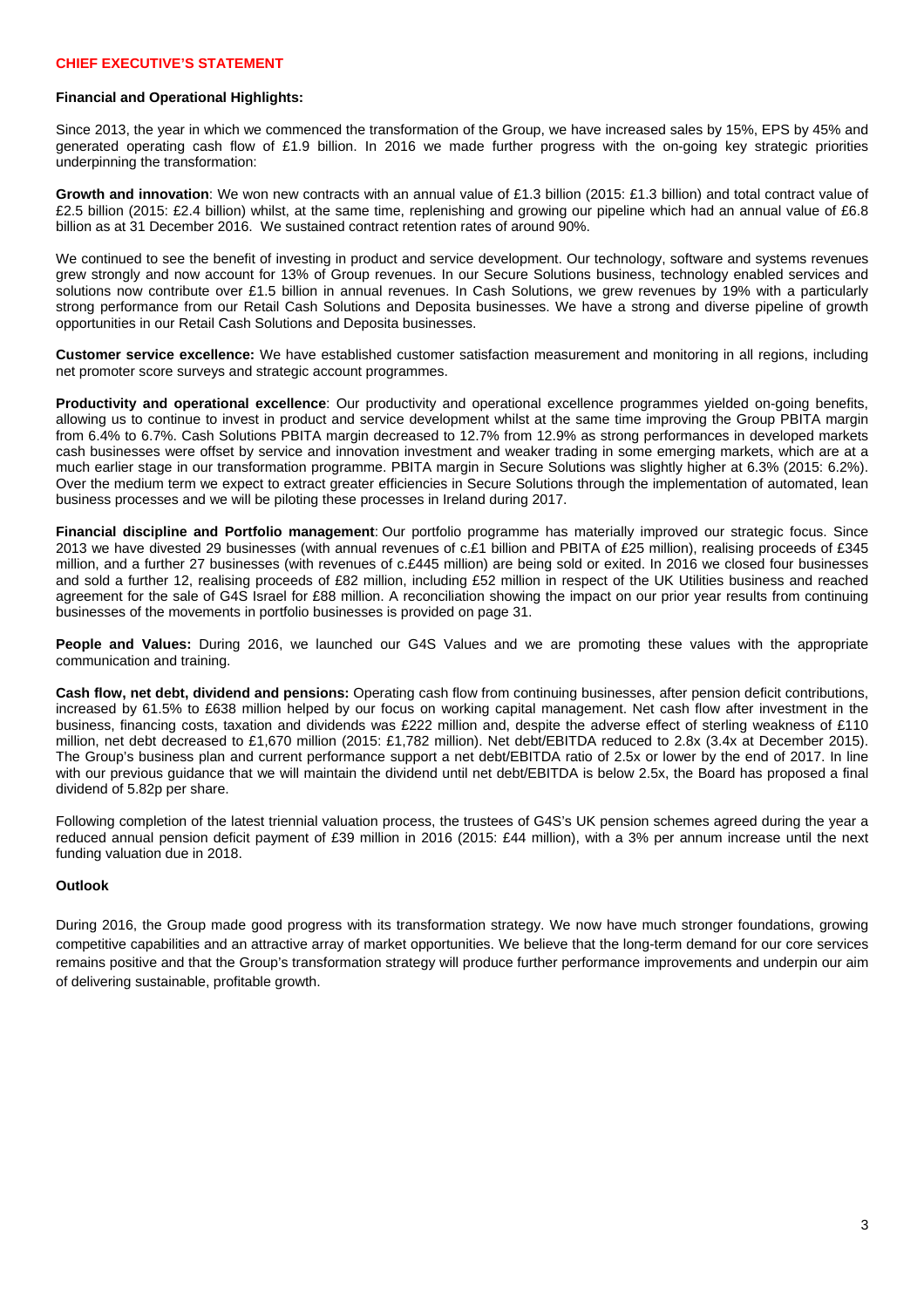### **BASIS OF PREPARATION**

The Group applies the basis of preparation for its statutory results shown on page 17. As explained below, the Group makes use of Alternative Performance Measures ("APMs") in the management of its operations and as a key component of its internal and external reporting.

G4S uses profit before interest, tax and amortisation ("PBITA") as a consistent measure of the Group's performance, excluding amortisation of acquisition-related intangible assets and specific and other separately disclosed items which the company believes should be disclosed separately by virtue of their size, nature or incidence. Further details regarding these items can be found in note 7 on page 20. Revenue, PBITA, operating cash flow and EPS for continuing (core) businesses and net debt to EBITDA are the financial Key Performance Indicators used by the Group in measuring progress against strategic objectives. PBITA and operating cash flow also form a significant element of performance measurement used in the determination of performance-related employee incentives. These APMs are not necessarily comparable with those used by other companies.

From 2016, the Group has reported its results across three distinct components, in line with its strategy for managing the business:

- Continuing (core) businesses, which comprise the Group's on-going activities "Continuing businesses";
- Onerous contracts, which are being managed effectively to completion; and
- Portfolio businesses, which are being managed for sale or closure, as part of the portfolio rationalisation programme announced by the Group in November 2013.

Taken together, these three components constitute "continuing operations" under IFRS or GAAP, as distinct from discontinued operations which, in accordance with IFRS 5, represent areas of the business which are being managed for sale or closure but which represent material business segments or entities. The Group now has minimal operations that meet the IFRS 5 definition of discontinued operations. The main APMs used by the Group for each component are reconciled with the Group's statutory results below.

### **Year ended 31 December 2016 (at 2016 average exchange rates)**

|                        | Continuing<br>businesses | <b>Onerous</b><br>contracts | <b>Portfolio</b><br>businesses <sup>a</sup> | <b>Restr</b><br>ucturing | <b>Acquisition-</b><br>related<br>amort<br>isation<br>and other <sup>e</sup> | <b>Statutory</b> |
|------------------------|--------------------------|-----------------------------|---------------------------------------------|--------------------------|------------------------------------------------------------------------------|------------------|
| Revenue                | 6,823                    | 181                         | 586                                         |                          |                                                                              | 7,590            |
| <b>PBITA</b>           | 454                      | $\overline{\phantom{0}}$    |                                             |                          |                                                                              | 461              |
| Earnings<br>Operating  | 246                      | ٠                           | ۰                                           | (10)                     | (38)                                                                         | 198              |
| cash flow <sup>"</sup> | 638                      | (16)                        | 11                                          | (18)                     |                                                                              | 615              |

|                          | Continuing<br>businesses | <b>Onerous</b><br>contracts | <b>Portfolio</b><br>businesses <sup>a</sup> | Restr<br>ucturing | <b>Acquisition-</b><br>related<br>amort<br>isation<br>and other <sup>e</sup> | <b>Adjusted</b><br>statutory |
|--------------------------|--------------------------|-----------------------------|---------------------------------------------|-------------------|------------------------------------------------------------------------------|------------------------------|
| Revenue                  | 6,419                    | 196                         | 760                                         |                   |                                                                              | 7,375                        |
| <b>PBITA</b>             | 414                      |                             | 8                                           |                   |                                                                              | 423                          |
| Earnings<br>Operating    | 211                      | (1)                         | (4)                                         | (38)              | (149)                                                                        | 19                           |
| cash flow <sup>b,d</sup> | 395                      | (18)                        | 28                                          | (46)              |                                                                              | 359                          |

|                          | Continuing<br>businesses | <b>Onerous</b><br>contracts | <b>Portfolio</b><br>businesses | Restr<br>ucturing | <b>Acquisition-</b><br>related<br>amort<br>isation<br>and other <sup>e</sup> | <b>Statutory</b> |
|--------------------------|--------------------------|-----------------------------|--------------------------------|-------------------|------------------------------------------------------------------------------|------------------|
| Revenue                  | 5,958                    | 189                         | 716                            |                   |                                                                              | 6,863            |
| <b>PBITA</b>             | 382                      |                             | 8                              |                   |                                                                              | 391              |
| Earnings<br>Operating    | 191                      |                             | (1)                            | (35)              | (148)                                                                        | $\boldsymbol{8}$ |
| cash flow <sup>b,d</sup> | 395                      | (18)                        | 28                             | (46)              |                                                                              | 359              |

a Portfolio businesses that remain part of the Group and have not yet been sold or closed contributed £431 million revenue (2015: £470 million) and £3 million PBITA

(2015: £1 million).<br><sup>b</sup> Operating cash flow for the year ended 31 December 2015 is presented at 2015 actual exchange rates.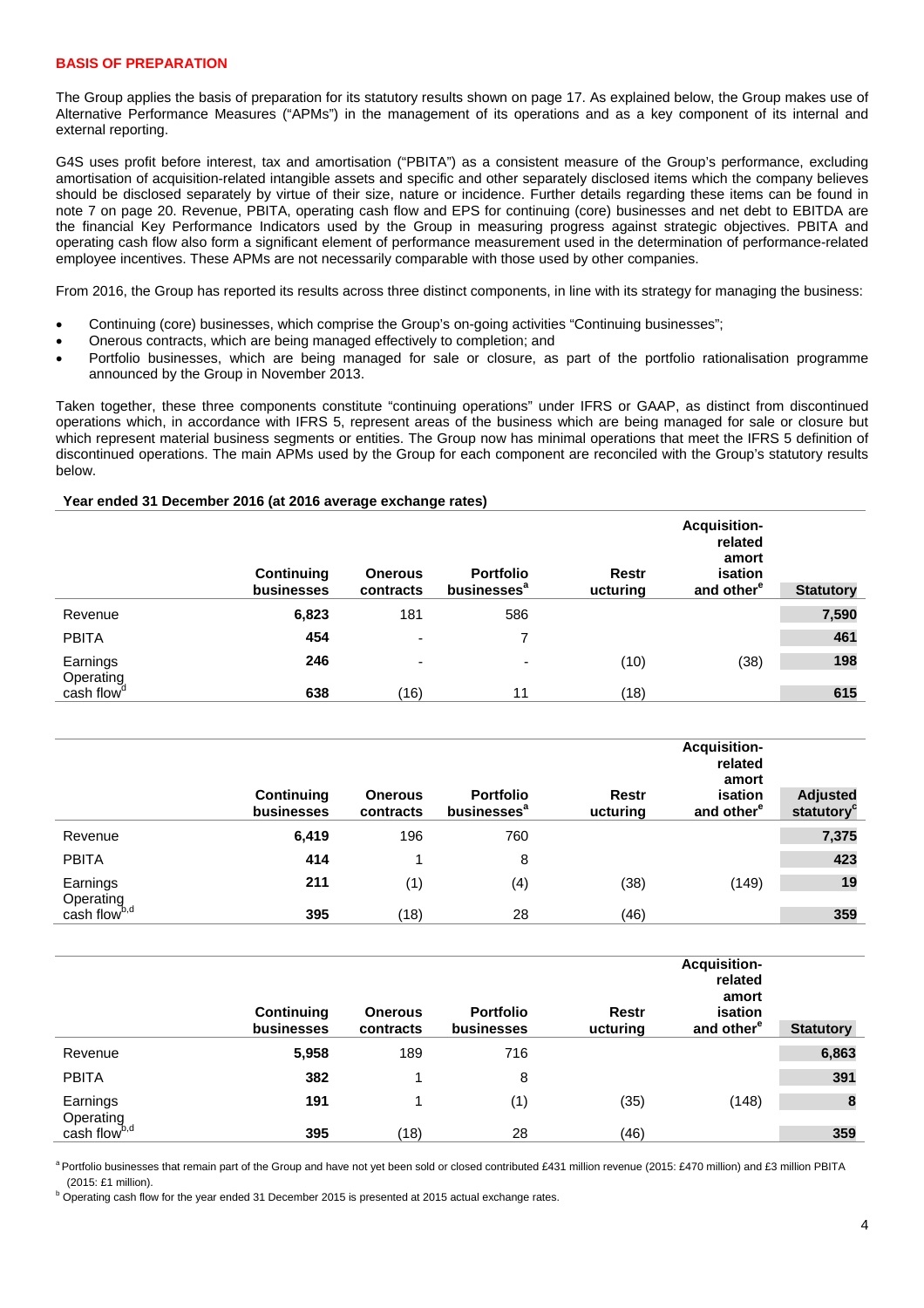- <sup>c</sup> The 'adjusted statutory' figures represent the comparative 2015 statutory amounts had they been translated at 2016 average rates (other than for operating cash flow) but should not be considered as or used in place of the Group's statutory results.
- Operating cash flow is stated after pension deficit contributions of £39 million (2015: £44 million).
- e Other includes goodwill impairment, net specific items, net profit on disposal/closure of subsidiaries, the results of discontinued operations and the associated tax impacts, see page 9.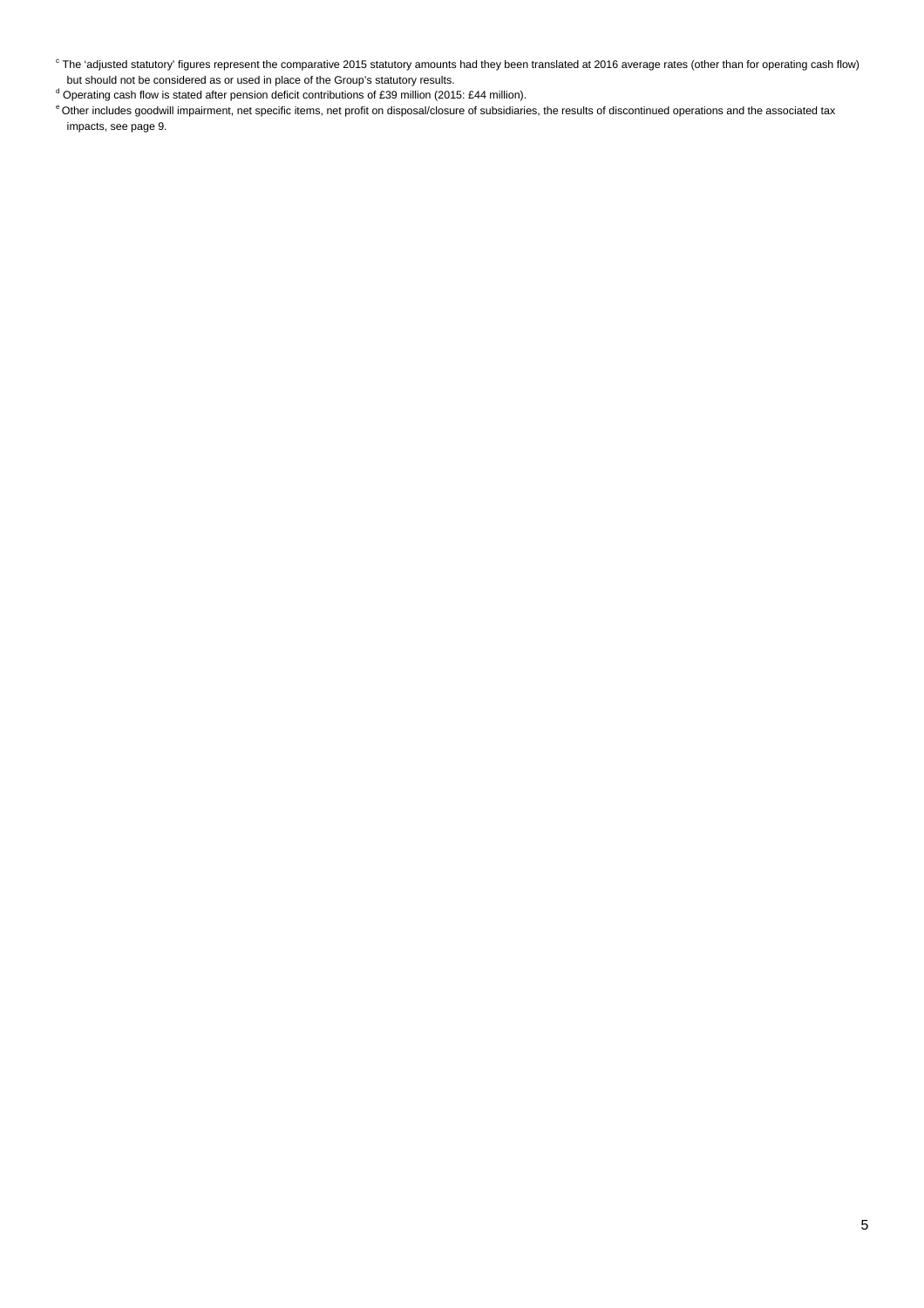### **BUSINESS REVIEW RESULTS OF CONTINUING BUSINESSES BY REGION**

 throughout the Business Review, to aid comparability, 2015 prior year results are presented on a constant currency basis by The following Business Review focuses primarily on the Group's continuing businesses, as these represent the Group's long-term operations, whereas onerous contracts and portfolio businesses do not form part of the Group's long-term plans. In addition, applying 2016 average exchange rates, unless otherwise stated.

 With effect from 1 January 2016 the former Asia Middle East region was divided into two separate regions, Asia Pacific and Middle East & India. The comparative results below and in subsequent pages have been re-presented to reflect this.

| Year ended 31 December 2016               | <b>Revenue</b> | Revenue    |             | Organic                  | <b>PBITA</b> | <b>PBITA</b> |             |
|-------------------------------------------|----------------|------------|-------------|--------------------------|--------------|--------------|-------------|
| At constant 2016 average exchange rates   | 2016<br>£m     | 2015<br>£m | YoY<br>$\%$ | growth <sup>a</sup><br>% | 2016<br>£m   | 2015<br>£m   | YoY<br>$\%$ |
| Africa                                    | 422            | 395        | 6.8%        | 6.5%                     | 42           | 40           | 5.0%        |
| Asia Pacific                              | 679            | 666        | 2.0%        | 1.8%                     | 57           | 49           | 16.3%       |
| Latin America                             | 621            | 579        | 7.3%        | 7.3%                     | 23           | 23           | 0%          |
| Middle East & India                       | 842            | 793        | 6.2%        | 1.7%                     | 76           | 85           | $(10.6)\%$  |
| <b>Emerging markets</b>                   | 2,564          | 2,433      | 5.4%        | 3.8%                     | 198          | 197          | 0.5%        |
|                                           |                |            |             |                          |              |              |             |
| Europe                                    | 1,224          | 1,170      | 4.6%        | 4.4%                     | 85           | 72           | 18.1%       |
| North America                             | 1,817          | 1,616      | 12.4%       | 12.4%                    | 111          | 98           | 13.3%       |
| UK & Ireland                              | 1,218          | 1,200      | 1.5%        | 1.4%                     | 110          | 97           | 13.4%       |
| <b>Developed markets</b>                  | 4,259          | 3,986      | 6.8%        | 6.8%                     | 306          | 267          | 14.6%       |
|                                           |                |            |             |                          |              |              |             |
| <b>Total Group before corporate costs</b> | 6,823          | 6,419      | 6.3%        | 5.6%                     | 504          | 464          | 8.6%        |
| Corporate costs                           |                |            |             |                          | (50)         | (50)         | $0\%$       |
| <b>Total Group</b>                        | 6,823          | 6,419      | 6.3%        | 5.6%                     | 454          | 414          | 9.7%        |

<sup>a</sup>Organic growth is calculated based on revenue growth at 2016 average exchange rates, adjusted to exclude the impact of any acquisitions or disposals during the current or prior year. During 2015 we increased our economic control and interest in certain joint ventures at no additional cost and these are excluded from organic growth.

### **AFRICA**

 Against a background of continued weakness in commodity prices, revenue growth in the Africa region was 6.8%, with growth across most markets and in both secure solutions and cash solutions.

We improved customer retention, whilst also growing new business. The economic environment in Africa has been challenging but represents an opportunity to offer more efficient solutions to customers through the increased sale of appropriate technology to enhance our manned security offering. The financial and retail sectors remain buoyant and we are well positioned in Cash Solutions, including Deposita, which uses technology and software to service retailers.

 To ensure we have the right platform, we continue to invest in strengthening the capability and competitiveness of our businesses in for governments, multi-lateral agencies, NGOs, mining companies and the Canadian embassy in Kenya. Africa through programmes that address service innovation and delivery alongside operational productivity and efficiency. PBITA increased by 5.0% despite operating costs, reflecting the investment in these programmes, growing at a faster rate than revenues. New and renewed contracts won across the region include security, systems, manned security and risk management services work

The sales pipeline in Africa has diverse contract opportunities in areas such as aviation, banking, retail, government and NGO security and risk management services.

### **ASIA PACIFIC**

Revenue growth in Asia Pacific was 2.0% and PBITA increased 16.3%, reflecting the benefits of productivity programmes coupled with a favourable revenue mix including an increasing proportion of revenues from care & justice services in Australia and security systems across the region.

We secured new and renewed contracts across a broad range of sectors including financial services (including retail cash solutions), consumer products, government and the US embassy in Thailand.

The sales pipeline is diversified by geographic market and customer segment focussed on care and justice, security solutions and cash management services.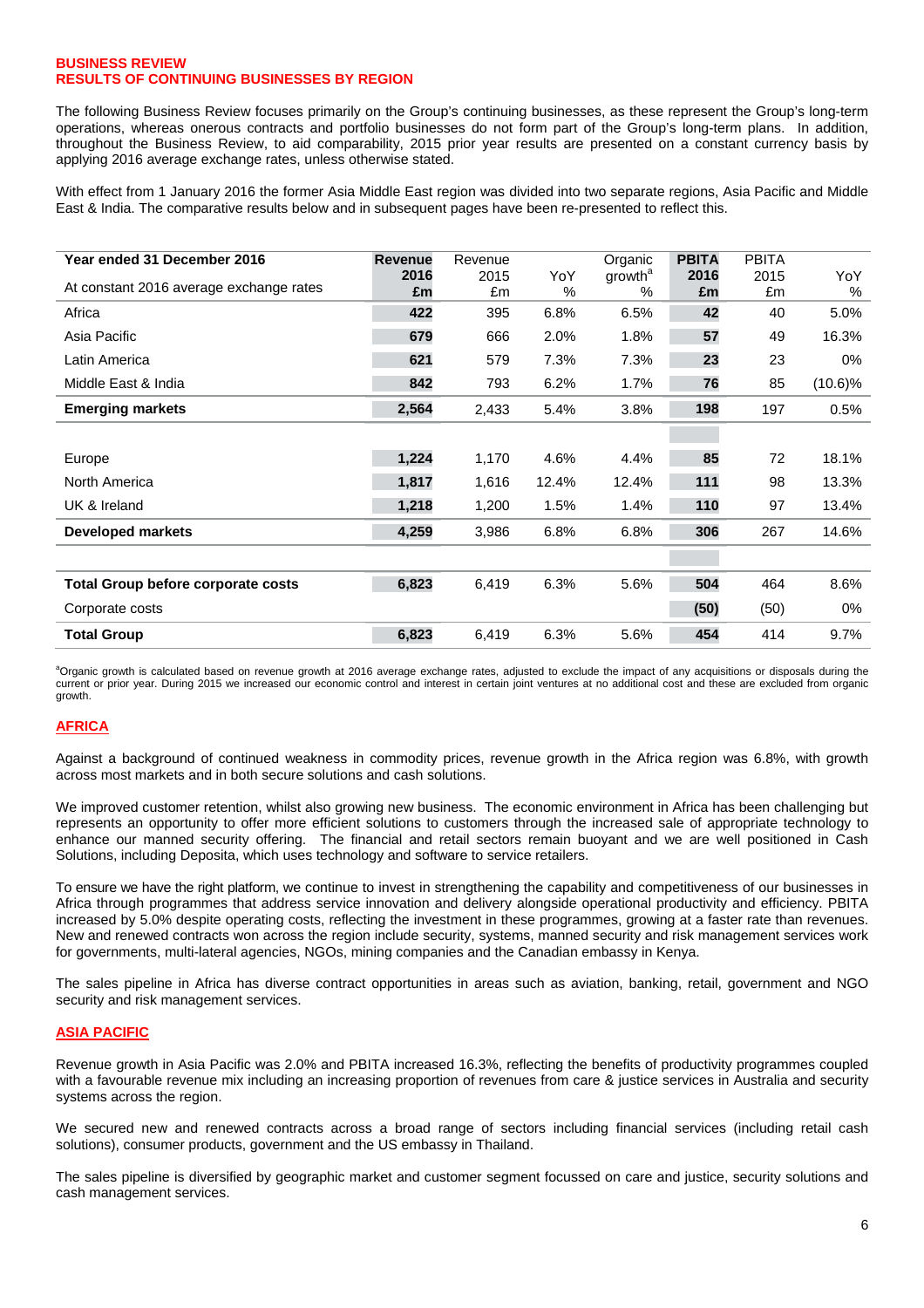### **BUSINESS REVIEW RESULTS OF CONTINUING BUSINESSES BY REGION continued**

### **LATIN AMERICA**

Despite weak or negative GDP growth in a number of large markets in Latin America, our revenue growth was 7.3%, with good revenue growth in Brazil, Argentina and Uruguay.

Notwithstanding improved performance across most countries in the region, PBITA was unchanged on the prior year, reflecting the challenging economic environment in Brazil which has made it difficult to recover wage inflation and other employee benefit costs in customer pricing coupled with the effect of our decision to bid on only a select number of government tenders. We are adjusting our cost base across the region, whilst retaining the capacity to respond to any recovery in the main Latin America markets.

During the year, we won new contracts in facilities management, systems and secure solutions contracts in the banking, communications, oil and gas, transportation and utility sectors. We also won the contract to provide security for one of the largest banks in Brazil.

Our sales pipeline for the Latin America region continues to develop well, with a number of multi-year manned security and facilities management opportunities for oil and gas, healthcare, aviation and financial institution sectors in Colombia, Argentina and Peru.

### **MIDDLE EAST & INDIA**

Revenues in Middle East and India grew 6.2% with good growth in our Secure Solutions business in India and in security systems across the region offsetting the impact of weaker trading in Cash Solutions businesses which are at an earlier stage of transformation and which felt the indirect effect of sustained low oil and gas prices in the Middle East.

We continued to strengthen our management team in the region and to invest in service innovation, customer service and operational excellence. These programmes are at a relatively early stage and operating costs, including these investments and the impact of increased employment costs in India, rose faster than revenues. As a result PBITA across the region reduced by 10.6%.

New contracts won across the region include facilities management, risk consulting and security in the aviation and engineering sectors for commercial and government agencies.

The sales pipeline in the Middle East remains diversified with a large number of facilities management, cash solutions, security and systems opportunities in the government, industrial, healthcare, education, financial, construction and oil and gas sectors.

### **EUROPE**

In Europe, our revenues rose by 4.6% driven by growth in both Secure Solutions and Cash Solutions with a particularly strong performance in Belgium, Romania and the Netherlands from new contracts and a temporary step up in secure solutions activity in Belgium following the terrorist attacks in March 2016. PBITA rose by 18.1%, reflecting the combined effect of revenue growth, disciplined price increases and the benefits of our restructuring and productivity programmes.

We succeeded in winning new security contracts for aviation and retail customers, systems security for infrastructure and in cash management.

Our European pipeline has a large number of opportunities in the aviation, infrastructure, consumer and banking sectors.

### **NORTH AMERICA**

 In North America, our revenues grew by 12.4%, and our pipeline provides the opportunity for further growth. Cash solutions revenues grew by a factor of 40 helped by Retail Solutions momentum. Revenues from our technology, software and systems businesses grew by 17% excluding retail Cash Solutions. Manned security revenues grew marginally with new customer contracts and growth in existing contracts being offset by lower temporary and short term work than in 2015 and a reduction in demand in Canada due to the impact of lower oil prices on the economy.

PBITA increased by 13.3%, helped by a favourable sales mix and efficiency gains, partially offset by investing in organisational capacity to manage our rapidly growing integrated systems business and Retail Solutions.

Key contract wins include the renewal of an aviation contract in Canada for a further five years and expansion of the Retail Solutions contract portfolio.

We have a strong contract pipeline with opportunities across diverse sectors including energy, retail, finance, healthcare and data centres.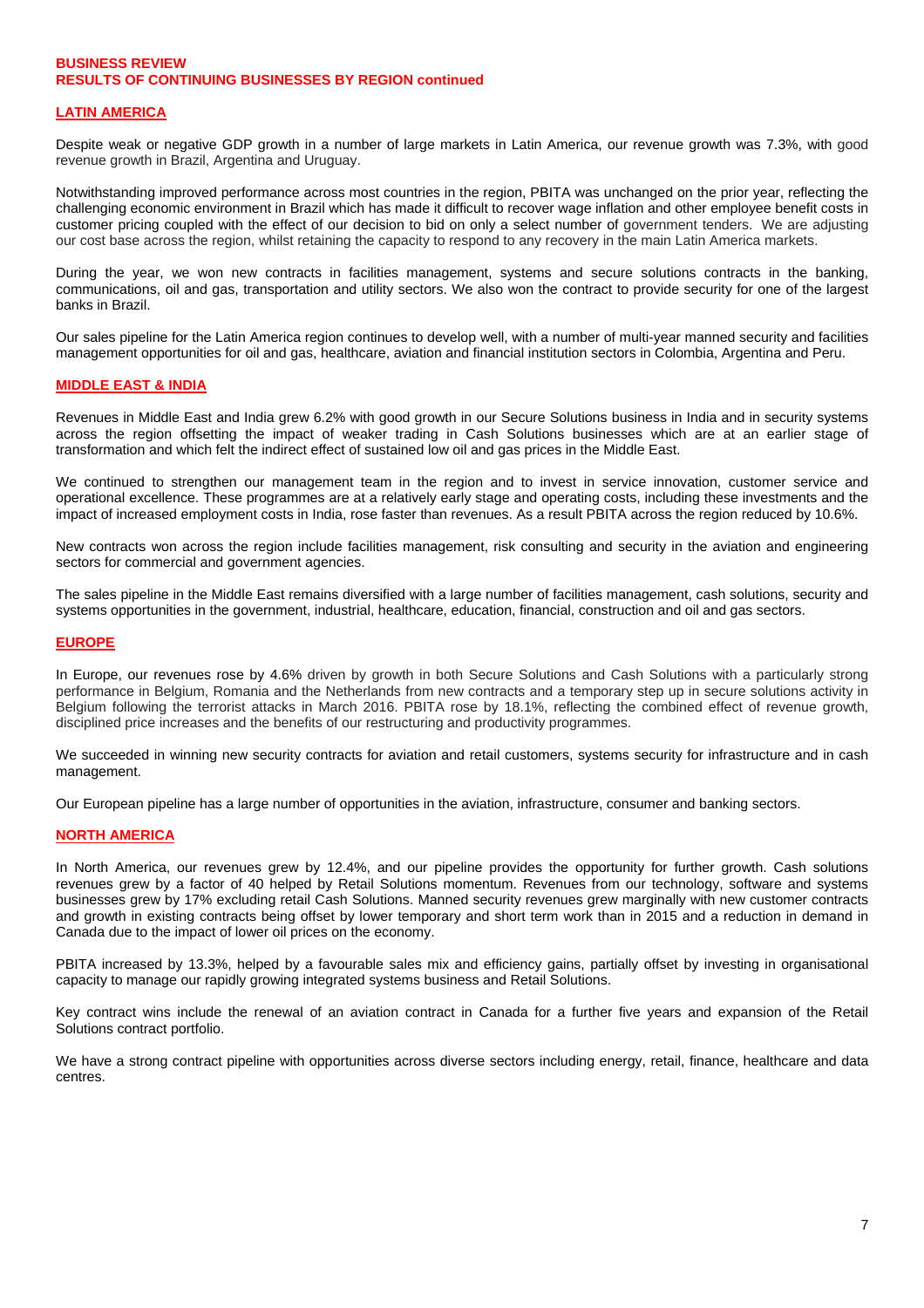### **BUSINESS REVIEW RESULTS OF CONTINUING BUSINESSES BY REGION continued**

### **UK & IRELAND**

 As expected, revenue in the UK & Ireland grew by 1.5% due mainly to a new global security contract for a major bank and new facilities management services in Ireland. PBITA was 13.4% higher reflecting the benefit of our on-going productivity programmes and the growth in our facilities management and secure transportation services.

New contracts won include facilities management and integrated security solutions contracts in healthcare, and we renewed all major rebid cash solutions contracts awarded during 2016. The UK & Ireland bidding pipeline is broad-based and has grown in the areas of facilities management, care and justice, secure transportation and cash outsourcing.

### **CORPORATE COSTS**

Corporate costs comprise the costs of the plc Board and the central costs of running the Group including executive, governance and central support functions and are consistent with the prior year.

### **RESULTS OF CONTINUING BUSINESSES BY SERVICE LINE**

| <b>Secure Solutions</b>        | <b>Revenue</b> | Revenue |      | <b>PBITA</b> | <b>PBITA</b> |      |
|--------------------------------|----------------|---------|------|--------------|--------------|------|
|                                | 2016           | 2015    | YoY  | 2016         | 2015         | YoY  |
| At 2016 average exchange rates | £m             | £m      | %    | £m           | £m           | %    |
| <b>Emerging markets</b>        | 2,166          | 2.028   | 6.8% | 142          | 133          | 6.8% |
| Developed markets              | 3.509          | 3.425   | 2.5% | 216          | 206          | 4.9% |
| Total                          | 5,675          | 5.453   | 4.1% | 358          | 339          | 5.6% |

Our services range from entry level offerings to highly sophisticated, integrated systems and solutions. We have increased our investment in resources which enable us to innovate and apply technology in the design and delivery of integrated solutions for our customers and this is reflected in the increasing share of revenue from these solutions.

Overall, the Secure Solutions businesses delivered 4.1% growth in revenue and 5.6% growth in PBITA.

 programmes and productivity initiatives. PBITA growth in both emerging and developed markets reflected on-going delivery of the benefits of earlier restructuring

| <b>Cash Solutions</b>          | <b>Revenue</b> | Revenue |        | <b>PBITA</b> | <b>PBITA</b> |            |
|--------------------------------|----------------|---------|--------|--------------|--------------|------------|
|                                | 2016           | 2015    | YoY    | 2016         | 2015         | YoY        |
| At 2016 average exchange rates | £m             | £m      | %      | £m           | £m           | %          |
| Emerging markets               | 398            | 405     | (1.7)% | 56           | 64           | $(12.5)\%$ |
| Developed markets              | 750            | 561     | 33.7%  | 90           | 61           | 47.5%      |
| Total                          | 1,148          | 966     | 18.8%  | 146          | 125          | 16.8%      |

Overall Cash Solutions grew 18.8% in revenues and PBITA rose by 16.8%.

The overall growth in revenue and profit was driven by increased volume particularly in North America with a strong performance from Retail Solutions and solid growth across the other developed cash solutions markets. The strong growth in PBITA in our developed markets reflected improvements in productivity and the systematic restructuring and productivity programmes which have been implemented over the past three years.

In our emerging markets, revenues declined by 1.7% as a result of weaker trading in businesses which are at an earlier stage of transformation and which felt the indirect effect of sustained low oil and gas prices in the Middle East. The new services and productivity programmes which are delivering positive results in developed markets are now being rolled out in our principal emerging markets and we expect them to improve emerging markets performance over time. However in 2016 the cost of this investment together with inflationary wage increases in excess of customer price increases led to PBITA falling by 12.5%.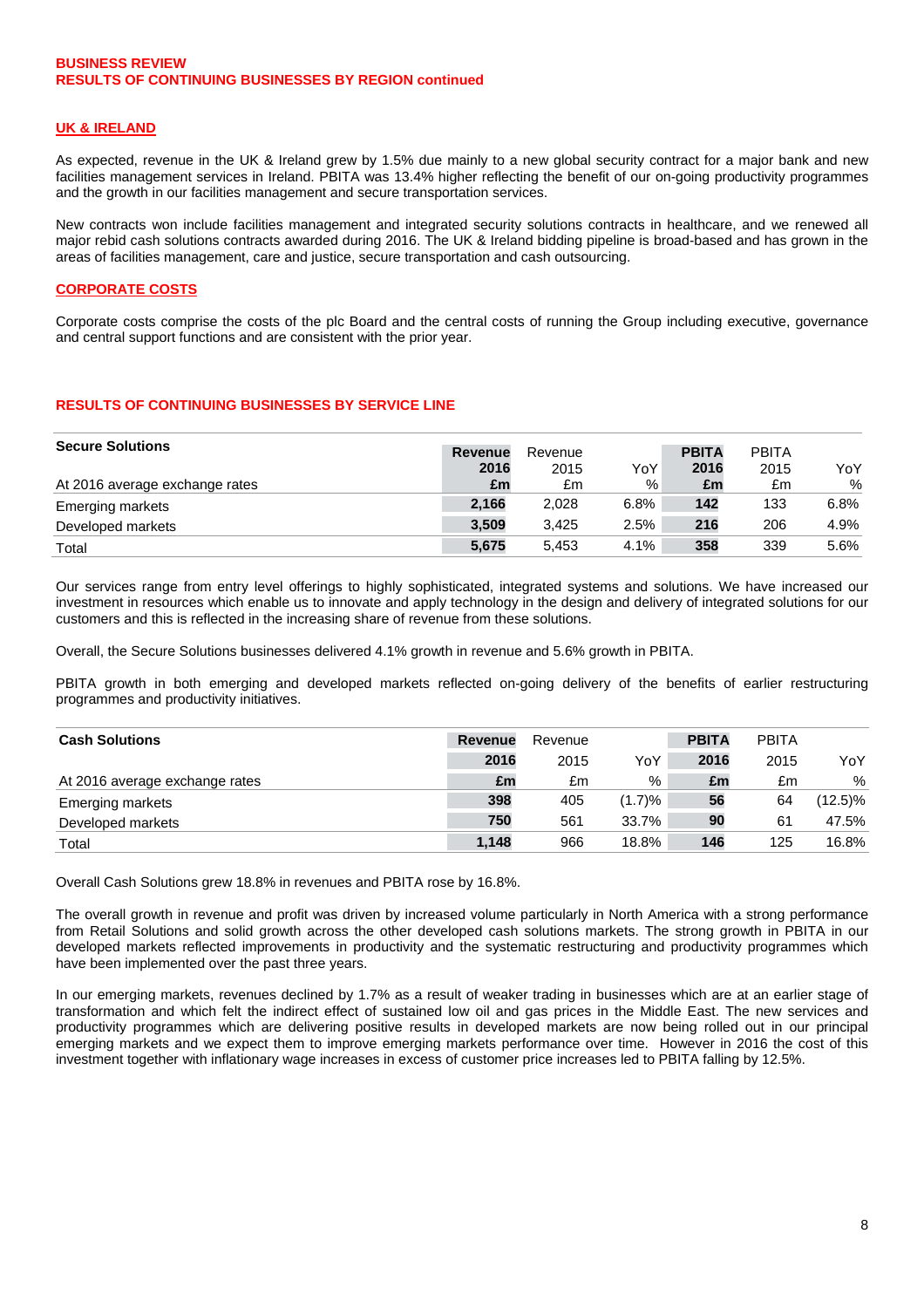### **BUSINESS REVIEW GROUP COMMENTARY**

### **Summary results of continuing businesses**

|                                                                | 2016               | 2015   |        |
|----------------------------------------------------------------|--------------------|--------|--------|
| At December 2016 average exchange rates                        | £m                 | £m     | YoY    |
| Revenue                                                        | 6,823              | 6,419  | 6.3%   |
| Profit before interest, tax and amortisation (PBITA)           | 454                | 414    | 9.7%   |
| Interest                                                       | (102)              | (105)  | (2.9)% |
| Profit before tax <sup>a</sup>                                 | 352                | 309    | 13.9%  |
| Tax                                                            | (84)               | (74)   | 13.5%  |
| Profit after tax <sup>a</sup>                                  | 268                | 235    | 14.0%  |
| Non-controlling interests                                      | (22)               | (24)   | (8.3)% |
| Earnings (profit attributable to equity holders of the parent) | 246                | 211    | 16.6%  |
| <b>EPS</b>                                                     | 15.91 <sub>p</sub> | 13.66p | 16.47% |
| Operating cash flow <sup>b</sup>                               | 638                | 395    | 61.5%  |

<sup>a</sup> A reconciliation of profit before tax, profit after tax and the main APMs for continuing businesses with the Group's statutory results is included on page 30. <sup>b</sup> Operating cash flow for 2015 is shown at actual 2015 exchange rates.

#### *Revenue*

 good growth in Europe of 4.6%, while the UK & Ireland grew by a more modest 1.5%. Emerging markets grew 5.4% compared with the prior year, with revenues of £2.6 billion, representing 38% of Group revenue (2015: 38%). Developed markets revenues were 6.8% higher than the prior year with strong growth in North America of 12.4% and

Revenue from Cash Solutions was up 18.8% on 2015 and from Secure Solutions was up 4.1% on 2015.

#### *PBITA*

PBITA of continuing businesses of £454 million (2015: £414 million) was up 9.7%. This growth reflects the strong performance of the Group in developed markets, improved product mix and the results of our on-going productivity programmes.

#### *Interest*

Net interest payable on net debt from continuing businesses was £92 million (2015: £93 million). The pension interest charge was £10 million (2015: £12 million), resulting in a total interest cost of £102 million (2015: £105 million).

#### *Tax*

A tax charge of £84 million (2015: £74 million) was incurred on the profits of continuing businesses of £352 million (2015: £309 million) which represents an effective tax rate of 24% (2015: 24%). The effective tax rate for continuing businesses is a function of a variety of factors, with the most significant being (i) the geographic mix of its taxable profits and the respective country tax rates, (ii) the recognition of, and changes in the value of, deferred tax assets, (iii) permanent differences such as expenses disallowable for tax purposes and (iv) irrecoverable withholding taxes.

During the year, the Group recognised additional deferred tax assets of £72 million (of which £40 million arose through the tax charge on continuing businesses), relating to previously unrecognised brought forward tax losses. The recognition of the tax losses as deferred tax assets is based upon the forecast future taxable profits of the relevant legal entities, and has been attributed to continuing businesses to the extent that the associated loss or expense that gave rise to the tax loss was originally attributed to continuing businesses. The recognition of the tax losses as additional deferred tax assets is underpinned by business plans for future periods which support the Group's aim of delivering sustainable, profitable growth.

At any point in time, the Group is typically subject to tax audits in a number of different countries. In situations where a difference of opinion arises between the Group and a local tax authority in respect of its tax filings, the Group will debate the contentious areas and, where necessary, resolve them through negotiation or litigation. The Group relies upon advice and opinions from the Group tax department, local finance teams and external advisors to ensure that appropriate judgments are arrived at in establishing the appropriate accounting provisions in relation to such disputes.

In December 2016, as part of its response to the OECD's Base Erosion and Profit Shifting recommendations, the UK Government released draft legislation in respect of new rules to: (i) restrict the deductibility of net interest costs to a percentage of EBITDA and (ii) restrict the amount of taxable profits available to offset against carried forward tax losses to 50% of the available profits. Both of these proposals will take effect from 1 April 2017. Management is monitoring the progress of this draft legislation and assessing its possible impacts on the Group, which may result in a modest increase in the effective tax rate on future profits of continuing businesses.

#### *Profit for the year – continuing businesses*

The Group produced profit from continuing businesses attributable to equity holders ('continuing earnings') of £246 million<br>(2015: £211 million), an increase of 16.6% for the year ended 31 December 2016.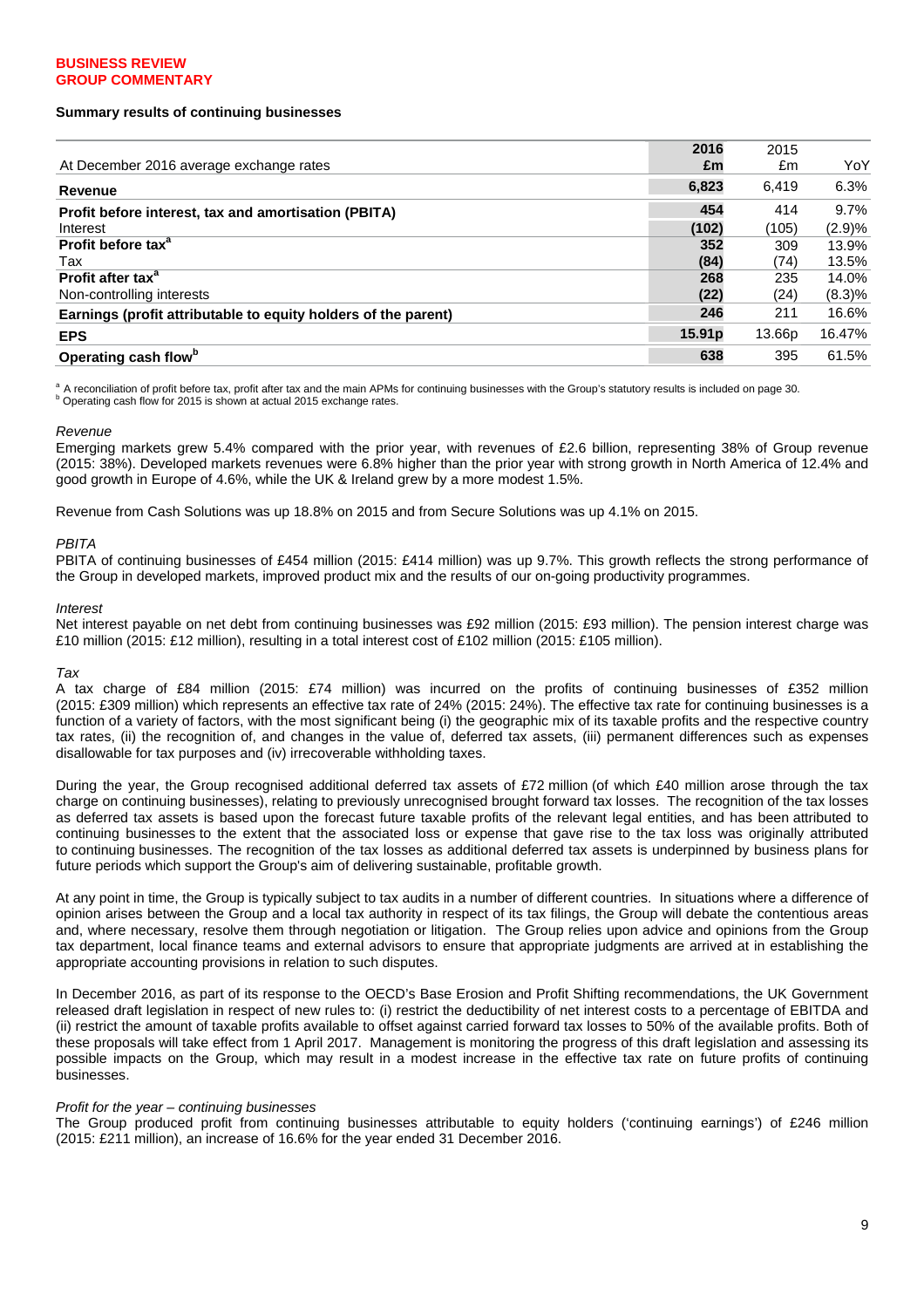### **BUSINESS REVIEW – continued GROUP COMMENTARY – continued**

#### *Earnings per share – continuing businesses*

 Earnings per share from continuing businesses increased to 15.9p (2015: 13.7p), based on the weighted average of 1,546 million (2015: 1,545 million) shares in issue.

| Earnings per share – continuing businesses     |       |                   |          |
|------------------------------------------------|-------|-------------------|----------|
|                                                |       | 2015 at           | 2015 at  |
|                                                |       | constant          | actual   |
|                                                |       | exchange          | exchange |
|                                                | 2016  | rates             | rates    |
|                                                | £m    | £m                | £m       |
| Profit for the year                            | 268   | 235               | 213      |
| Non-controlling interests                      | (22)  | (24)              | (22)     |
| Profit attributable to shareholders (earnings) | 246   | 211               | 191      |
| Average number of shares (m)                   | 1,546 | 1,545             | 1,545    |
| Earnings per share – continuing businesses     | 15.9p | 13.7 <sub>p</sub> | 12.4p    |

### **Onerous contracts**

The Group's onerous contracts had revenues of £181 million (2015: £196 million) for the year ended 31 December 2016. In December 2016 the UK Compass asylum seeker contract with the Home Office was extended by two years to August 2019. Supplementary onerous contract provision of a net £4 million, primarily in respect of the Compass asylum seekers contract, were booked during 2016.

### **Portfolio businesses**

 The Group made further progress with its portfolio management programme and since 2013 has either sold or is exiting 60 businesses, with annualised revenues of c.£1.5 billion and PBITA of £16 million, based on the last full year when each of these businesses formed part of the Group. This programme has greatly improved the Group's strategic focus and has also generated £345 million in disposal proceeds in relation to the 29 businesses sold to date. This includes the sale of 12 businesses this year in Finland, Kazakhstan, Brunei, Uzbekistan, Honduras, Thailand, Costa Rica and the UK, generating proceeds of £82 million. The Group also reached agreement for the sale of G4S Israel for £88 million which is expected to complete in the next few months.

### **Restructuring**

The Group invested £12 million (2015: £47 million) in restructuring programmes during the year, as part of the multi-year strategic productivity programme which is being implemented across the Group. In addition, the Group incurred non-strategic reorganisation costs of £9 million (2015: £10 million) which are included within PBITA of continuing businesses.

### **Acquisition-related amortisation and other**

|                                                        |      | 2015 at  | 2015 at  |
|--------------------------------------------------------|------|----------|----------|
|                                                        |      | constant | actual   |
|                                                        |      | exchange | exchange |
|                                                        | 2016 | rates    | rates    |
|                                                        | £m   | £m       | £m       |
| Acquisition-related amortisation and expenses          | 32   | 41       | 40       |
| Goodwill impairment                                    |      | 71       | 66       |
| Net specific items                                     | 13   | 73       | 70       |
| Net profit on disposal/closure of subsidiaries         |      | (13)     | (12)     |
| Tax effect of above                                    | (8)  | (22)     | (15)     |
| Loss from discontinued operations                      |      |          |          |
| Non-controlling interests' share of specific items     | (4)  | (3)      | (3)      |
| Total acquisition-related amortisation and other items | 38   | 149      | 148      |
|                                                        |      |          |          |

*Acquisition-related amortisation and expenses* 

 Acquisition-related amortisation and expenses of £32 million (2015: £41 million) are lower than the prior year as certain intangible assets recognised on a number of historical acquisitions became fully amortised in 2015.

#### *Net specific items*

Specific items of a net £13 million (2015: £73 million) included a £10 million charge due to the revision of estimates relating to legacy acquisitions and labour claims in Latin America, £7 million relating to commercial restructuring in Middle East & India, and a net £4 million supplementary onerous contract provision primarily in respect of the Compass asylum seekers contract, all offset by an £8 million credit mainly relating to the recovery of a legal claim in Europe and of certain disputed debtor balances in the UK.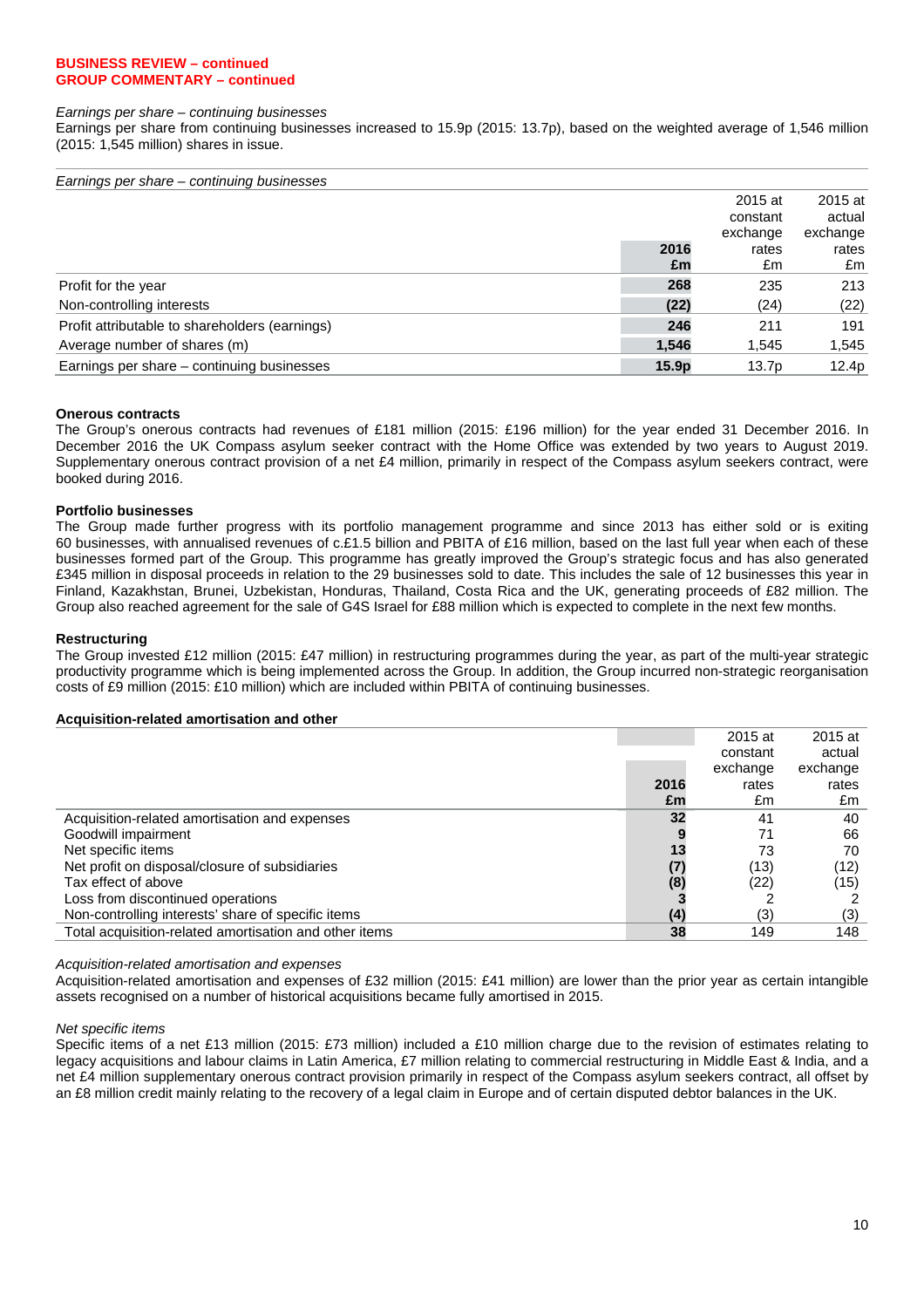### **BUSINESS REVIEW – continued GROUP COMMENTARY – continued**

### *Profit on disposal/closure of subsidiaries and goodwill impairment*

As part of the on-going portfolio programme, the Group realised a net profit on disposal/closure of subsidiaries of £7 million (2015: £13 million) relating to the disposal of a number of the Group's operations including the Cash Solutions business in Thailand, the businesses in Finland, Brunei and Kazakhstan and the Utilities Services and ATM engineering businesses in the UK, together with a loss arising on closure of a systems business in Latin America. The Group recorded a goodwill impairment charge of £9 million (2015: £71 million) in relation to businesses that are to be sold or closed.

### **Profit for the year – statutory at actual historical exchange rates**

The Group reported statutory earnings of £198 million (2015: £8 million) mainly driven by improved operating profit and lower charges for specific items, restructuring and goodwill impairment.

### **Statutory earnings per share**

Statutory earnings per share<sup>a</sup> increased to 12.8p (2015: 0.5p), based on the weighted average number of shares in issue of 1,546 million (2015: 1,545 million). A comparison of the statutory and continuing business EPS is provided below.

| Earnings per share                                                          |       | Statutory results <sup>a</sup> |          |  |  |  |  |
|-----------------------------------------------------------------------------|-------|--------------------------------|----------|--|--|--|--|
|                                                                             |       | 2015 at                        | 2015 at  |  |  |  |  |
|                                                                             |       | constant                       | actual   |  |  |  |  |
|                                                                             |       | exchange                       | exchange |  |  |  |  |
|                                                                             | 2016  | rates                          | rates    |  |  |  |  |
|                                                                             | £m    | £m                             | £m       |  |  |  |  |
| Profit for the year                                                         | 217   | 40                             | 26       |  |  |  |  |
| Non-controlling interests                                                   | (19)  | (21)                           | (18)     |  |  |  |  |
| Profit attributable to shareholders (earnings)                              | 198   | 19                             | 8        |  |  |  |  |
| Average number of shares (m)                                                | 1,546 | 1,545                          | 1,545    |  |  |  |  |
| Statutory earnings per share                                                | 12.8p | 1.2p                           | 0.5p     |  |  |  |  |
| <sup>a</sup> Basis of preparation of statutory results is shown on page 17. |       |                                |          |  |  |  |  |

### **Cash flow, capital expenditure and portfolio management**

Operating cash flow from continuing businesses increased to £638 million (2015: £395 million) reflecting higher operating profits and enhanced working capital management, see page 28.

 The Group invested £107 million (2015: £104 million) in net capital expenditure and received proceeds of £82 million (2015: £14 million) from the disposal of businesses. The Group made no significant acquisitions during the year.

Net cash inflow after investing in the business and proceeds from portfolio rationalisation was £567 million (2015: £222 million). The Group's net cash inflow after investing in the business, financing, tax, dividends and pensions was £222 million (2015: outflow of £107 million).

### **Net debt**

Net debt as at 31 December 2016 was £1,670 million (December 2015: £1,782 million). The Group's net debt to EBITDA ratio was 2.8x (December 2015: 3.4x). The movement in net debt during the year included an increase of £110 million arising from foreign exchange translation differences relating to the Group's debt held in foreign currencies, mainly US dollars and euros, in particular as a result of exchange rate movements since June 2016.

The detailed reconciliation of movements in net debt is provided on page 28 and is reconciled to the statutory cash flow on page 29. The Group's business plan and current performance supports a net debt/EBITDA, as calculated on page 29, of 2.5x or lower by the end of 2017.

### **Pension deficit**

The Group's total net defined benefit pension deficit for accounting purposes at 31 December 2016 recognised in the consolidated statement of financial position was £437 million (2015: £279 million), or £368 million (2015: £234 million) net of applicable tax in the relevant jurisdictions. The increase in the pension deficit is predominantly a result of the decrease in the discount rate used for valuation purposes from 3.8% to 2.5%, which was only partially offset by an improvement in asset values.

Following completion of the latest triennial valuation process, the trustees of G4S's UK pension schemes agreed during the year a reduced annual pension deficit payment of £39 million in 2016 (2015: £44 million), with a 3% per annum increase until the next funding valuation due in 2018.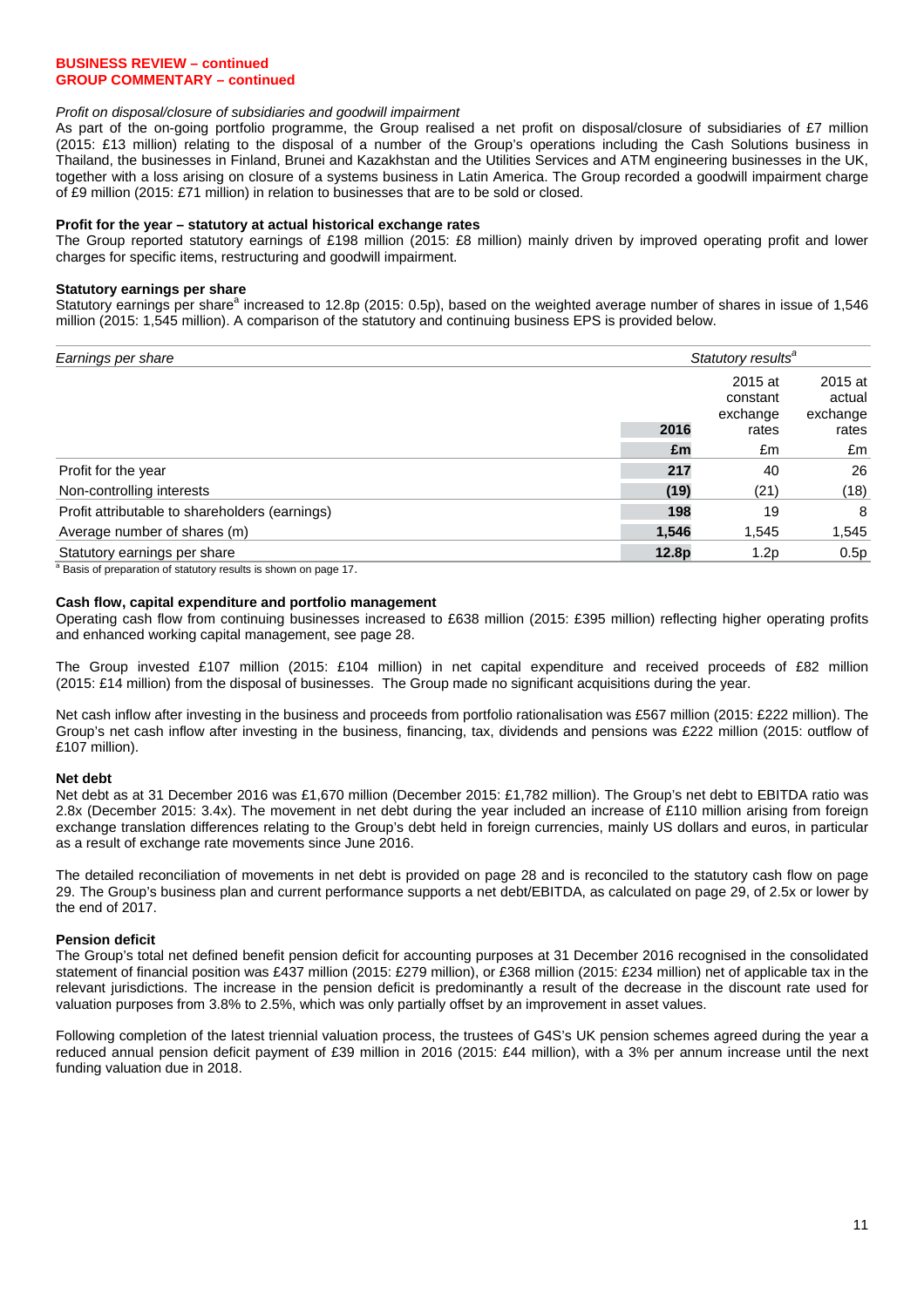### **BUSINESS REVIEW – continued GROUP COMMENTARY – continued**

### **Credit facilities**

In August 2016, the Group's credit rating was affirmed by Standard & Poor's as BBB- (negative). As at 31 December 2016 the Group had liquidity of £1,692 million including cash, cash equivalents and bank overdrafts of £692 million and unutilised but committed facilities of £1 billion. In August the Group put in place a new €600 million bank facility to provide additional liquidity but this facility was subsequently cancelled following the successful issue of a new €500 million Eurobond in November 2016. The bond matures in January 2023 and pays an annual coupon of 1.5%.

The next debt maturities are \$200 million of US Private Placement debt maturing in March 2017 and a €600 million Eurobond maturing in May 2017. The Group has good access to capital markets and a diverse range of finance providers. Borrowings are principally in pounds sterling, US dollars and euros reflecting the geographies of significant operational assets and earnings.

The Group's main sources of finance and their applicable rates as of 31 December 2016 are set out below:

| <b>Debt</b>                          |                                                                               |                                   | Post                               |     |           |      |           |                          | Redemption | Year of<br>and<br>amounts<br>$(\text{Em})^b$ |              |
|--------------------------------------|-------------------------------------------------------------------------------|-----------------------------------|------------------------------------|-----|-----------|------|-----------|--------------------------|------------|----------------------------------------------|--------------|
| Instr-<br>ument/<br>Year of<br>issue | Nom-<br>inal<br>amount <sup>a</sup>                                           | <b>Issued</b><br>interest<br>rate | hedging<br>avg<br>interest<br>rate |     | 2017 2018 | 2019 | 2020 2021 |                          | 2022       | 2023                                         | <b>Total</b> |
| US PP<br>2008<br>US PP               | £44m<br>US                                                                    | 7.56%<br>5.86%                    | 6.59%                              |     | 44        |      |           |                          |            |                                              | 44           |
| 2007<br>Public<br><b>Bond</b><br>May | \$450m                                                                        | $-6.06%$                          | 1.86%                              | 162 |           | 117  |           |                          | 85         |                                              | 364          |
| 2012<br>US PP                        | €600m<br>US                                                                   | 2.875%<br>6.78%                   | 3.12%                              | 501 |           |      |           |                          |            |                                              | 501          |
| 2008<br>Public<br><b>Bond</b><br>Dec | \$298.5m                                                                      | $-6.88%$                          | 6.90%                              |     | 166       |      | 60        |                          |            |                                              | 226          |
| 2012<br>Public<br><b>Bond</b>        | €500m                                                                         | 2.625%                            | 2.65%                              |     | 412       |      |           |                          |            |                                              | 412          |
| 2009<br>Euro-                        | £350m                                                                         | 7.75%                             | 6.82%                              |     |           | 350  |           |                          |            |                                              | 350          |
| bond                                 |                                                                               |                                   |                                    |     |           |      |           |                          |            |                                              |              |
| 2016                                 | €500m                                                                         | 1.5%                              | 2.25%                              |     |           |      |           |                          |            | 440                                          | 440          |
| Rev-                                 |                                                                               |                                   |                                    |     |           |      |           |                          |            |                                              |              |
| olving                               |                                                                               |                                   |                                    |     |           |      |           |                          |            |                                              |              |
| Credit                               |                                                                               |                                   |                                    |     |           |      |           |                          |            |                                              |              |
| Facility                             | £1bn                                                                          | Un-                               |                                    |     |           |      |           |                          |            |                                              |              |
| 2015                                 | (multi<br>curr)                                                               | drawn                             |                                    |     |           |      |           |                          |            |                                              |              |
|                                      | <sup>a</sup> Nominal debt amount. For fair value carrying amount see note 21. |                                   |                                    | 663 | 622       | 467  | 60        | $\overline{\phantom{a}}$ | 85         | 440                                          | 2,337        |

b<br>Exchange rates at 31 December 2016 or hedged exchange rates where applicable.

January 2021, As at 31 December 2016 there were no drawings from the facility. £964 million of the original £1 billion multicurrency revolving credit facility matures in January 2022 with the remainder maturing in

The Group's average cost of gross borrowings in 2016, net of interest hedging, was 3.9% (2015: 4.0%).

### **Significant exchange rates applicable to the Group**

The Group derives a significant proportion of its revenue and profits in the currencies shown below, together with their respective closing and average rates: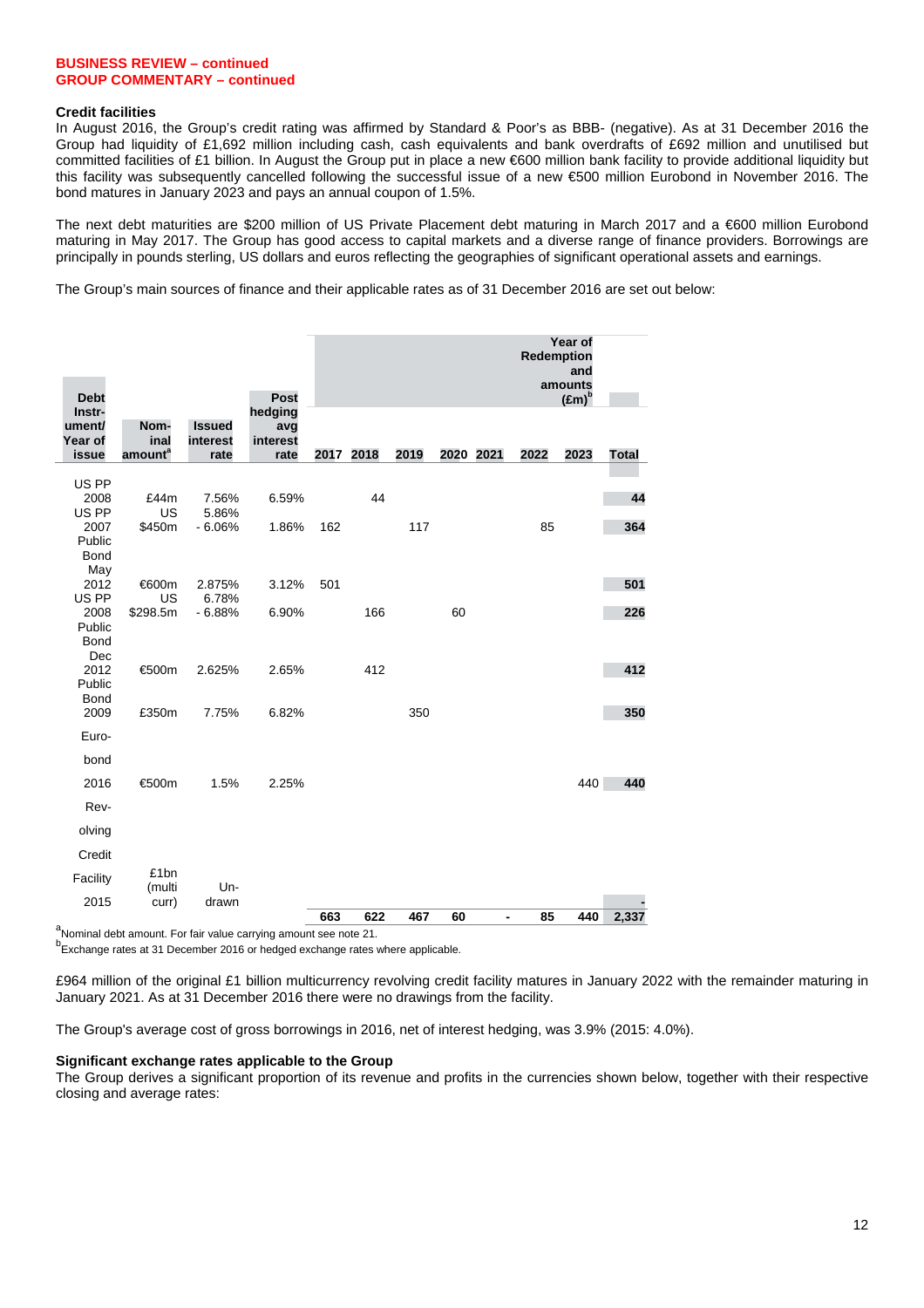|                     |                  | Year to          | Year to          |
|---------------------|------------------|------------------|------------------|
|                     | 31 December 2016 | 31 December 2016 | 31 December 2015 |
|                     | Closing rates    | Average rates    | Average rates    |
| £/US\$              | 1.2345           | 1.3558           | 1.5282           |
| £/€                 | 1.1705           | 1.2265           | 1.3795           |
| £/South Africa Rand | 16.9500          | 19.8742          | 19.5175          |
| £/India Rupee       | 83.8670          | 91.0371          | 97.9690          |
| £/Israel Shekel     | 4.7483           | 5.1912           | 5.9441           |
| £/Brazil Real       | 4.0165           | 4.7252           | 5.1054           |

If December 2016 closing rates were applied to the results for the year to 31 December 2016, revenue from continuing businesses would have increased by 6.5% to £7,268 million (for the year ended 31 December 2015: by 6.6% to £6,842 million) and PBITA from continuing businesses would have increased by 6.6% to £484 million (for the year ended 31 December 2015: by 7.5% to £445 million).

### **Dividend**

The Board has proposed a final dividend of 5.82p per share (DKK 0.5029).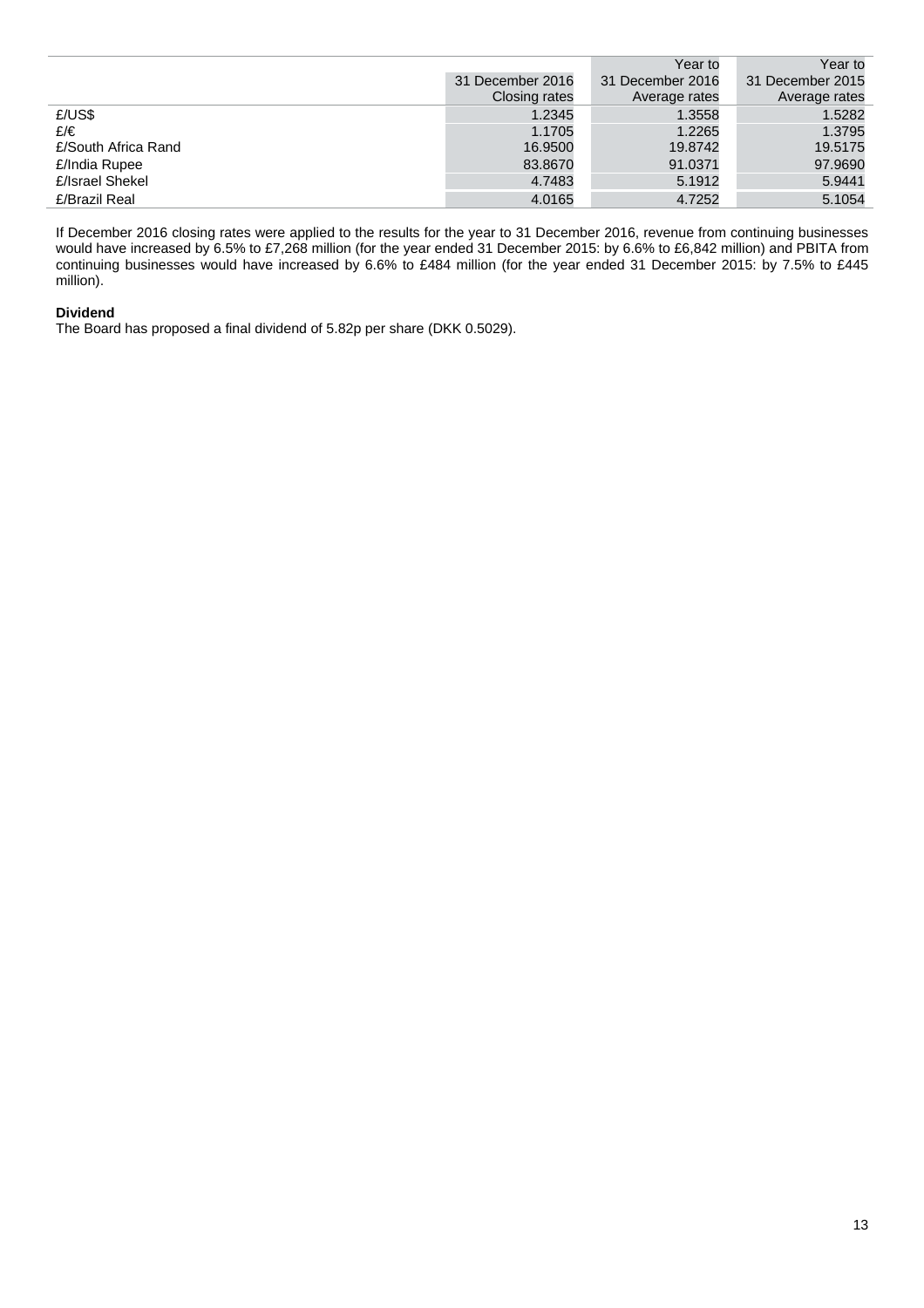# Consolidated income statement (unaudited)

|                                                                                             |                | 2016  | 2015  |
|---------------------------------------------------------------------------------------------|----------------|-------|-------|
| <b>Continuing operations</b>                                                                | <b>Notes</b>   | £m    | £m    |
|                                                                                             |                |       |       |
| <b>Revenue</b>                                                                              | 5,6            | 7,590 | 6,863 |
|                                                                                             |                |       |       |
| Operating profit before joint ventures, specific items and other separately disclosed items |                | 452   | 381   |
| Share of profit after tax from joint ventures                                               |                | 9     | 10    |
| Profit before interest, tax and amortisation (PBITA)                                        | 6              | 461   | 391   |
| Specific items - charges                                                                    | 7              | (21)  | (82)  |
| Specific items - credits                                                                    | 7              | 8     | 12    |
| <b>Restructuring costs</b>                                                                  | 7              | (12)  | (44)  |
| Net profit on disposal/closure of subsidiaries                                              | 7,10           | 7     | 12    |
| Goodwill impairment                                                                         | 7              | (9)   | (66)  |
| Acquisition-related amortisation and expenses                                               | $\overline{7}$ | (32)  | (40)  |
| <b>Operating profit</b>                                                                     | 6,7            | 402   | 183   |
| Finance income                                                                              | 11             | 33    | 26    |
| Finance expense                                                                             | 11             | (139) | (131) |
| <b>Profit before tax</b>                                                                    |                | 296   | 78    |
| Tax                                                                                         | 12             | (76)  | (50)  |
| Profit from continuing operations after tax                                                 |                | 220   | 28    |
| Loss from discontinued operations                                                           | 8              | (3)   | (2)   |
| Profit for the year                                                                         |                | 217   | 26    |
|                                                                                             |                |       |       |
| Attributable to:                                                                            |                |       |       |
| Equity holders of the parent                                                                |                | 198   | 8     |
| Non-controlling interests                                                                   |                | 19    | 18    |
| Profit for the year                                                                         |                | 217   | 26    |
|                                                                                             |                |       |       |
|                                                                                             |                |       |       |
| Earnings per share attributable to equity shareholders of the parent                        | 14             |       |       |
| Basic and diluted - continuing operations                                                   |                | 13.0p | 0.6p  |
| Basic and diluted - continuing and discontinued operations                                  |                | 12.8p | 0.5p  |
|                                                                                             |                |       |       |
| Dividends declared and proposed in respect of the year                                      |                |       |       |
| Interim dividend of 3.59p per share (2015: 3.59p)                                           |                | 55    | 55    |
| Final dividend of 5.82p per share (2015: 5.82p)                                             |                | 90    | 90    |
| Total dividend of 9.41p per share (2015: 9.41p)                                             | 13             | 145   | 145   |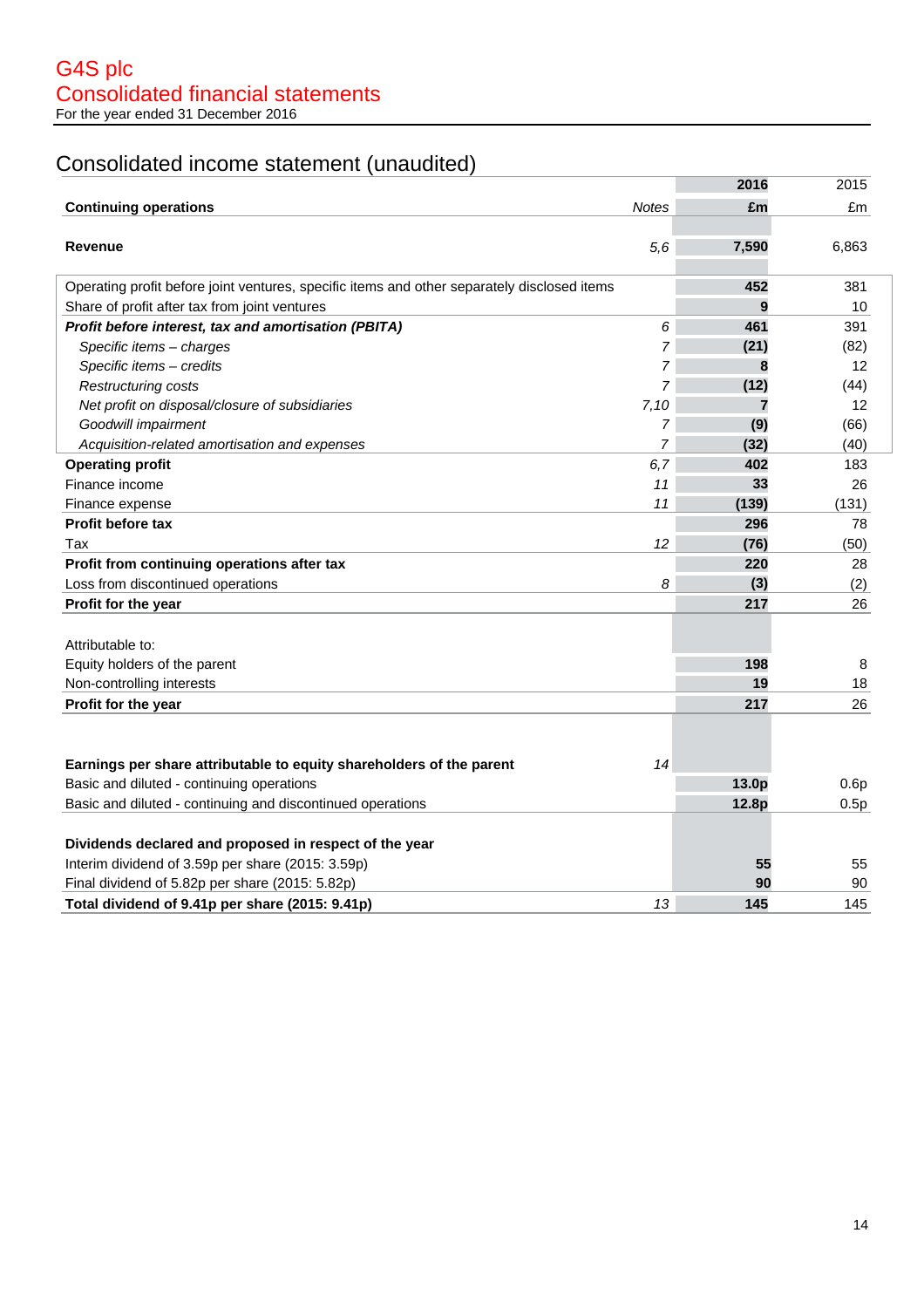G4S plc Consolidated financial statements continued

For the year ended 31 December 2016

# Consolidated statement of comprehensive income (unaudited)

|                                                                                                  | 2016  | 2015 |
|--------------------------------------------------------------------------------------------------|-------|------|
|                                                                                                  | £m    | £m   |
|                                                                                                  |       |      |
| Profit for the year                                                                              | 217   | 26   |
| Other comprehensive income                                                                       |       |      |
| Items that will not be re-classified to profit or loss:                                          |       |      |
| Re-measurements on defined retirement benefit schemes                                            | (169) | 18   |
| Tax on items that will not be re-classified to profit or loss                                    | 28    | (11) |
|                                                                                                  | (141) | 7    |
| Items that are or may be re-classified subsequently to profit or loss:                           |       |      |
| Exchange differences on translation of foreign operations and changes in fair value of cash flow |       |      |
| hedging financial instruments                                                                    | 228   | (96) |
| Tax on items that are or may be re-classified subsequently to profit or loss                     | 22    |      |
|                                                                                                  | 250   | (95) |
| Other comprehensive income/(loss), net of tax                                                    | 109   | (88) |
| Total comprehensive income/(loss) for the year                                                   | 326   | (62) |
|                                                                                                  |       |      |
| Attributable to:                                                                                 |       |      |
| Equity holders of the parent                                                                     | 305   | (81) |
| Non-controlling interests                                                                        | 21    | 19   |
| Total comprehensive income/(loss) for the year                                                   | 326   | (62) |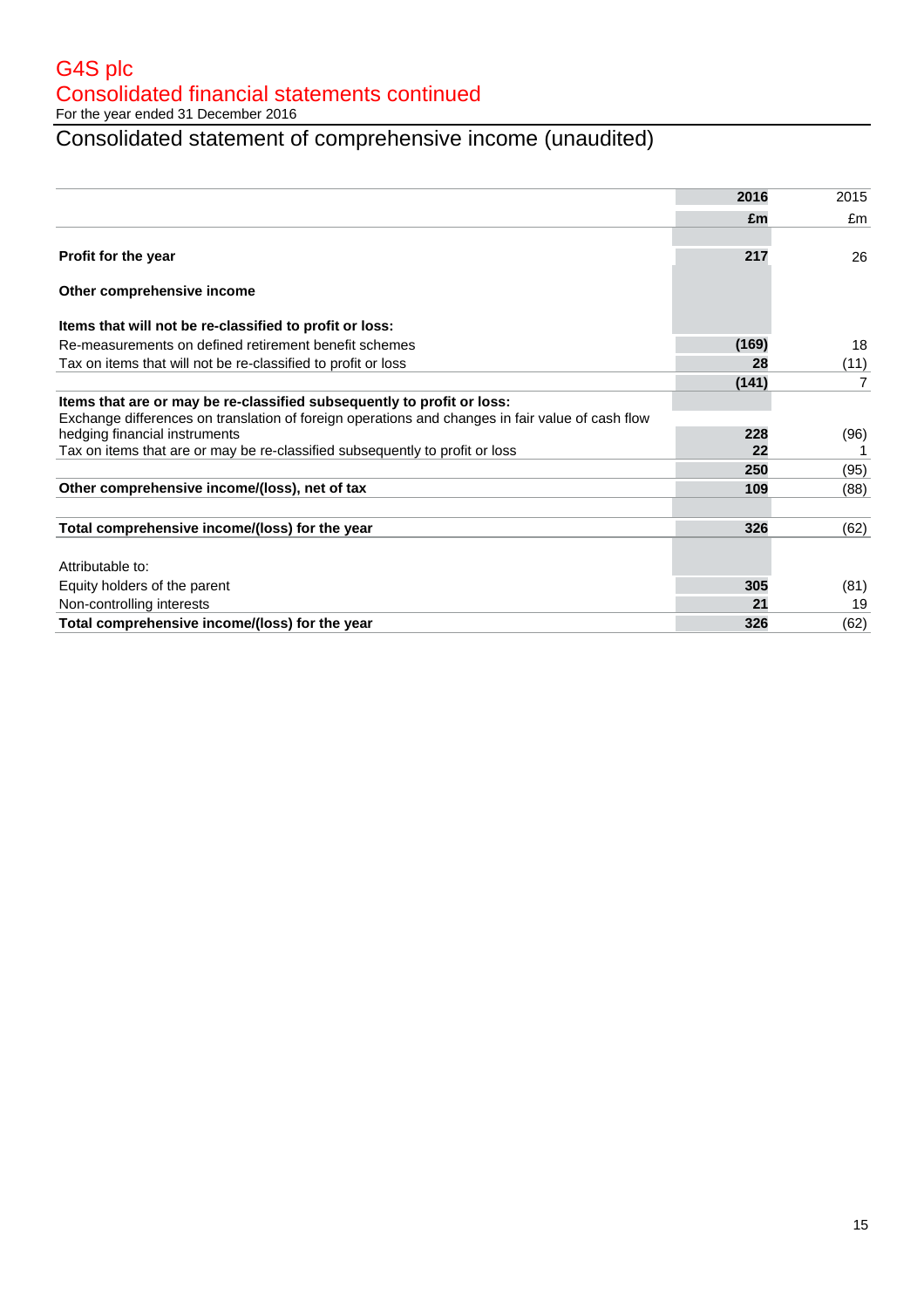# G4S plc Consolidated financial statements continued

For the year ended 31 December 2016

# Consolidated statement of changes in equity (unaudited)

|                                             |              | Attributable to equity holders of the parent |                 |          |              |            |              |
|---------------------------------------------|--------------|----------------------------------------------|-----------------|----------|--------------|------------|--------------|
|                                             | <b>Share</b> | <b>Share</b>                                 | <b>Retained</b> | Other    |              | <b>NCI</b> | <b>Total</b> |
|                                             | capital      | premium                                      | earnings        | reserves | <b>Total</b> | reserve    | equity       |
|                                             | 2016         | 2016                                         | 2016            | 2016     | 2016         | 2016       | 2016         |
|                                             | £m           | £m                                           | £m              | £m       | £m           | £m         | £m           |
|                                             |              |                                              |                 |          |              |            |              |
| At 1 January 2016                           | 388          | 258                                          | (174)           | 201      | 673          | 18         | 691          |
| Total comprehensive income                  |              |                                              | 55              | 250      | 305          | 21         | 326          |
| Dividends paid                              |              |                                              | (145)           |          | (145)        | (17)       | (162)        |
| Transactions with non-controlling interests |              |                                              | (1)             |          | (1)          | (1)        | (2)          |
| Own shares awarded                          |              |                                              | (5)             | 5        |              |            |              |
| Share-based payments                        |              |                                              | 10              |          | 10           |            | 10           |
| At 31 December 2016                         | 388          | 258                                          | (260)           | 456      | 842          | 21         | 863          |

|                                               | Attributable to equity holders of the parent |                          |          |                          |       |            |                |
|-----------------------------------------------|----------------------------------------------|--------------------------|----------|--------------------------|-------|------------|----------------|
|                                               | Share                                        | Share                    | Retained | Other                    |       | <b>NCI</b> | Total          |
|                                               | capital                                      | premium                  | earnings | reserves                 | Total | reserve    | equity         |
|                                               | 2015                                         | 2015                     | 2015     | 2015                     | 2015  | 2015       | 2015           |
|                                               | £m                                           | £m                       | £m       | £m                       | £m    | £m         | £m             |
|                                               |                                              |                          |          |                          |       |            |                |
| At 1 January 2015                             | 388                                          | 258                      | (42)     | 296                      | 900   | 22         | 922            |
| Total comprehensive income/(loss)             |                                              | $\overline{\phantom{0}}$ | 14       | (95)                     | (81)  | 19         | (62)           |
| Dividends paid                                |                                              | ۰                        | (145)    | $\overline{\phantom{0}}$ | (145) | (29)       | (174)          |
| Transactions with non-controlling interests   |                                              |                          | (2)      |                          | (2)   |            | (2)            |
| Share-based payments                          |                                              |                          | 7        |                          | 7     |            | $\overline{7}$ |
| Reclassification of non-controlling interests |                                              | ۰                        | (6)      | $\overline{\phantom{0}}$ | (6)   | 6          |                |
| At 31 December 2015                           | 388                                          | 258                      | (174)    | 201                      | 673   | 18         | 691            |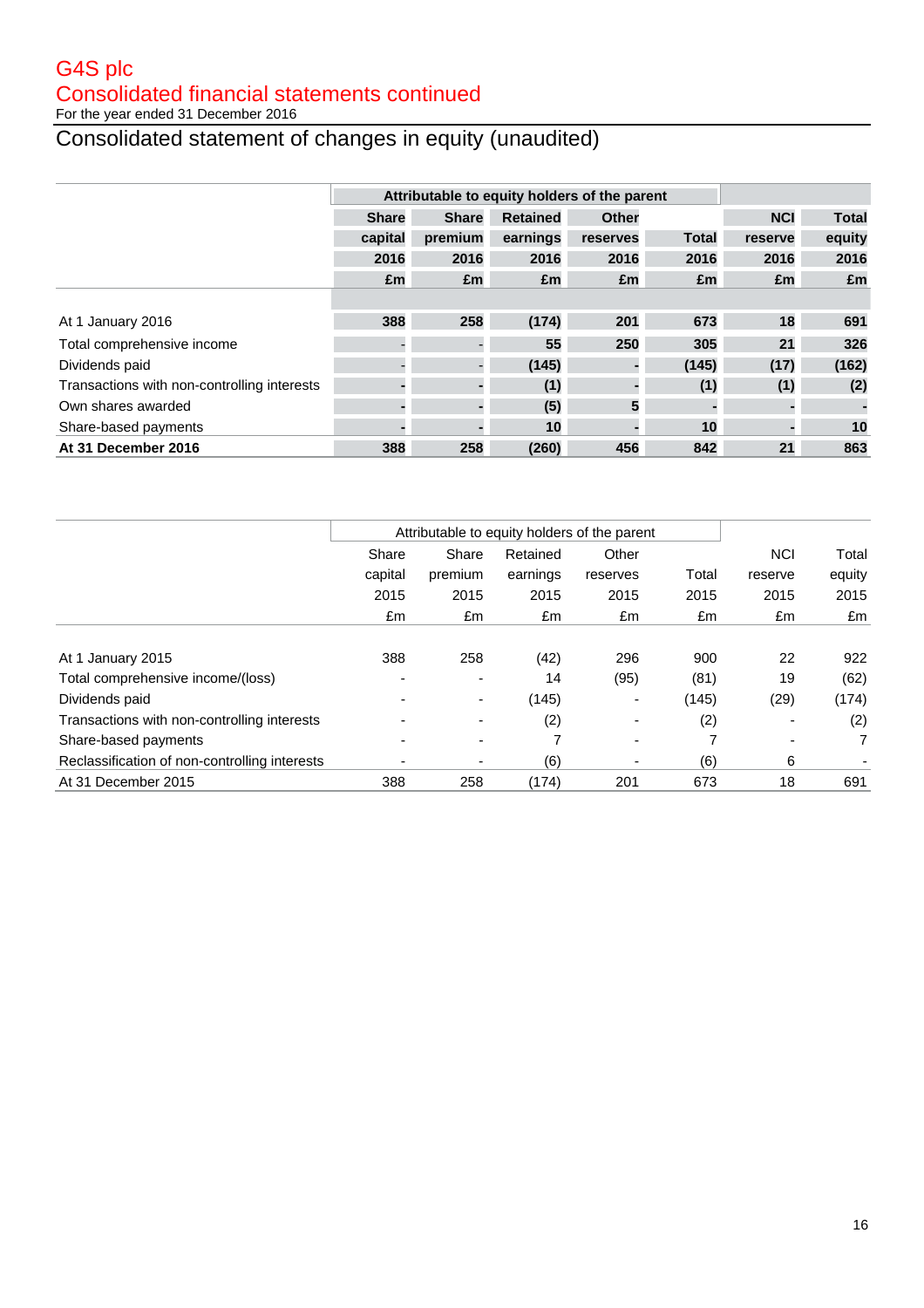# G4S plc Consolidated financial statements continued

As at 31 December 2016

# Consolidated statement of financial position (unaudited)

|                                                                  | 2016       | 2015      |
|------------------------------------------------------------------|------------|-----------|
| <b>Notes</b>                                                     | £m         | £m        |
|                                                                  |            |           |
| <b>ASSETS</b>                                                    |            |           |
| <b>Non-current assets</b>                                        |            |           |
| Goodwill                                                         | 1,990      | 1,828     |
| Other acquisition-related intangible assets                      | 18         | 47        |
| Other intangible assets                                          | 86         | 82        |
| Property, plant and equipment<br>Trade and other receivables     | 437<br>101 | 427<br>84 |
|                                                                  |            |           |
| Investment in joint ventures<br>17                               | 19<br>75   | 18<br>76  |
| Retirement benefit surplus<br>12<br>Deferred tax assets          | 285        | 187       |
|                                                                  | 3,011      | 2,749     |
|                                                                  |            |           |
| <b>Current assets</b>                                            |            |           |
| Inventories                                                      | 112        | 103       |
| 19<br>Investments                                                | 44         | 49        |
| Trade and other receivables                                      | 1,442      | 1,323     |
| Cash and cash equivalents<br>16,19                               | 851        | 593       |
| Assets of disposal groups classified as held for sale<br>15      | 151        | 58        |
|                                                                  | 2,600      | 2,126     |
| <b>Total assets</b>                                              | 5,611      | 4,875     |
|                                                                  |            |           |
| <b>LIABILITIES</b>                                               |            |           |
| <b>Current liabilities</b>                                       |            |           |
| <b>Bank overdrafts</b><br>16,19                                  | (93)       | (122)     |
| Bank loans<br>19                                                 | (16)       | (75)      |
| 19<br>Loan notes                                                 | (677)      | (25)      |
| 19<br>Obligations under finance leases                           | (20)       | (19)      |
| Trade and other payables                                         | (1,260)    | (1, 112)  |
| <b>Current tax liabilities</b><br>12                             | (64)       | (36)      |
| Provisions<br>18                                                 | (116)      | (90)      |
| 15<br>Liabilities of disposal groups classified as held for sale | (58)       | (30)      |
|                                                                  | (2, 304)   | (1,509)   |
| <b>Non-current liabilities</b>                                   |            |           |
| Bank loans<br>19                                                 | (4)        | (324)     |
| 19<br>Loan notes                                                 | (1,715)    | (1,749)   |
| Obligations under finance leases<br>19                           | (37)       | (45)      |
| Trade and other payables                                         | (30)       | (41)      |
| Retirement benefit obligations<br>17                             | (512)      | (355)     |
| Provisions<br>18                                                 | (132)      | (152)     |
| 12<br>Deferred tax liabilities                                   | (14)       | (9)       |
|                                                                  | (2, 444)   | (2,675)   |
| <b>Total liabilities</b>                                         | (4, 748)   | (4, 184)  |
| <b>Net assets</b>                                                | 863        | 691       |
|                                                                  |            |           |
| <b>EQUITY</b>                                                    |            |           |
| Share capital                                                    | 388        | 388       |
| Share premium                                                    | 258        | 258       |
| Reserves                                                         | 196        | 27        |
| Equity attributable to equity holders of the parent              | 842        | 673       |
| Non-controlling interests                                        | 21         | 18        |
| <b>Total equity</b>                                              | 863        | 691       |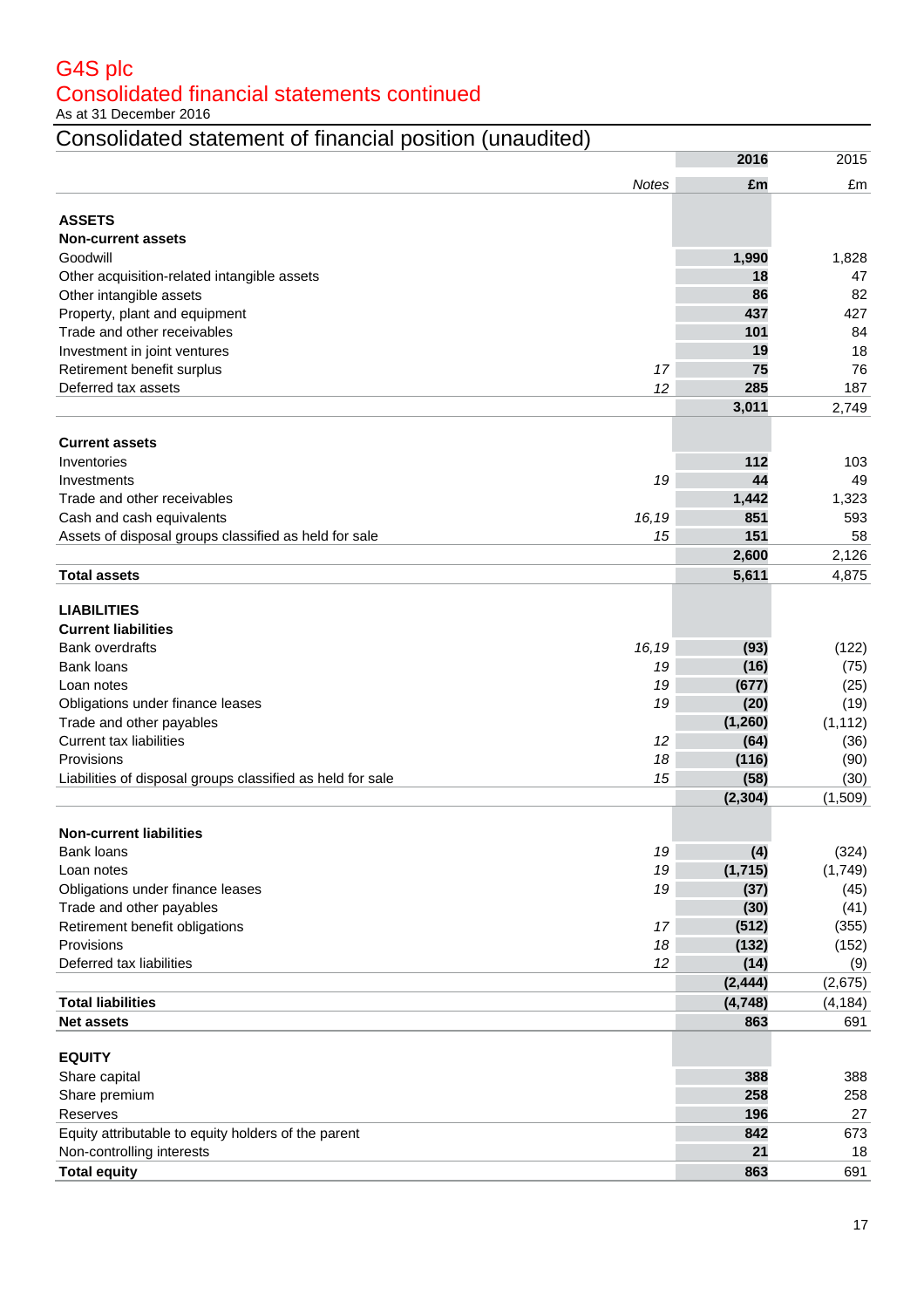G4S plc Consolidated financial statements continued For the year ended 31 December 2016

# Consolidated statement of cash flows (unaudited)

|                                                                                | 2016  | 2015  |
|--------------------------------------------------------------------------------|-------|-------|
|                                                                                | £m    | £m    |
|                                                                                |       |       |
| <b>Operating profit</b>                                                        | 402   | 183   |
| Adjustments for non-cash and other items (see note 20)                         | 126   | 245   |
| Increase in inventory                                                          | (5)   | (1)   |
| Increase in accounts receivable                                                | (9)   | (49)  |
| Increase/(decrease) in accounts payable                                        | 101   | (19)  |
| Net cash flow from operating activities of continuing operations (see note 20) | 615   | 359   |
| Net cash flow from operating activities of discontinued operations             | (9)   | 26    |
| Cash generated by operations                                                   | 606   | 385   |
| Tax paid                                                                       | (84)  | (102) |
| Net cash flow from operating activities                                        | 522   | 283   |
|                                                                                |       |       |
|                                                                                |       |       |
| Purchases of non-current assets                                                | (116) | (111) |
| Proceeds on disposal of property, plant and equipment                          | 9     | 7     |
| Disposal of subsidiaries                                                       | 82    | 14    |
| Acquisition of subsidiaries                                                    | (1)   | (17)  |
| Cash, cash equivalents and bank overdrafts in disposed entities                | (20)  | (3)   |
| Interest received                                                              | 14    | 16    |
| Sale/(purchase) of investments                                                 | 7     | (1)   |
| Cash flow from equity accounted investments                                    | 8     | 14    |
| Net cash used in investing activities                                          | (17)  | (81)  |
|                                                                                |       |       |
|                                                                                |       |       |
| Dividends paid to equity shareholders of the parent                            | (145) | (145) |
| Dividends paid to non-controlling interests                                    | (17)  | (29)  |
| Net (decrease)/increase in borrowings                                          | (11)  | 139   |
| Interest received relating to interest rate swaps                              | 22    | 20    |
| Interest paid                                                                  | (132) | (127) |
| Repayment of obligations under finance leases                                  | (22)  | (31)  |
| Transactions with non-controlling interests                                    | (2)   | (2)   |
| Net cash flow used in financing activities                                     | (307) | (175) |
| Net increase in cash, cash equivalents and bank overdrafts                     | 198   | 27    |
| Cash, cash equivalents and bank overdrafts at the beginning of the year        | 407   | 402   |
| Effect of foreign exchange rate fluctuations on net cash held                  | 87    |       |
|                                                                                | 692   | (22)  |
| Cash, cash equivalents and bank overdrafts at the end of the year              |       | 407   |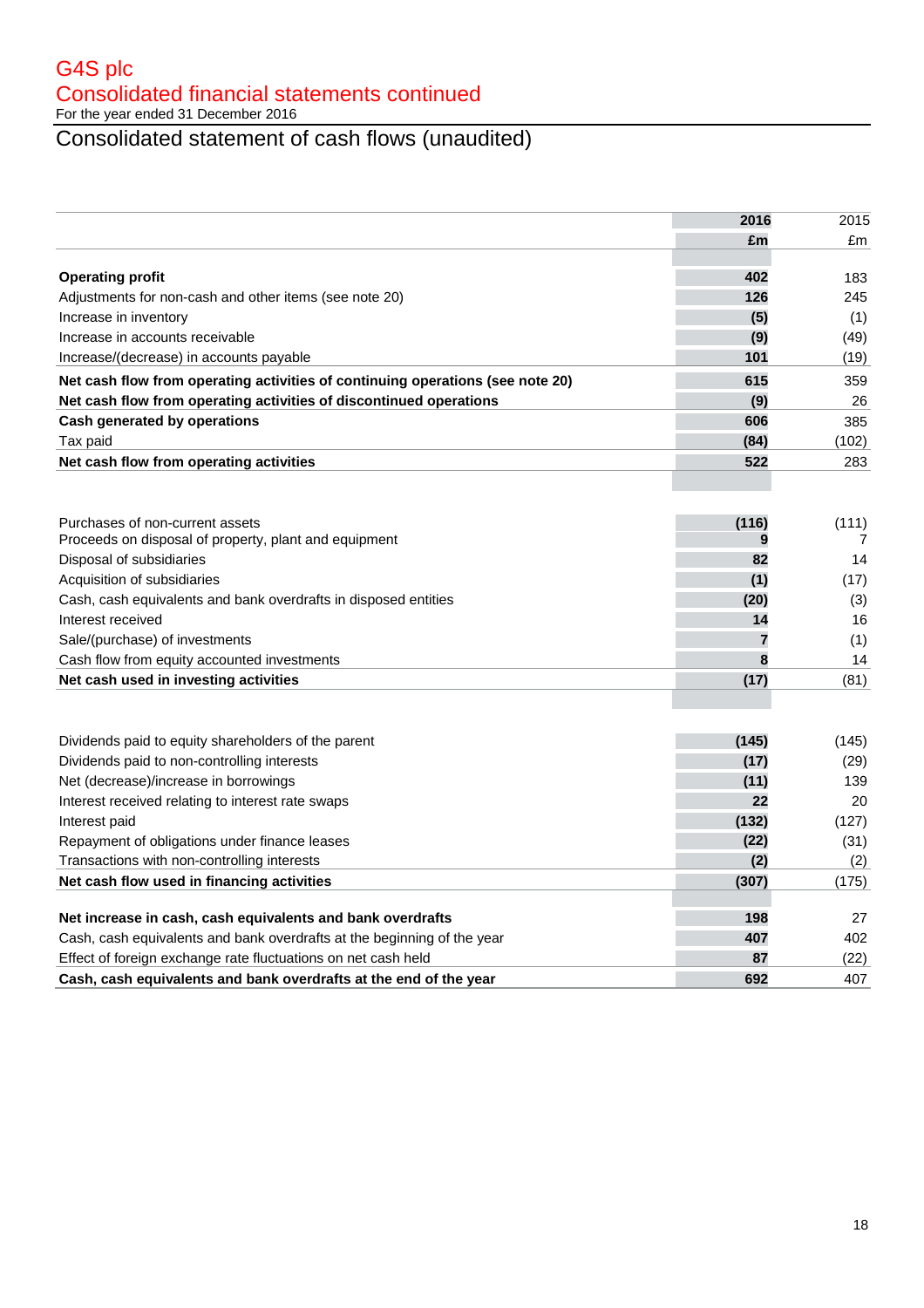### **1) Basis of preparation and accounting policies**

 the European Union and does not constitute the company's statutory accounts for the years ended 31 December 2016 or 2015. The results and financial information for the year ended 31 December 2016 are unaudited. Statutory accounts for 2015 have been delivered report was (i) unqualified, (ii) did not include references to any matters to which the auditors drew attention by way of emphasis without results announcement has been prepared applying accounting policies consistent with those applied by the Group in the Annual Report The financial information set out above has been prepared in accordance with International Financial Reporting Standards adopted by to the registrar of companies, and those for 2016 will be delivered in due course. The auditors reported on the 2015 accounts; their qualifying their reports and (iii) did not contain a statement under section 498(2) or (3) of the Companies Act 2006. This preliminary and Accounts 2015 except as described in note 3.

 During the year there has been a significant devaluation in the value of Sterling following the decision for the UK to exit the European Union. The impact of translating 2015 results at 2016 exchange rates would have been a 7% increase in reported Revenue and an 8% increase in reported PBITA.

The Group has prepared the consolidated financial statements on a going concern basis.

### **2) Specific items and other separately disclosed items**

 The Group's consolidated income statement and segmental analysis note separately identify results before specific items. Specific items are those that in management's judgment need to be disclosed separately by virtue of their size, nature or incidence. The associated tax both non-tax and tax items, management considers quantitative as well as qualitative factors such as the frequency or predictability of impact of these specific items is recorded within the tax charge. In determining whether an event or transaction is specific in relation to occurrence.

Specific items include increases to, or reversals of, provisions for onerous contracts that were classified as specific items due to their materiality. In addition, up until 31 December 2015, specific items also included the results of updating estimates and judgments for certain assets and liabilities related to the balance sheet review performed in 2013. The review was concluded in 2015.

In order to provide further clarity in the consolidated income statement, the Group also discloses separately restructuring costs, profits or losses on disposal or closure of subsidiaries, acquisition-related amortisation and expenses and goodwill impairment.

Restructuring costs that are separately disclosed reflect the multi-year efficiency programme which is being implemented by the Group. This programme is of a strategic nature and, as such, is monitored and approved by the Group's executive committee. During 2015 and 2016 activities under the programme have focused primarily on transforming the operating model in the regions of UK & Ireland and Europe. Restructuring costs that are incurred in the normal course of business are recorded within PBITA.

### **3) Adoption of new and revised accounting standards and interpretations**

IFRS Annual improvements 2012-14 became effective for the financial year beginning on 1 January 2016, and were endorsed by the EU, however no accounting policy changes were required as a result of adopting these improvements.

The Group has not adopted early any standard, amendment or interpretation. A number of new standards, amendments to standards and interpretations have been announced but are subject to EU endorsement and/or are not yet effective for the year ended 31 December 2016. The directors are currently evaluating the impact of these new standards on the Group accounts:

- Amendments to IFRS10, IFRS 12 and IAS 28 Sale or Contribution of Assets between an Investor and its Associate or Joint Venture
- Amendments to IFRS10 and IAS 28 Investment entities applying the consolidation exemption
- IFRS 2 amendments Clarifying share-based payment transactions
- IAS 7 amendments Disclosure initiative
- IAS 12 amendments Recognition of deferred tax assets for unrealised losses
- IFRS 9 Financial Instruments

 financial statements and will adopt the standard from its effective date for the year ended 31 December 2018. IFRS 15 is likely to The Group continues to assess the potential impact of IFRS 15 – Revenue from Contracts with Customers on its consolidated impact the timing of recognition of income in respect of certain long-term Facilities Management and large, complex alarm and other technology-related contracts.

In addition, the Group continues to assess the impact of adopting IFRS 16 – Leases, which will be effective for the Group's financial year ended 31 December 2019. IFRS 16 is expected to increase property, plant and equipment capitalised in the consolidated statement of financial position by approximately £400m, together with a broadly similar increase in obligations under finance leases. Whilst IFRS 16 is not expected to change materially the Group's profit before tax, it will increase PBITA due to re-classification of the interest element of lease payments as finance costs.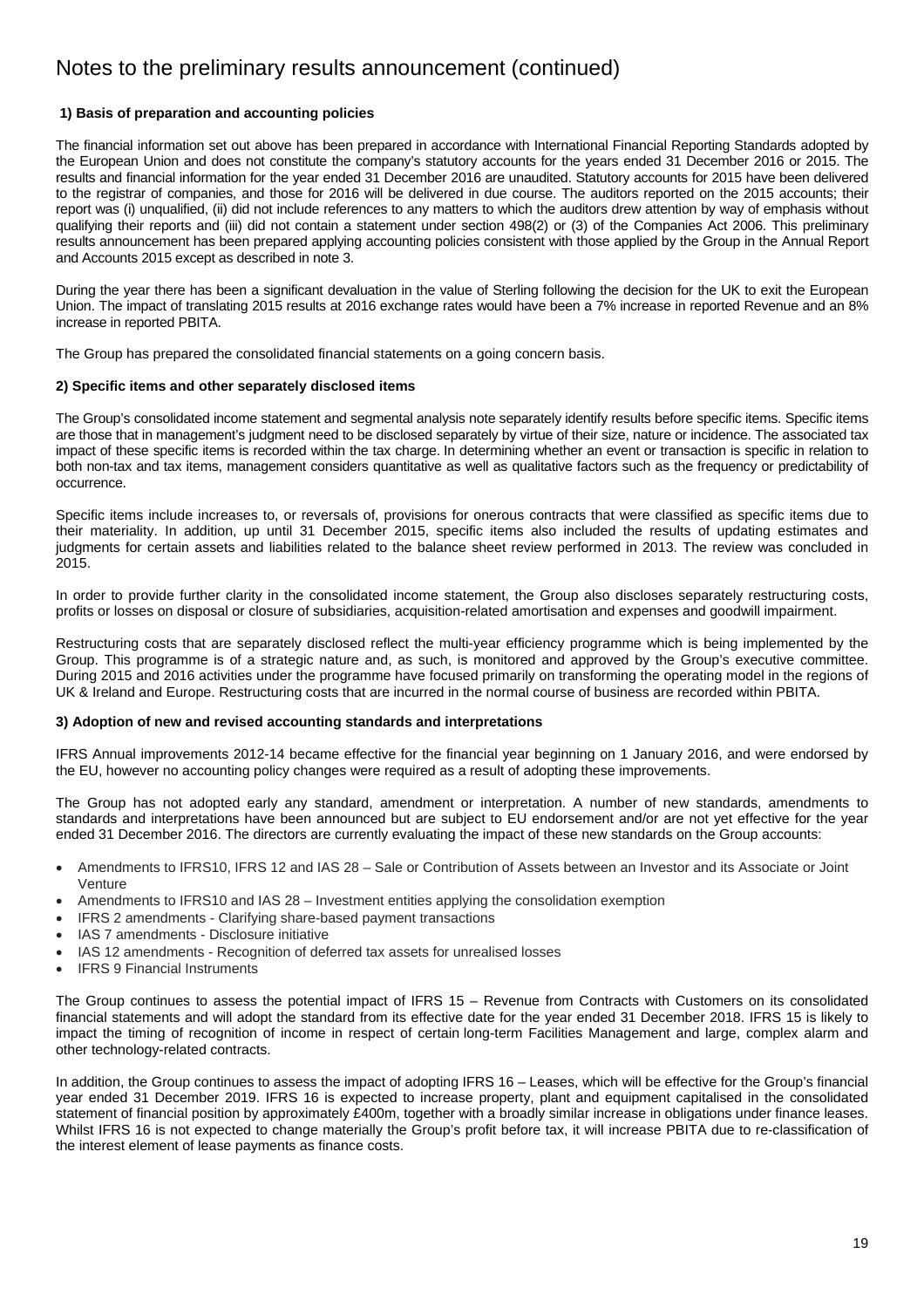### **3) Adoption of new and revised accounting standards and interpretations (continued)**

In April 2016 the IFRIC issued an agenda decision on when and whether entities are able to offset balances in accordance with net basis at the reporting date. In the current and previous reporting periods certain of the Group's balances did not meet this offset IAS 32. The IFRIC noted that, to the extent that a Group does not expect to settle its subsidiaries' period-end account balances on a net basis, it would not be appropriate for the Group to assert that it had the intention to settle the entire period-end balances on a criterion and have therefore been presented/re-presented respectively to show the gross position. This resulted in an increase to cash and cash equivalents and an increase to overdrafts of £56m as at 31 December 2015 and £300m as at 1 January 2015.

The consolidated statement of financial position at 31 December 2015 has additionally been re-presented to show the impact of the inclusion of cash and cash equivalents and overdrafts, of £94m and £25m respectively, in respect of customer cash processing (see note 16). As a consequence of each of the above changes in presentation, cash and cash equivalents at 31 December 2015 have increased from £443m to £593m, and overdrafts from £41m to £122m.

### **4) Accounting estimates, judgments and assumptions**

The preparation of financial statements in conformity with adopted IFRSs requires management to make judgments, estimates and assumptions that affect the application of the Group's accounting policies with respect to the carrying amounts of assets and liabilities at the date of the financial statements, the disclosure of contingent assets and liabilities at the date of the financial statements and the reported amounts of income and expenses during the reporting period. These judgments, estimates and associated assumptions are based on historical experience and various other factors that are believed to be reasonable under the circumstances, including current and expected economic conditions, and, in some cases, actuarial techniques. Although these judgments, estimates and associated assumptions are based on management's best knowledge of current events and circumstances, the actual results may differ.

Estimates and underlying assumptions are reviewed on an on-going basis. Revisions to accounting estimates are recognised in the period in which the estimate is revised and in any future periods affected. The judgments, estimates and assumptions which are of most significance in preparing the Group's consolidated financial statements will be described in more detail in the 2016 Annual Report and Accounts, and will be broadly consistent with the disclosures in the 2015 Annual Report and Accounts.

### **5) Revenue**

An analysis of the Group's revenue, as defined by IAS 18 'Revenue', is as follows:

|                                                                                      | 2016<br>£m | 2015<br>£m |
|--------------------------------------------------------------------------------------|------------|------------|
|                                                                                      |            |            |
| Sale of goods                                                                        | 311        | 132        |
| Rendering of services                                                                | 7.072      | 6.561      |
| Revenue from construction contracts                                                  | 207        | 170        |
| Revenue from continuing operations as presented in the consolidated income statement | 7,590      | 6.863      |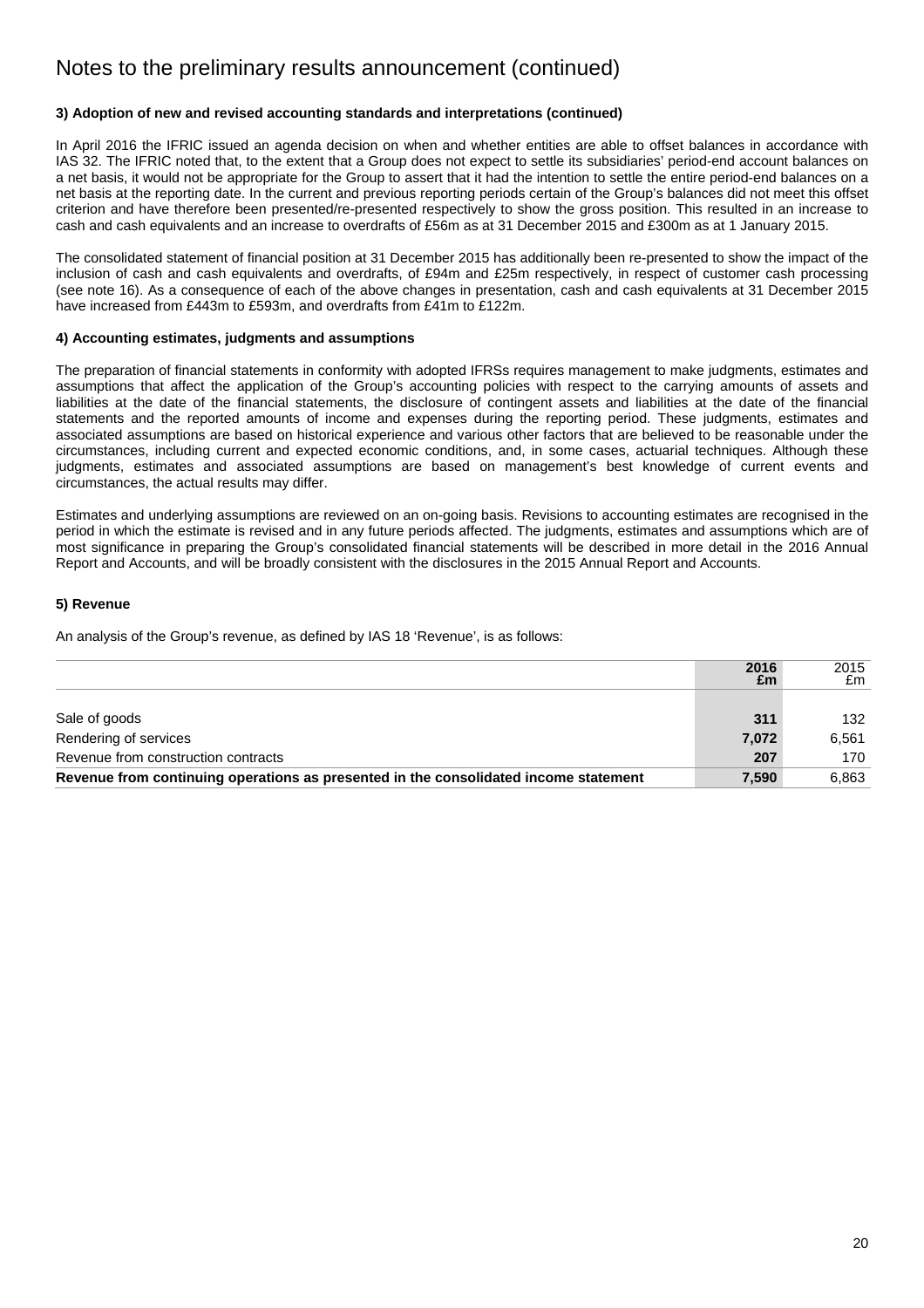### **6) Operating segments**

The Group operates on a worldwide basis and derives a substantial proportion of its revenue and operating profit from each of the following seven geographic regions: Africa, Asia Pacific, Latin America, Middle East and India, Europe, North America and UK & Ireland. For each of the reportable segments, the Group executive committee (the chief operating decision maker) reviews internal management reports on a regular basis. As announced in the 2015 Annual Report the Asia Middle East region has been split into Asia Pacific and Middle East and India, following a change in the leadership structure and reporting in this region. The 2015 comparatives have therefore been re-presented to reflect the split of the total 2015 Asia Middle East revenue of £1,421m and PBITA of £117m between the two new regions.

Segment information for continuing operations is presented below:

|                                                      | 2016  | 2015  |
|------------------------------------------------------|-------|-------|
| Revenue by reportable segment                        | £m    | £m    |
|                                                      |       |       |
| Africa                                               | 501   | 470   |
| Asia Pacific                                         | 714   | 684   |
| Latin America                                        | 660   | 626   |
| Middle East and India                                | 859   | 737   |
| <b>Emerging markets</b>                              | 2,734 | 2,517 |
| Europe                                               | 1,441 | 1,304 |
| North America                                        | 1,904 | 1,523 |
| UK & Ireland                                         | 1,511 | 1,519 |
| <b>Developed markets</b>                             | 4,856 | 4,346 |
| <b>Total revenue</b>                                 | 7,590 | 6,863 |
|                                                      |       |       |
|                                                      | 2016  | 2015  |
| Operating profit by reportable segment               | £m    | £m    |
|                                                      |       |       |
| Africa                                               | 35    | 30    |
| Asia Pacific                                         | 56    | 43    |
| Latin America                                        | 15    | 15    |
| Middle East and India                                | 76    | 74    |
| <b>Emerging markets</b>                              | 182   | 162   |
| Europe                                               | 95    | 74    |
| North America                                        | 115   | 90    |
| UK & Ireland                                         | 119   | 115   |
| <b>Developed markets</b>                             | 329   | 279   |
| Operating profit before corporate costs              | 511   | 441   |
| Corporate costs                                      | (50)  | (50)  |
| Profit before interest, tax and amortisation (PBITA) | 461   | 391   |
| Net specific items                                   | (13)  | (70)  |
| Restructuring costs                                  | (12)  | (44)  |
| Net profit on disposal/closure of subsidiaries       | 7     | 12    |
| Goodwill impairment                                  | (9)   | (66)  |

Acquisition-related amortisation and expenses (40) (40) (40) (40) (40) (40) **Operating profit 402** 183

**(32)**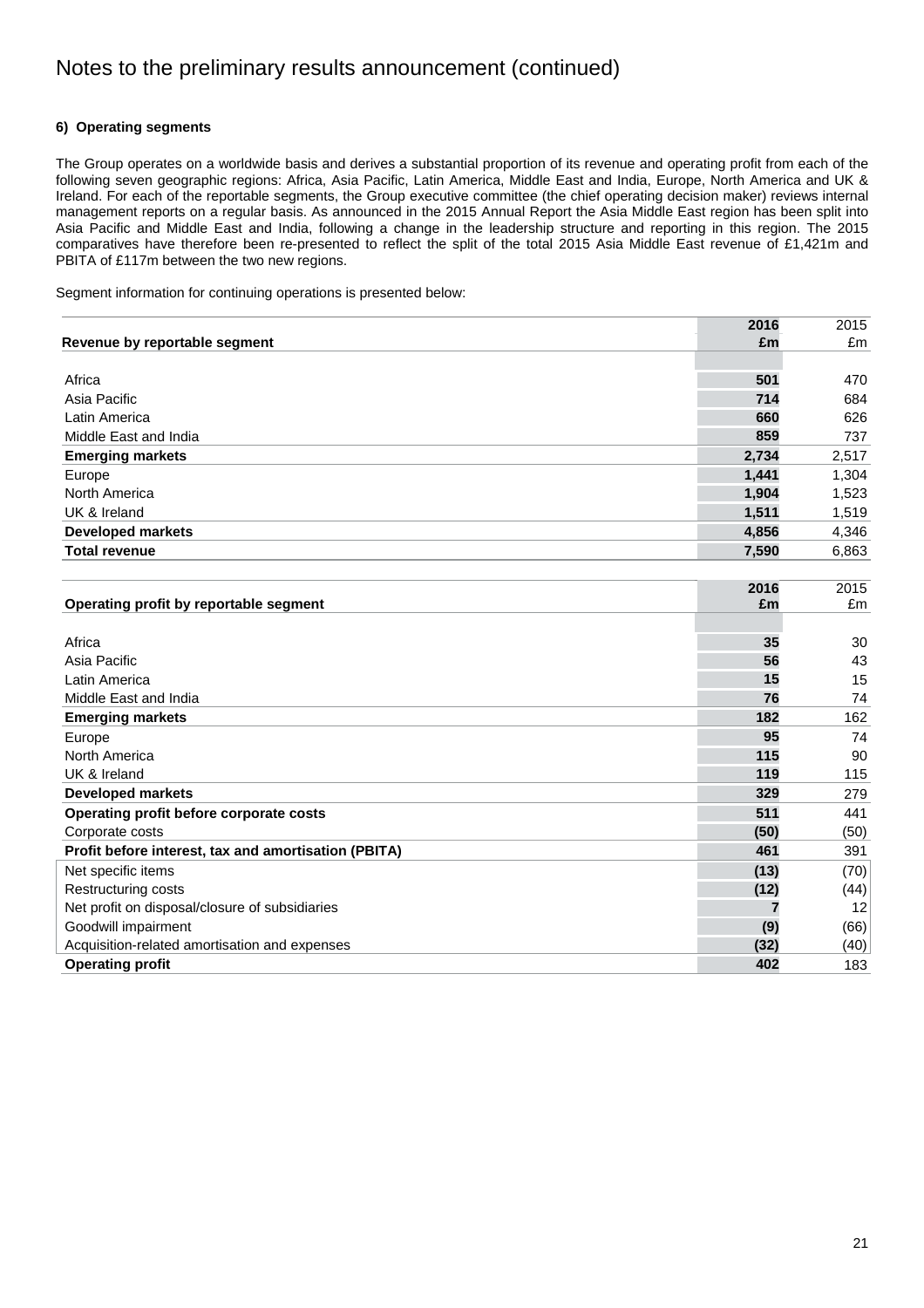### **7) Operating profit**

The income statement can be analysed as follows:

|                                               | 2016     | 2015    |
|-----------------------------------------------|----------|---------|
| <b>Continuing operations</b>                  | £m       | £m      |
|                                               |          |         |
| Revenue                                       | 7,590    | 6,863   |
| Cost of sales                                 | (6, 212) | (5,657) |
| Gross profit                                  | 1,378    | 1,206   |
| Administration expenses                       | (976)    | (967)   |
| Goodwill impairment                           | (9)      | (66)    |
| Share of profit after tax from joint ventures | 9        | 10      |
| <b>Operating profit</b>                       | 402      | 183     |

Operating profit includes items that are separately disclosed for the year ended 31 December 2016 relating to:

- the recovery of a legal claim in Europe and of certain disputed debtor balances in the UK; Specific items of a net £13m (2015: £70m) included a £10m charge relating to legacy acquisitions and labour claims in Latin America, £7m relating to commercial restructuring in Middle East & India, and net £4m supplementary onerous contract provision, primarily in respect of the Compass asylum seekers contract, offset by an £8m credit mainly relating to
- productivity programme across the Group. In addition, the Group incurred non-strategic reorganisation costs of £9m Costs of £12m (2015: £44m) arising from restructuring activities during the year, mainly relating to the multi-year strategic (2015: £10m) which are included within cost of sales and administation expenses as appropriate;
- Acquisition-related amortisation costs of £32m (2015: £40m) relating to legacy acquisitions were lower as certain intangible assets recognised on a number of historical acquisitions became fully amortised in 2015. In addition, the Group recognised a goodwill impairment charge of £9m (2015: £66m) relating to businesses held for sale or closure; and
- Net profit on disposal/closure of subsidiaries of £7m (2015: £12m) relating to the disposal of a number of the Group's operations including the Cash Solutions business in Thailand, the businesses in Finland, Brunei and Kazakhstan and the Utilities Services and ATM engineering businesses in the UK, together with a loss arising on closure of a systems business in Latin America.

### **8) Discontinued operations**

The loss from discontinued operations in the year of £3m (2015: £2m) comprises costs and charges incurred on historical disposals which were classified as discontinued operations at the time of disposal.

### **9) Acquisitions**

The Group has not made any material acquisitions in the year.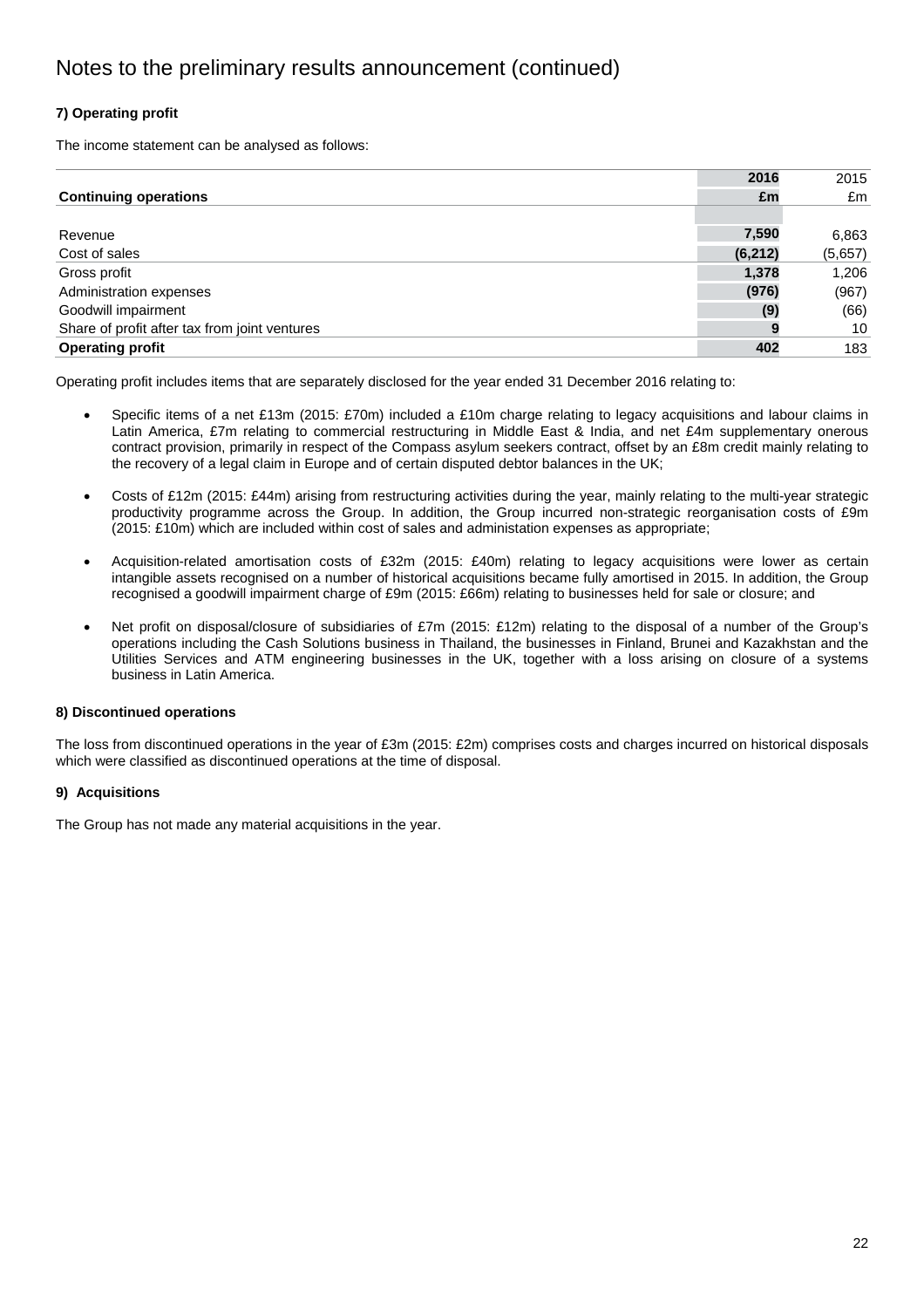### **10) Disposals and closures**

As part of the on-going portfolio programme, in 2016 the Group sold 12 businesses, including the Cash Solutions business in Thailand, the businesses in Finland, Brunei and Kazakhstan, and the Utilities Services and ATM engineering businesses in the UK, realising aggregate proceeds of £82m.

A further four businesses were closed during the year, and in addition the Group is in the process of closing a systems business in Latin America which resulted in a loss of £16m in relation to assets written off and costs expected to be incurred in 2017.

In 2015 the Group disposed of a number of small operations, with the most material being the disposal of the International Parcel Service business in the Group's Asia Pacific region resulting in a profit of £12m. The net profit on disposal included a loss on disposal in discontinued operations of £3m.

The net assets and net profit on disposal/closure of operations disposed of or closed were as follows:

|                                                                                    | 2016 | 2015 |
|------------------------------------------------------------------------------------|------|------|
|                                                                                    | £m   | £m   |
| Goodwill                                                                           |      |      |
| Acquisition-related intangible assets                                              |      |      |
| Non-acquisition-related intangible assets                                          |      |      |
| Property, plant and equipment                                                      | 18   | 2    |
| Other non-current assets                                                           |      |      |
| <b>Current assets</b>                                                              | 86   | 6    |
| Liabilities                                                                        | (44) | (6)  |
| Net assets of operations disposed of/closed                                        | 75   | 2    |
| Net profit on disposal/closure                                                     |      | 9    |
| Total consideration                                                                | 82   | 11   |
| Satisfied by:                                                                      |      |      |
| Cash received                                                                      | 90   | 14   |
| Disposal costs                                                                     | (8)  |      |
| Total consideration relating to current year disposals                             | 82   | 14   |
|                                                                                    |      |      |
| Additional consideration to be paid relating to disposals completed in prior years |      | (3)  |
| Total consideration recognised in the current year                                 | 82   | 11   |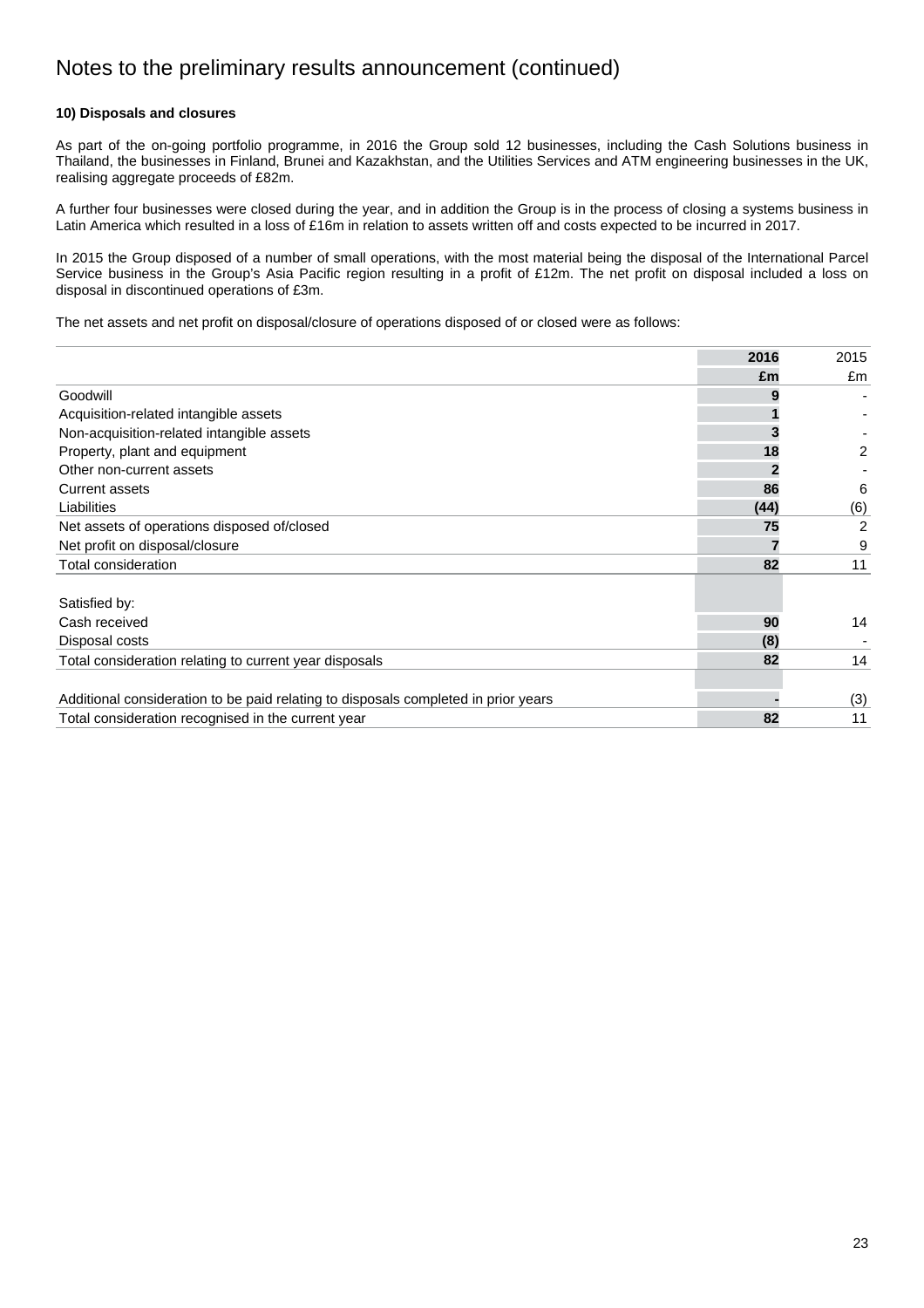### **11) Net finance expense**

|                                                                                               | 2016  | 2015  |
|-----------------------------------------------------------------------------------------------|-------|-------|
|                                                                                               | £m    | £m    |
|                                                                                               |       |       |
| Interest and other income on cash, cash equivalents and investments                           | 15    | 13    |
| Interest receivable on loan note related derivatives                                          | 18    | 13    |
| Gain arising from fair value adjustment to the hedged loan note items                         | 11    | 10    |
| Loss arising from change in fair value of derivative financial instruments hedging loan notes | (11)  | (10)  |
| Finance income                                                                                | 33    | 26    |
|                                                                                               |       |       |
| Interest on bank overdrafts and loans                                                         | (21)  | (23)  |
| Interest on loan notes                                                                        | (97)  | (88)  |
| Interest on obligations under finance leases                                                  | (5)   | (4)   |
| Other interest charges                                                                        | (6)   | (4)   |
| Net Group borrowing costs                                                                     | (129) | (119) |
| Finance costs on defined retirement benefit obligations                                       | (10)  | (12)  |
| Finance expense                                                                               | (139) | (131) |
|                                                                                               |       |       |
| Net finance expense                                                                           | (106) | (105) |

### **12) Taxation**

| 12) Taxation                          |      |      |
|---------------------------------------|------|------|
|                                       | 2016 | 2015 |
|                                       | £m   | £m   |
|                                       |      |      |
| Current taxation expense              | 110  | 62   |
| Deferred taxation credit              | (34) | (12) |
| Total income tax expense for the year | 76   | 50   |

 The effective tax rate on continuing operations is 26% (2015: 64%). The effective tax rate is a function of a variety of factors, with the most predominant being (i) the geographic mix of its taxable profits and the respective country tax rates, (ii) the recognition of, and changes in the value of, deferred tax assets, (iii) permanent differences such as expenses disallowable for tax purposes and (iv) irrecoverable withholding taxes. The higher effective tax rate in the prior year was primarily the result of the absence of tax deductions in respect of goodwill impairment charges, and losses for which deferred tax assets could not be recognised in full.

 At 31 December 2016, the Group has recognised deferred tax assets of £285m (2015: £187m) based on the latest view of expected future profitability of the entities where these assets have been recognised, deferred tax liabilities of £14m (2015: £9m), tax payable of £64m (2015: £36m) and income tax recoverable of £61m (2015: £46m).

 Deferred tax assets arise predominantly on tax losses and deficits on defined benefit pension schemes. At 31 December 2016 the Group has estimated tax losses of £313m (2015: £550m) which are not recognised as deferred tax assets. Recognition of deferred tax assets is dependent upon the availability of future taxable profits in the relevant legal entities based upon future business plans.

At 31 December 2016 the Group has adequate provision for liabilities likely to arise in accounting periods which remain open to enquiry by tax authorities. The Group operates in a large number of countries and is typically subject to challenges from tax authorities in respect of a variety of issues, including transfer pricing. The amount provided is based on an estimate of the most likely outcome on a case by case basis.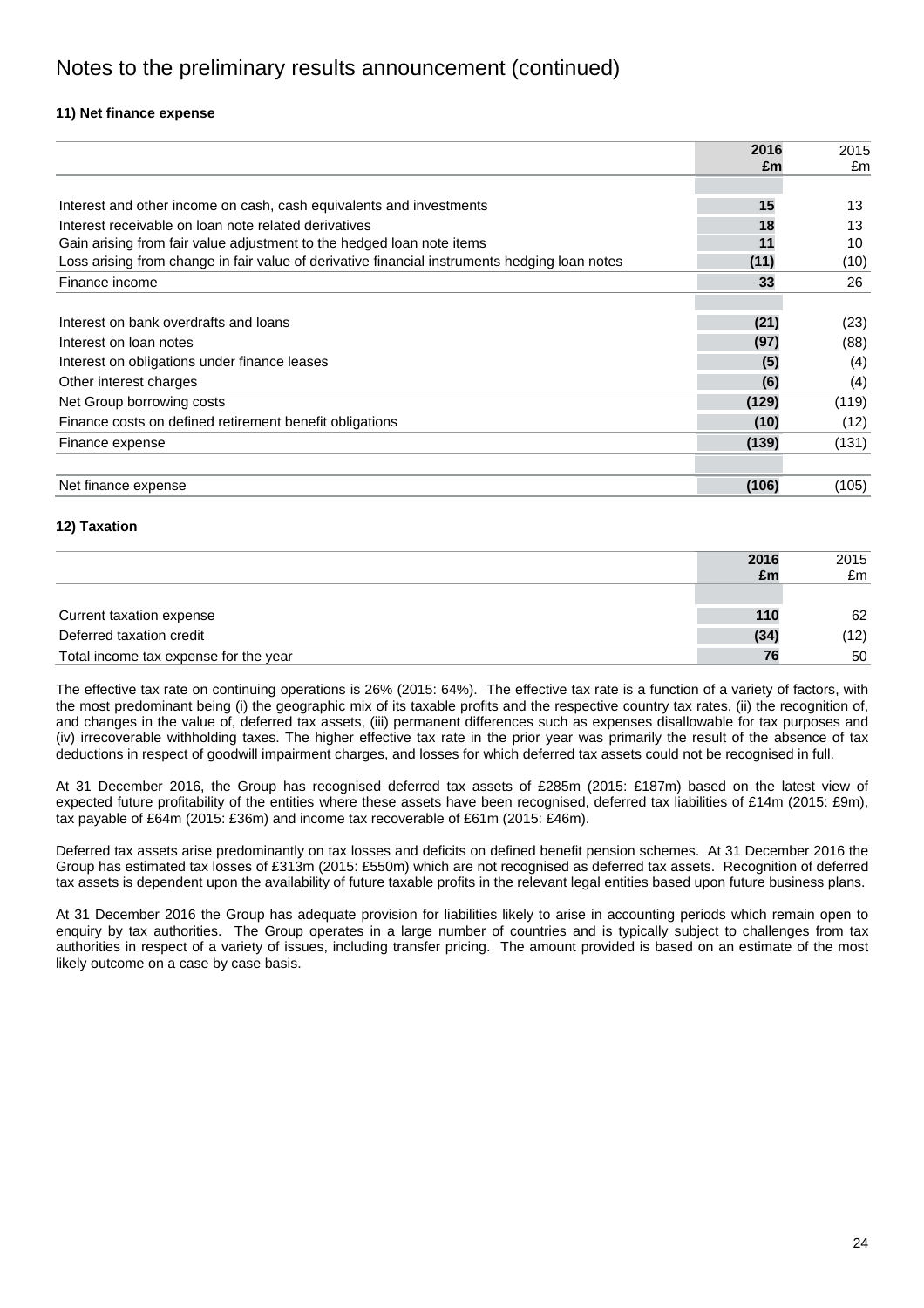### **13) Dividends**

| Pence     | <b>DKK</b> | 2016 | 2015 |
|-----------|------------|------|------|
| per share | per share  | £m   | £m   |
|           |            |      |      |
|           |            |      |      |
| 5.82      | 0.6041     |      | 90   |
| 3.59      | 0.3793     |      | 55   |
| 5.82      | 0.5615     | 90   |      |
| 3.59      | 0.3143     | 55   |      |
|           |            | 145  | 145  |
|           |            |      |      |
| 5.82      | 0.5029     | 90   |      |
|           |            |      |      |

The proposed final dividend is subject to approval by shareholders at the Annual General Meeting. If so approved, it will be paid on 9 June 2017 to shareholders who are on the register on 28 April 2017. The Danish kroner exchange rate shown above for that dividend is that at 7 March 2017.

### **14) Earnings per share attributable to equity shareholders of the parent**

|                                                                                   | 2016      | 2015   |
|-----------------------------------------------------------------------------------|-----------|--------|
|                                                                                   | £m        | £m     |
| (a) From continuing and discontinued operations                                   |           |        |
| <b>Earnings</b>                                                                   |           |        |
| Profit for the year attributable to equity shareholders of the parent             | 198       | 8      |
| Weighted average number of ordinary shares (m)                                    | 1,546     | 1,545  |
| Earnings per share from continuing and discontinued operations (pence)            |           |        |
| Basic and diluted                                                                 | 12.8p     | 0.5p   |
| (b) From continuing operations<br><b>Earnings</b>                                 |           |        |
| Profit for the year attributable to equity shareholders of the parent             | 198       | 8      |
| Adjustment to exclude loss for the year from discontinued operations (net of tax) | 3         | 2      |
| Profit from continuing operations                                                 | 201       | 10     |
| Earnings per share from continuing operations (pence)<br>Basic and diluted        |           |        |
|                                                                                   | 13.0p     | 0.6p   |
| (c) From discontinued operations                                                  |           |        |
| Loss for the year from discontinued operations (net of tax)                       | (3)       | (2)    |
| Loss per share from discontinued operations (pence)<br>Basic and diluted          | $(0.2)$ p | (0.1)p |

### **15) Disposal groups classified as held for sale**

 As at 31 December 2016, disposal groups classified as held for sale include the assets and liabilities associated with a number of Group-wide operations. The more material of these operations include the Group's business in Israel, its Youth Service business in North America and the Children's Services business in the UK.

At 31 December 2015, disposal groups held for sale included the assets and liabilities associated with certain operations in the Group's Asia Pacific, Middle East & India, Europe and Latin America regions.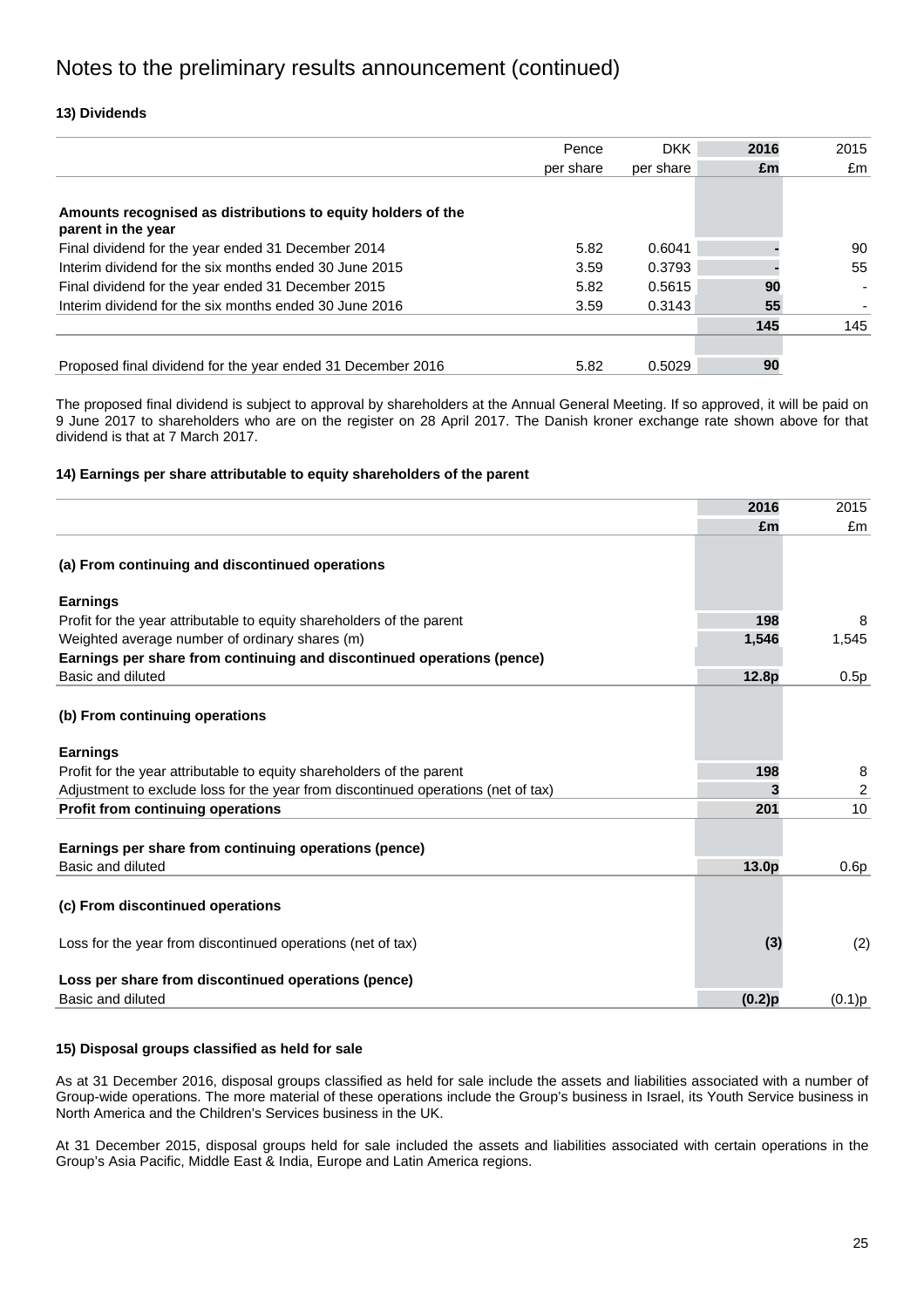### **16) Cash and cash equivalents, overdrafts and customer cash processing balances**

The Group's Cash Solutions businesses provide a range of cash handling and processing services on behalf of customers. Certain of those services comprise collection, segregated storage and delivery of customer cash, with title to the cash handled remaining with the customer throughout the process. Such cash is never recorded in the Group's balance sheet.

A number of other cash processing services are provided to customers, such as the sale and purchase of physical cash balances, and the replenishment of ATMs and similar machines from customer funds held in Group bank accounts. Such funds, which are generally settled within two working days, are classified as "funds within cash processing operations", along with the related balances due to and from customers in respect of unsettled transactions, and are included gross within the relevant balance sheet classifications.

The consolidated statement of financial position as at 31 December 2015 has been re-presented in respect of such "funds within cash processing operations", as follows:

| Funds within cash processing operations                                                              | 2016 | 2015 |
|------------------------------------------------------------------------------------------------------|------|------|
|                                                                                                      | £m   | £m   |
| Stocks of money, included within cash and cash equivalents                                           | 95   | 94   |
| Overdraft facilities related to cash processing operations, included within bank overdrafts          | (22) | (25) |
| Liabilities to customers in respect of cash processing operations, included within trade and other   |      |      |
| payables                                                                                             | (83) | (77) |
| Receivables from customers in respect of cash processing operations, included within trade and other |      |      |
| receivables                                                                                          | 10   | 8    |
| Funds within cash processing operations (net)                                                        |      |      |

Whilst such cash and bank balances are not formally restricted by legal title, they are restricted by the Group's own internal policies such that they cannot be used for the purposes of the Group's own operations. For the purposes of the Group's consolidated statement of cash flow, funds within cash processing operations are therefore recorded net of the related balances due to and from customers in respect of unsettled transactions, within cash, cash equivalents and bank overdrafts, and hence have no impact on the Group's statutory cash flow.

A reconciliation of cash, cash equivalents and bank overdrafts at the end of the year per the consolidated statement of financial position to the corresponding balances included within the consolidated statement of cash flow is as follows:

|                                                                                                        | 2016 | 2015  |
|--------------------------------------------------------------------------------------------------------|------|-------|
|                                                                                                        | £m   | £m    |
| Cash and cash equivalents in the consolidated statement of financial position                          | 851  | 593   |
| Bank overdrafts in the consolidated statement of financial position                                    | (93) | (122) |
| Cash, cash equivalents and bank overdrafts included within disposal groups classified as held for sale |      | 5     |
|                                                                                                        | 765  | 476   |
| Add:                                                                                                   |      |       |
| Liabilities to customers in respect of cash processing operations, included within trade and other     |      |       |
| payables                                                                                               | (83) | (77)  |
| Receivables from customers in respect of cash processing operations, included within trade and other   |      |       |
| receivables                                                                                            | 10   | 8     |
| Cash, cash equivalents and bank overdrafts at the end of the year in the consolidated statement        |      |       |
| of cash flows                                                                                          | 692  | 407   |

### **17) Retirement benefit obligations**

The Group's main defined benefit scheme is in the UK which accounts for over 73% (2015: 68%) of the total defined benefit schemes operated by the Group and the majority of the scheme was closed to future accrual in 2011. The Group's total IAS 19 Revised (2011) Employee Benefits net pension deficit at 31 December 2016 recognised in the consolidated statement of financial position was £437m (2015: £279m), or £368m (2015: £234m) net of applicable tax in the relevant jurisdictions. The Group has made additional pension contributions of £39m (2015: £44m) in respect of the deficit in the UK schemes during the year. The increase in the defined benefit pension deficit is predominantly due to the significant decrease in the discount rate used for valuation purposes from 3.8% to 2.5%, which was only partially offset by an improvement in asset values.

3% per annum increase until the next funding valuation due in 2018. Following strong investment performance in the G4S pension scheme at the end of the latest triennial valuation process, the trustees of G4S's UK pension schemes agreed during the year a reduced annual pension deficit payment of £39m in 2016, with a 3% per annum increase until the next funding valuation due in 2018. 26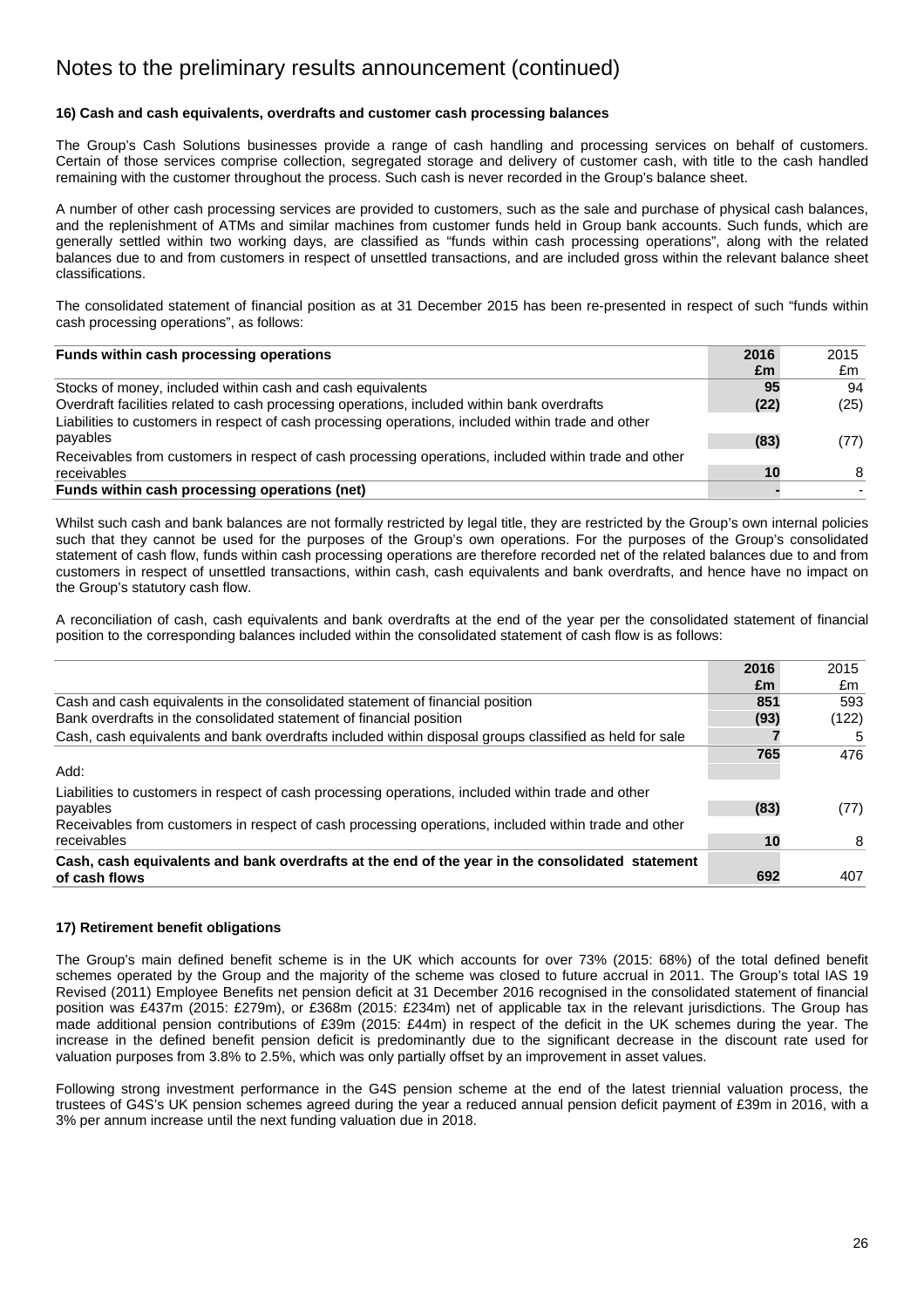### **18) Provisions and contingent liabilities**

|                                     | <b>Employee</b> |                        |               | One  |             |              |
|-------------------------------------|-----------------|------------------------|---------------|------|-------------|--------------|
|                                     |                 | benefits Restructuring | <b>Claims</b> |      |             | <b>Total</b> |
|                                     | £m              | £m                     | £m            | £m   | £m          | £m           |
|                                     |                 |                        |               |      |             |              |
| At 1 January 2016                   | 19              | 14                     | 100           | 83   | 26          | 242          |
| Additional provisions in the year   | 5               | 14                     | 28            | 6    | 27          | 80           |
| Utilisation of provision            | (3)             | (20)                   | (35)          | (16) | (14)        | (88)         |
| Transfers and reclassifications     | (2)             | (4)                    | (6)           | (5)  | 25          | 8            |
| Unused amounts reversed             | (1)             | (1)                    | (1)           |      | (5)         | (8)          |
| Exchange difference                 | $\overline{2}$  | $\overline{2}$         | 14            |      | $\mathbf 1$ | 20           |
| Transferred to held for sale        | (1)             | н.                     | (4)           |      | (1)         | (6)          |
| At 31 December 2016                 | 19              | 5                      | 96            | 69   | 59          | 248          |
|                                     |                 |                        |               |      |             |              |
| Included in current liabilities     |                 |                        |               |      |             | 116          |
| Included in non-current liabilities |                 |                        |               |      |             | 132          |
|                                     |                 |                        |               |      |             | 248          |

\*Property and other includes £16m (2015: £12m) of onerous property lease provisions.

On 8 December 2016 the company announced a two-year extension to August 2019 of the UK asylum accommodation contract ("Compass"). Additional net onerous contract provision of £4m, primarily in respect of the Compass contract, were recognised as specific items in the year together with £2m in respect of the closure of a systems business in Latin America (included within net profit on disposal/closure of subsidiaries).

The Group is involved in disputes in a number of countries, mainly related to activities incidental to its operations. Currently there are a number of such disputes open in relation to the application of local labour law, commercial agreements with customers and subcontractors and claims and compliance matters, in some cases in the course of litigation. Where, based on the advice of legal counsel, the Group estimates that it is probable that the dispute will result in an outflow of economic resources, provision is made based on the best estimate of the likely financial outcome. Where a reliable estimate cannot be made, or where the Group, based on the advice of legal counsel, considers that it is not probable that there will be an outflow of economic resources, no provision is recognised.

In this regard, the Group is party to a number of on-going litigation processes in relation to interpretation of local labour law and regulations in a number of countries, where it is expected that these matters will not be resolved in the near future. At this stage, the Group's view is that these cases will either be resolved in a manner favourable to the interests of the Group or, due to the nature and complexity of the cases, it is not possible to estimate the potential economic exposure. In addition, in the ordinary course of business, other contingent liabilities exist where the Group is subject to commercial claims and litigation from a range of parties in respect of contracts, agreements, regulatory and compliance matters, none of which are expected to have a material impact on the Group.

 which are based on a number of assumptions and estimates where the ultimate outcome may be different to the amount provided. is satisfied that it is unlikely that changes in these key assumptions will have a material impact on the Group's overall provisioning<br>position in the next 12 months. Judgment is required in quantifying the Group's provisions, especially in connection with claims and onerous customer contracts, Each of these provisions reflects the Group's best estimate of the probable exposure at 31 December 2016 and this assessment has been made having considered the sensitivity of each provision to reasonably possible changes in key assumptions. The Group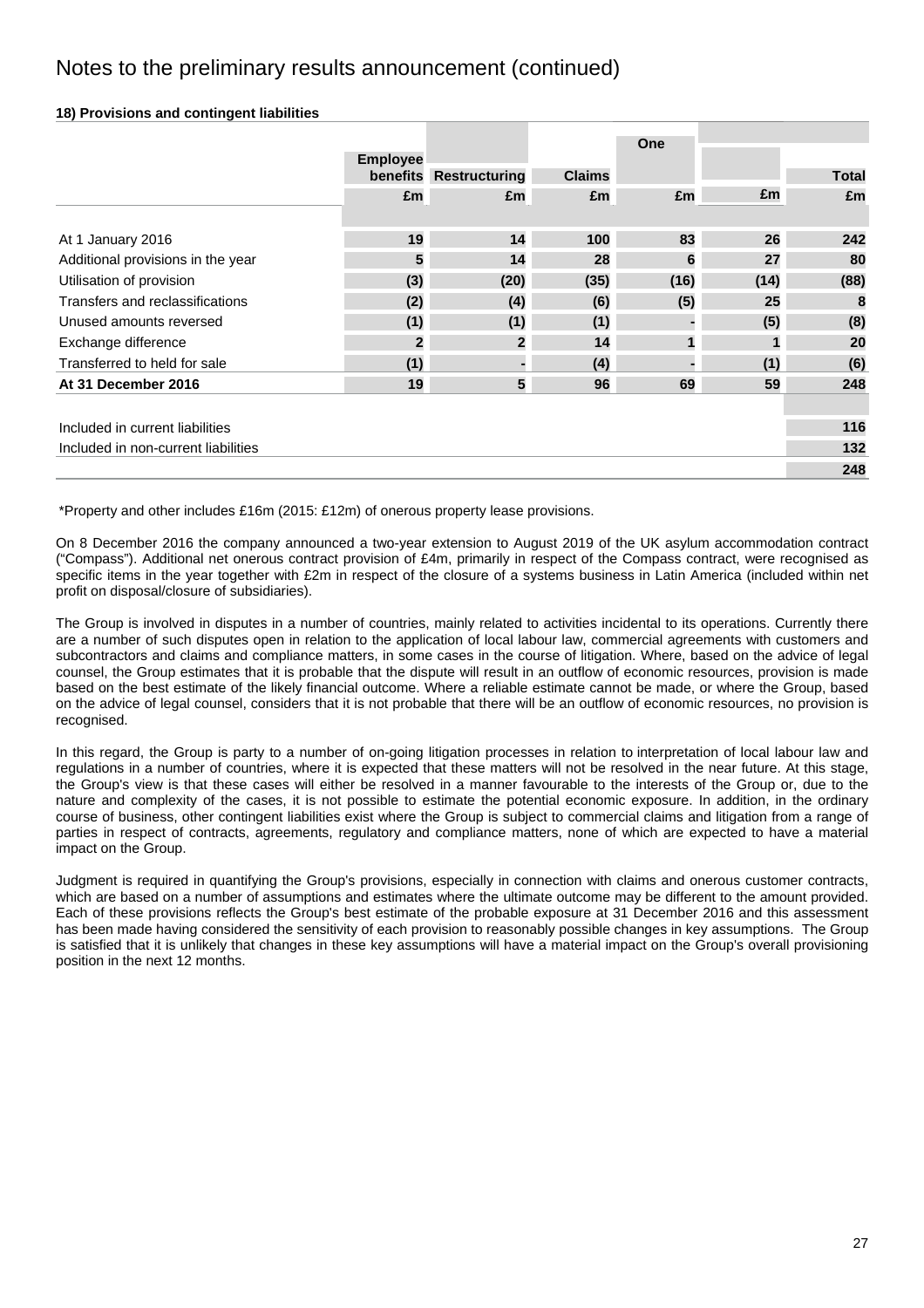## **19) Analysis of net debt**

A reconciliation of net debt to amounts in the consolidated statement of financial position is presented below:

|                                                                                  | 2016     | 2015    |
|----------------------------------------------------------------------------------|----------|---------|
|                                                                                  | £m       | £m      |
| Cash and cash equivalents                                                        | 851      | 593     |
| Receivables from customers in respect of cash processing operations <sup>a</sup> | 10       | 8       |
| Net cash and overdrafts included within assets held for sale                     |          | 5       |
| <b>Bank overdrafts</b>                                                           | (93)     | (122)   |
| Liabilities to customers in respect of cash processing operations <sup>b</sup>   | (83)     | (77)    |
| Total Group cash, cash equivalents and bank overdrafts                           | 692      | 407     |
| Investments                                                                      | 44       | 49      |
| Net debt (excluding cash and overdrafts) included within assets held for sale    |          | (6)     |
| <b>Bank loans</b>                                                                | (20)     | (399)   |
| Loan notes                                                                       | (2, 392) | (1,774) |
| Obligations under finance leases                                                 | (57)     | (64)    |
| Fair value of loan note derivative financial instruments                         | 57       | 5       |
| <b>Total net debt</b>                                                            | (1,670)  | (1,782) |

<sup>a</sup> Included within trade and other receivables<br><sup>b</sup> Included within trade and other payables

### **20) Reconciliation of operating profit to net cash flow from operating activities of continuing operations**

|                                                                  | 2016 | 2015 |
|------------------------------------------------------------------|------|------|
|                                                                  | £m   | £m   |
| <b>Operating profit</b>                                          | 402  | 183  |
| Adjustments for non-cash and other items:                        |      |      |
| Goodwill impairment                                              | 9    | 66   |
| Amortisation of acquisition-related intangible assets            | 32   | 40   |
| Net profit on disposal/closure of subsidiaries                   | (7)  | (12) |
| Depreciation of property, plant and equipment                    | 106  | 110  |
| Amortisation of other intangible assets                          | 25   | 25   |
| Loss on disposal of fixed assets                                 |      | 2    |
| Share of profit from joint ventures                              | (9)  | (10) |
| Equity-settled transactions                                      | 10   | 7    |
| (Decrease)/increase in provisions                                | (1)  | 66   |
| Pension curtailment gain                                         |      | (5)  |
| Additional pension contributions                                 | (39) | (44) |
| Operating cash flow before movements in working capital          | 528  | 428  |
| Increase in inventory                                            | (5)  | (1)  |
| Increase in accounts receivable                                  | (9)  | (49) |
| Increase/(decrease) in accounts payable                          | 101  | (19) |
| Net cash flow from operating activities of continuing operations | 615  | 359  |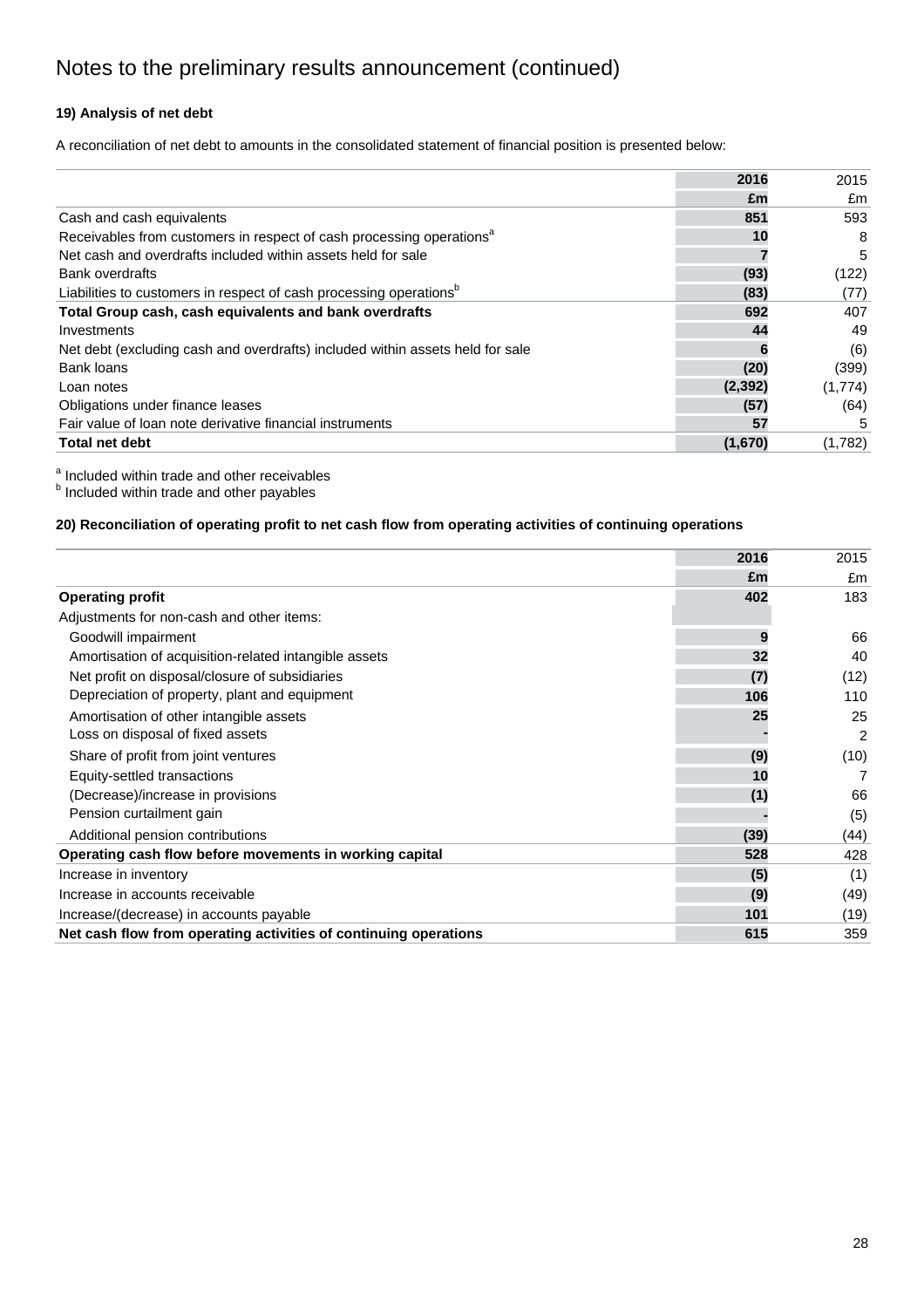### **21) Fair value of financial instruments**

The carrying amounts, fair value and fair value hierarchy relating to those financial instruments, including those that have been recorded at amortised cost, where the carrying amount differs from fair value, based on expectations at the reporting date, are shown below:

|                              |                |                | 2016            | 2016              | 2015     | 2015       |
|------------------------------|----------------|----------------|-----------------|-------------------|----------|------------|
|                              |                |                | <b>Carrying</b> |                   | Carrying |            |
|                              |                |                | amount          | <b>Fair value</b> | amount   | Fair value |
|                              | Category       | Level          | £m              | £m                | £m       | £m         |
| <b>Financial assets</b>      |                |                |                 |                   |          |            |
| Investments                  | <b>FVTPL</b>   | 1              | 44              | 44                | 49       | 49         |
| Interest rate swaps          | <b>FVH</b>     | 2              | 27              | 27                | 40       | 40         |
| Foreign exchange forwards    | <b>FVTPL</b>   | $\overline{2}$ |                 |                   |          | ۰          |
| Cross currency swaps         | <b>CFH</b>     | $\overline{2}$ | 48              | 48                | 9        | 9          |
| <b>Financial liabilities</b> |                |                |                 |                   |          |            |
| Loan notes                   | <b>FVH</b>     | 2              | (740)           | (779)             | (691)    | (733)      |
| Interest rate swaps          | <b>CFH</b>     | 2              | (1)             | (1)               | (1)      | (1)        |
| Foreign exchange forwards    | <b>CFH/NIH</b> | 2              | (1)             | (1)               |          |            |
| Commodity swaps              | <b>CFH</b>     | $\overline{2}$ |                 |                   | (3)      | (3)        |
| Cross currency swaps         | <b>CFH</b>     | $\overline{2}$ | (17)            | (17)              | (45)     | (45)       |
| Loan notes*                  | AC             | $\overline{c}$ | (1,652)         | (1,699)           | (1,083)  | (1, 144)   |

\*Of the loan note liabilities shown, £44m of July 2008, €90m (£77m) of May 2012 loan notes and €120m (£103m) of December 2012 loan notes are designated in fair value hedge relationships.

| Category key: |  |
|---------------|--|
|---------------|--|

| Category key: |                                   |    |
|---------------|-----------------------------------|----|
| <b>FVTPL</b>  | Fair value through profit or loss |    |
| CFH           | Cash flow hedge                   |    |
| <b>NIH</b>    | Net investment hedge              |    |
| <b>FVH</b>    | Fair value hedge                  |    |
| $\mathsf{AC}$ | Amortised cost                    |    |
|               |                                   |    |
|               |                                   |    |
|               |                                   |    |
|               |                                   |    |
|               |                                   |    |
|               |                                   |    |
|               |                                   |    |
|               |                                   |    |
|               |                                   |    |
|               |                                   |    |
|               |                                   |    |
|               |                                   |    |
|               |                                   |    |
|               |                                   |    |
|               |                                   |    |
|               |                                   |    |
|               |                                   |    |
|               |                                   |    |
|               |                                   |    |
|               |                                   |    |
|               |                                   |    |
|               |                                   |    |
|               |                                   | 29 |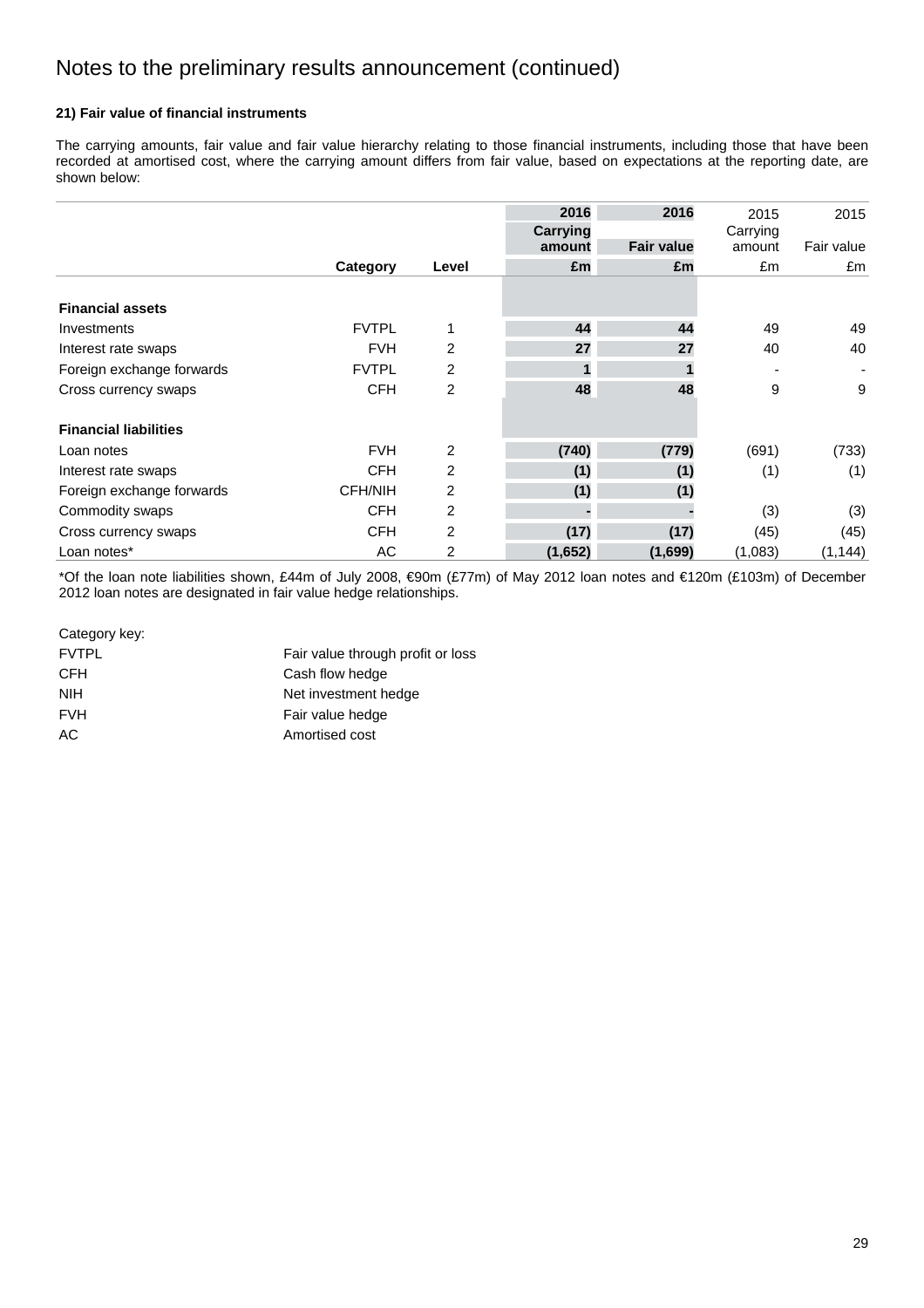## **Non-GAAP Measures**

### **A) Reconciliation of operating profit to movements in net debt**

The definition of cash flow from continuing operations, as presented below, has been changed to include the Group's pension deficit repair payments, which were previously added back and treated as other uses of funds, in order to more closely align the reconciliation with the consolidated statement of cash flows contained within the statutory accounts.

|                                                                            | 2016    | 2015    |
|----------------------------------------------------------------------------|---------|---------|
|                                                                            | £m      | £m      |
|                                                                            |         |         |
| Operating profit                                                           | 402     | 183     |
| Adjustments for non-cash and other items (see note 20)                     | 126     | 245     |
| Net working capital movement (see note 20)                                 | 87      | (69)    |
| Net cash flow from operating activities of continuing operations (page 26) | 615     | 359     |
| Adjustments for:                                                           |         |         |
| Restructuring spend                                                        | 18      | 46      |
| Cash flow from continuing operations                                       | 633     | 405     |
| Analysed between:                                                          |         |         |
| <b>Continuing businesses</b>                                               | 638     | 395     |
| Portfolio businesses                                                       | 11      | 28      |
| Onerous contracts                                                          | (16)    | (18)    |
|                                                                            |         |         |
| Investment in the business                                                 |         |         |
| Purchase of fixed assets, net of disposals                                 | (107)   | (104)   |
| Restructuring investment                                                   | (18)    | (46)    |
| Disposal proceeds                                                          | 82      | 14      |
| Acquisition of businesses                                                  | (1)     | (17)    |
| Net debt in disposed/acquired entities                                     | (15)    | (3)     |
| New finance leases                                                         | (7)     | (27)    |
| Net investment in the business                                             | (66)    | (183)   |
|                                                                            |         |         |
| Net cash flow after investing in the business                              | 567     | 222     |
| Other (uses)/sources of funds                                              |         |         |
| Net interest paid                                                          | (96)    | (91)    |
| Tax paid                                                                   | (84)    | (102)   |
| Dividends paid                                                             | (162)   | (174)   |
| Cash (used by)/from discontinued operations                                | (9)     | 26      |
| Other                                                                      | 6       | 12      |
| Other net uses of funds                                                    | (345)   | (329)   |
|                                                                            |         |         |
| Net cash flow after investment, financing, tax, dividends and pensions     | 222     | (107)   |
|                                                                            |         |         |
| Net debt at the beginning of the year                                      | (1,782) | (1,639) |
| Effect of foreign exchange rate fluctuations                               | (110)   | (36)    |
| Net debt at the end of the year                                            | (1,670) | (1,782) |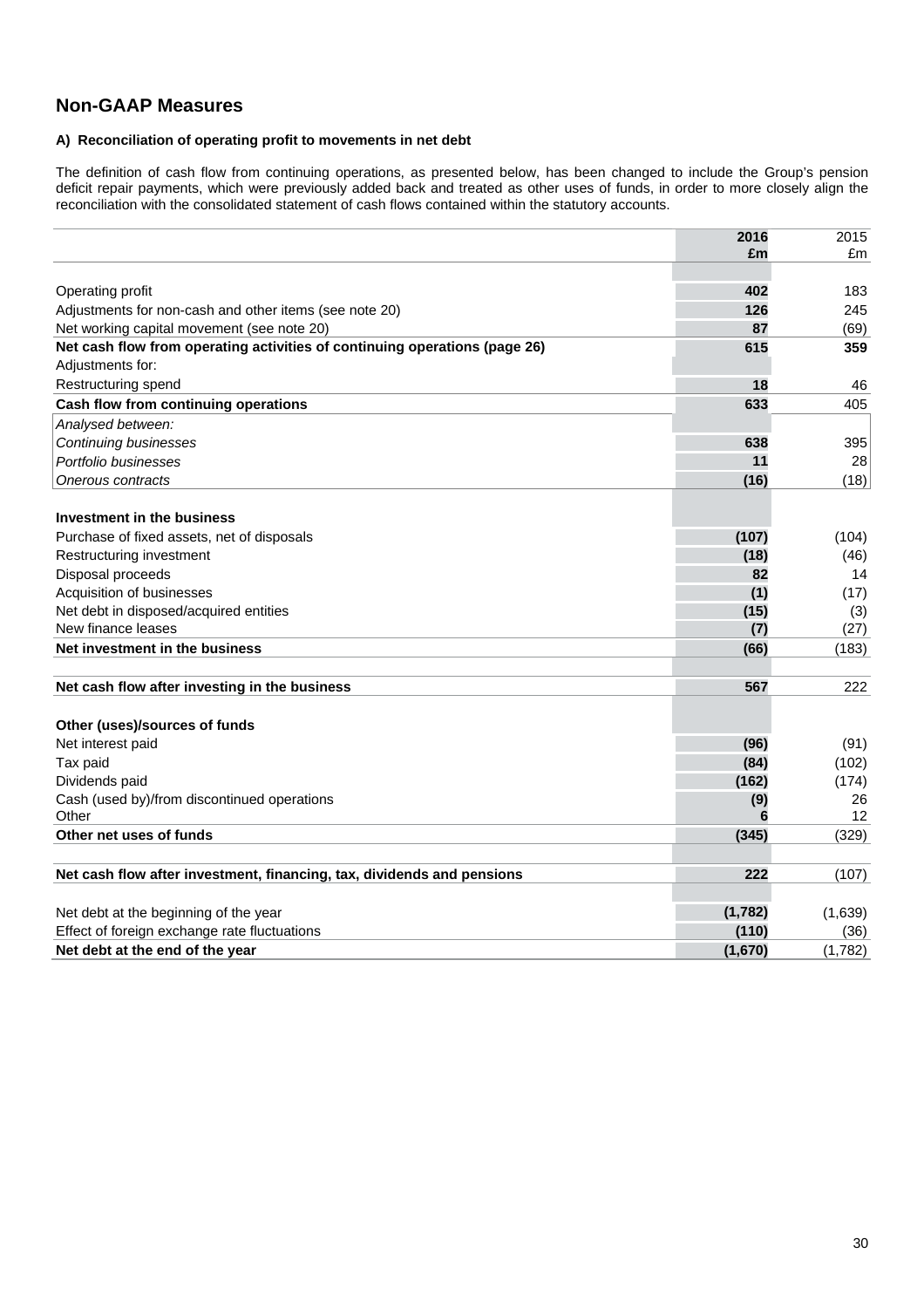### **B) Reconciliation of changes in cash and cash equivalents to movement in net debt**

|                                                                      | 2016 | 2015  |
|----------------------------------------------------------------------|------|-------|
|                                                                      | £m   | £m    |
| Net increase in cash, cash equivalents and bank overdrafts (page 16) | 198  | 27    |
| Adjustments for items included in cash flow excluded from net debt:  |      |       |
| (Sale)/purchase of investments                                       | (7)  |       |
| Net decrease/(increase) in borrowings                                | 11   | (139) |
| Repayment of finance leases                                          | 22   | 31    |
| Items included in net debt but excluded from cash flow:              |      |       |
| Net debt of disposed entities                                        |      |       |
| New finance leases                                                   | (7   | (27)  |
| Net decrease/(increase) in net debt                                  | 222  | (107) |

### **C) Group net debt to EBITDA ratio**

The basis of calculation of net debt to EBITDA has been changed compared to that used in prior periods, in order to better align with the statutory accounts. EBITDA can now be derived from the Consolidated Income Statement, after adjustment to exclude depreciation and the amortisation of non-acquisition related intangible assets, and the EBITDA of businesses sold during the year.

|                                                                | 2016  | 2015  |
|----------------------------------------------------------------|-------|-------|
|                                                                | £m    | £m    |
|                                                                |       |       |
| Profit before interest, tax and amortisation (PBITA - page 12) | 461   | 391   |
|                                                                |       |       |
| Add back:                                                      |       |       |
| Depreciation                                                   | 106   | 110   |
| Amortisation of non-acquisition related intangible assets      | 25    | 25    |
| <b>EBITDA</b>                                                  | 592   | 526   |
| Exclude EBITDA relating to businesses sold in the year         | (5)   | (2)   |
| EBITDA excluding businesses sold in the year                   | 587   | 524   |
|                                                                |       |       |
| Net debt per note 19 (page 26)                                 | 1,670 | 1,782 |
|                                                                |       |       |
| Group's definition of Net debt: EBITDA ratio                   | 2.8   | 3.4   |
|                                                                |       |       |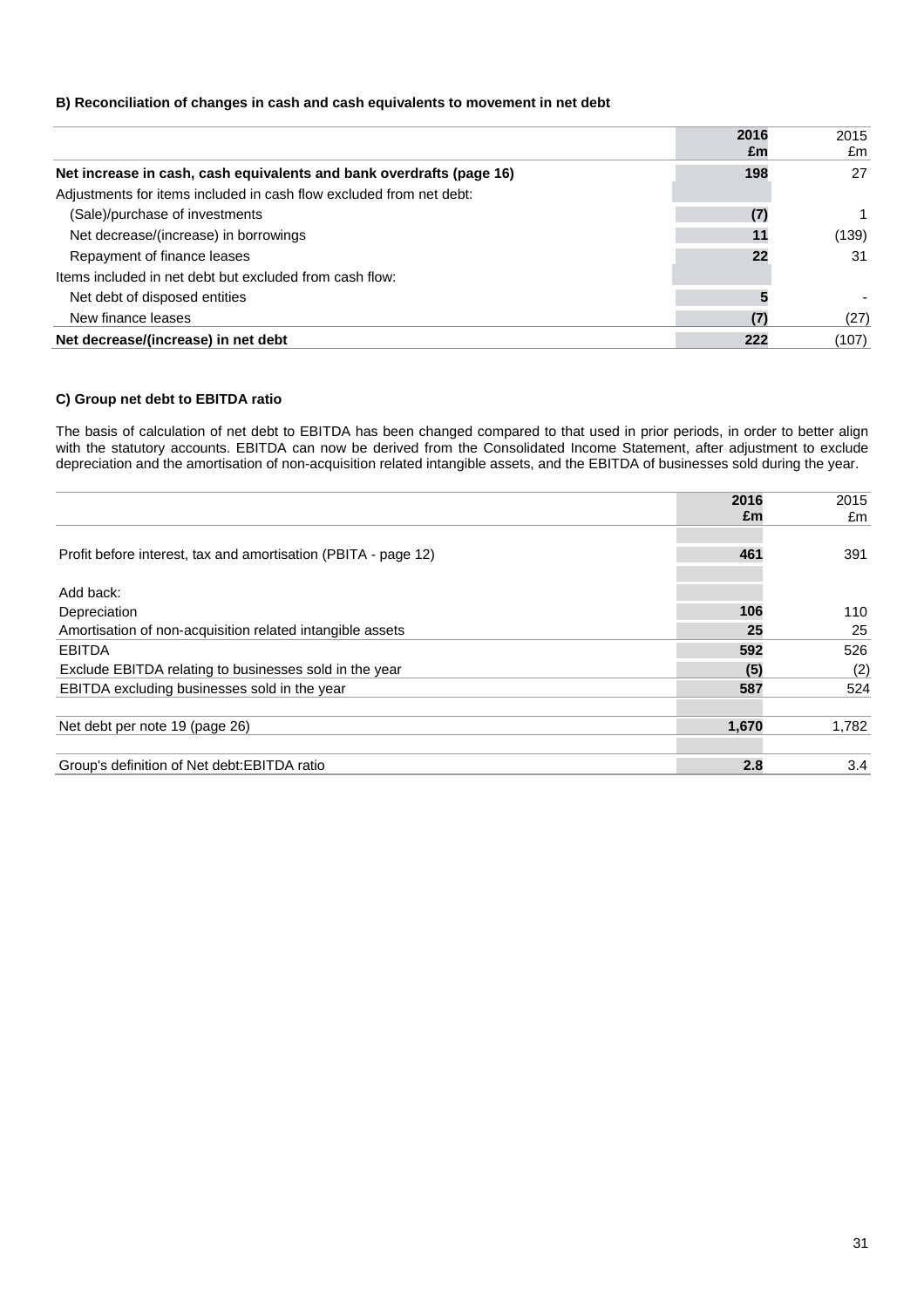### **D) Reconciliation between results from continuing businesses and statutory results**

|                        | <b>Continuing</b><br>businesses | <b>Onerous</b><br>contracts | <b>Portfolio</b><br>businesses | <b>Restr</b><br>ucturing | <b>Acquisition-</b><br>related<br>amort<br>isation<br>and other <sup>d</sup> | <b>Statutory</b> |
|------------------------|---------------------------------|-----------------------------|--------------------------------|--------------------------|------------------------------------------------------------------------------|------------------|
| Revenue                | 6,823                           | 181                         | 586                            |                          |                                                                              | 7,590            |
| <b>PBITA</b>           | 454                             | ٠                           | 7                              |                          |                                                                              | 461              |
| Profit before tax      | 352                             | ٠                           | 3                              |                          | (59)                                                                         | 296              |
| Profit after tax       | 268                             | -                           | 1                              |                          | (49)                                                                         | 220              |
| Earnings<br>Operating  | 246                             | ٠                           | $\overline{\phantom{a}}$       | (10)                     | (38)                                                                         | 198              |
| cash flow <sup>c</sup> | 638                             | (16)                        | 11                             | (18)                     |                                                                              | 615              |

### **Year ended 31 December 2016 (at 2016 average exchange rates)**

|                          | Continuing<br>businesses | <b>Onerous</b><br>contracts | <b>Portfolio</b><br>businesses | <b>Restr</b><br>ucturing | <b>Acquisition-</b><br>related<br>amort<br>isation<br>and other <sup>d</sup> | <b>Adjusted</b><br>statutory <sup>p</sup> |
|--------------------------|--------------------------|-----------------------------|--------------------------------|--------------------------|------------------------------------------------------------------------------|-------------------------------------------|
| Revenue                  | 6,419                    | 196                         | 760                            |                          |                                                                              | 7,375                                     |
| <b>PBITA</b>             | 414                      | 1                           | 8                              |                          |                                                                              | 423                                       |
| Profit before tax        | 309                      | 1                           | 4                              |                          | (219)                                                                        | 95                                        |
| Profit after tax         | 235                      | (1)                         | (4)                            |                          | (188)                                                                        | 42                                        |
| Earnings<br>Operating    | 211                      | (1)                         | (4)                            | (38)                     | (149)                                                                        | 19                                        |
| cash flow <sup>a,c</sup> | 395                      | (18)                        | 28                             | (46)                     |                                                                              | 359                                       |

|                          | Continuing<br>businesses | <b>Onerous</b><br>contracts | <b>Portfolio</b><br>businesses | <b>Restr</b><br>ucturing | <b>Acquisition-</b><br>related<br>amort<br>isation<br>and other <sup>d</sup> | <b>Statutory</b> |
|--------------------------|--------------------------|-----------------------------|--------------------------------|--------------------------|------------------------------------------------------------------------------|------------------|
| Revenue                  | 5,958                    | 189                         | 716                            |                          |                                                                              | 6,863            |
| <b>PBITA</b>             | 382                      |                             | 8                              |                          |                                                                              | 391              |
| Profit before tax        | 280                      |                             | 5                              |                          | (208)                                                                        | 78               |
| Profit after tax         | 213                      |                             | (2)                            |                          | (184)                                                                        | 28               |
| Earnings<br>Operating    | 191                      | и                           | (1)                            | (35)                     | (148)                                                                        | 8                |
| cash flow <sup>a,c</sup> | 395                      | (18)                        | 28                             | (46)                     |                                                                              | 359              |

<sup>a</sup> Operating cash flow for the year ended 31 December 2015 is presented at 2015 actual exchange rates.

<sup>b</sup> The 'adjusted statutory' figures represent the comparative 2015 statutory amounts had they been translated at 2016 average rates (other than for operating cash flow) but should not be considered as or used in place of the Group's statutory results.<br>
<sup>c</sup> Operating cash flow is stated after pension deficit contributions of £39m (2015: £44m).

d Other includes goodwill impairment, net specific items, net profit on disposal/closure of subsidiaries, the results of discontinued operations and the associated tax impacts, see page 9.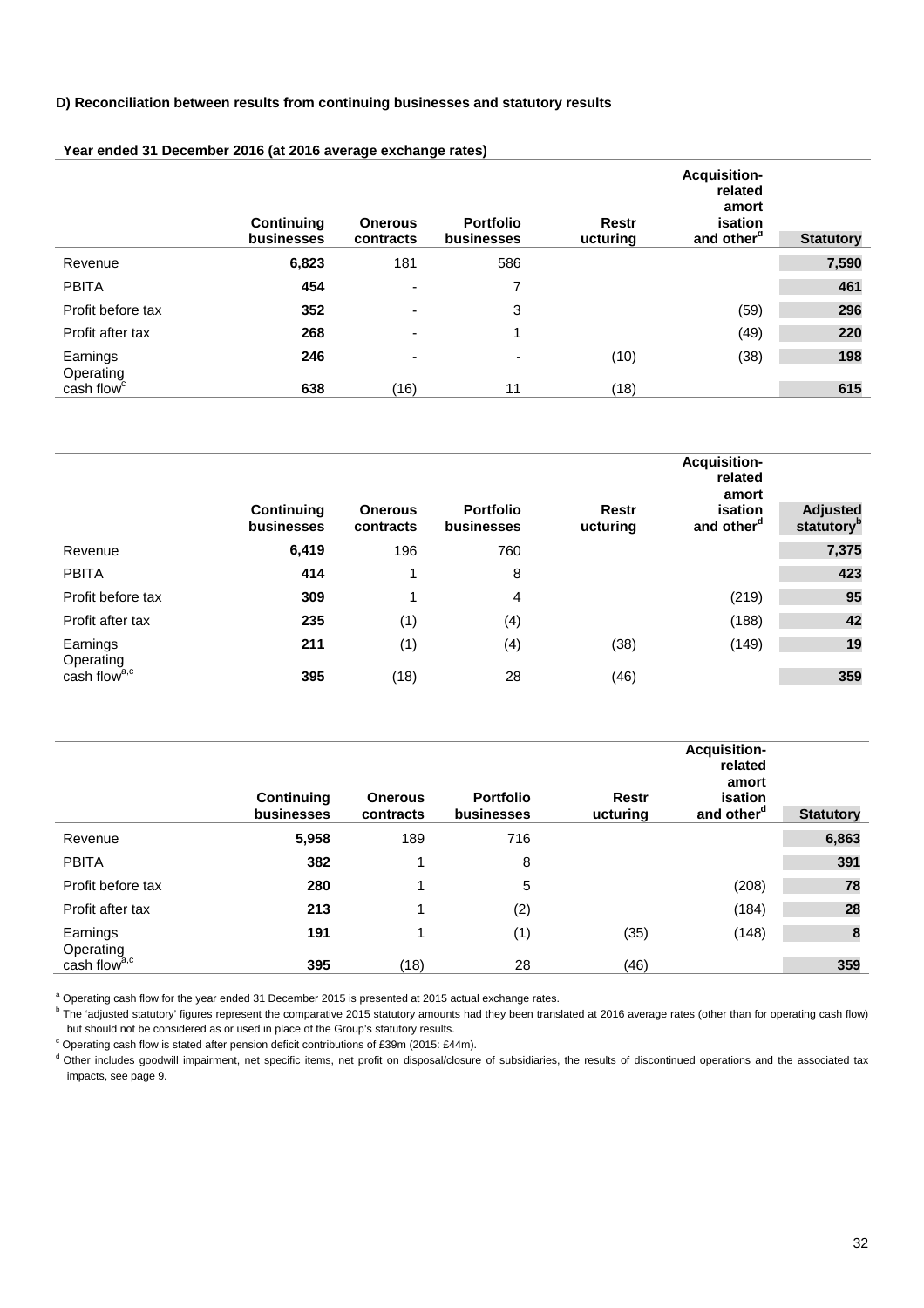E) Reconciliation of previously reported underlying results to re-presented results from continuing businesses<sup>(a)</sup>

The table below reconciles underlying revenue and PBITA as reported previously to the re-presented prior year revenue and PBITA from continuing businesses.

|                                     | Und-          |             | Busin-                          | Bus- | Con-               |             | Con-    |
|-------------------------------------|---------------|-------------|---------------------------------|------|--------------------|-------------|---------|
|                                     | erlying       |             | esses                           |      | inesses tinuing    |             | tinuing |
| For the                             | as            |             | re-class-re-class-              |      |                    | bus-Exch-   | busi-   |
| year                                | pre-          | On-         | ified                           |      | ified inesses ange |             | nesses  |
| ended 31 viously erous              |               |             | to                              |      | from at 2015 rate  |             | at 2016 |
| <b>December</b>                     | re-           |             | con- portfolio portfolio<br>(b) | (c)  |                    | exch- move- | exch-   |
| 2015                                | ported tracts |             |                                 |      |                    | ange ments  | ange    |
|                                     | £m            | £m          | £m                              | £m   | £m                 | £m          | £m      |
| Revenue                             |               |             |                                 |      |                    |             |         |
| Africa                              | 391           |             | (10)                            | 12   | 393                | 2           | 395     |
| Asia<br>بالأفات                     | 610           | (6)         | (20)                            | 20   | 604                | 62          | 666     |
| Latin                               | 549           |             | (2)                             | 22   | 569                | 10          | 579     |
| Middle                              |               |             |                                 |      |                    |             |         |
| East &                              | 716           |             | (6)                             | 6    | 716                | 77          | 793     |
| Emerging<br>markets                 | 2,266         | (6)         | (38)                            | 60   | 2,282              | 151         | 2,433   |
|                                     |               |             |                                 |      |                    |             |         |
| Europe                              | 1,159         | (48)        | (133)                           | 66   | 1,044              | 126         | 1,170   |
| <b>North</b>                        | 1,518         |             | (75)                            |      | 1,443              | 173         | 1,616   |
| UK &                                |               | 1,490 (135) | (166)                           |      | 1,189              | 11          | 1,200   |
| Developed                           |               | 4,167 (183) | (374)                           | 66   | 3,676              | 310         | 3,986   |
|                                     |               |             |                                 |      |                    |             |         |
| <b>Total</b>                        |               | 6,433 (189) | (412)                           | 126  | 5,958              | 461         | 6,419   |
| <b>PBITA</b>                        |               |             |                                 |      |                    |             |         |
| Africa                              | 40            |             |                                 |      | 40                 |             | 40      |
| Asia                                | 45            |             | (1)                             |      | 44                 | 5           | 49      |
| د :4: د ،<br>Latin                  | 29            |             | (1)                             | (5)  | 23                 |             | 23      |
| الدافعات<br>Middle                  |               |             |                                 |      |                    |             |         |
| East &                              |               |             |                                 |      |                    |             |         |
| India                               | 76            |             | (1)                             | 1    | 76                 | 9           | 85      |
| Emerging                            | 190           |             | (3)                             | (4)  | 183                | 14          | 197     |
| Europe                              | 77            | (1)         | (11)                            | (1)  | 64                 | 8           | 72      |
| North                               | 94            |             | (6)                             |      | 88                 | 10          | 98      |
| <b>UK&amp;</b>                      | 116           |             | (19)                            |      | 97                 |             | 97      |
| Developed                           | 287           | (1)         | (36)                            | (1)  | 249                | 18          | 267     |
|                                     |               |             |                                 |      |                    |             |         |
| <b>Total PBITA</b><br>before        |               |             |                                 |      |                    |             |         |
| corporate                           | 477           | (1)         | (39)                            | (5)  | 432                | 32          | 464     |
| Corporate                           | (50)          |             |                                 |      | (50)               |             | (50)    |
| <b>Total</b>                        | 427           | (1)         | (39)                            | (5)  | 382                | 32          | 414     |
|                                     |               |             |                                 |      |                    |             |         |
| <b>Earnings</b>                     | 227           | (1)         | (27)                            | (8)  | 191                | 20          | 211     |
|                                     |               |             |                                 |      |                    |             |         |
| Operating<br>cash flow <sup>d</sup> | 416           | 18          | (41)                            | 2    | 395                |             | 395     |

a) See basis of preparation on page 4.

b) During 2016 we determined that we would exit a further 10 of our businesses, including G4S Israel, UK Utility Services, US Youth Services and UK Children's<br>b) During 2016 we determined that we would exit a further 10 of Services. We have therefore reported the results of these businesses in portfolio businesses in 2016 and have restated the 2015 results accordingly.<br><sup>c)</sup> During 2016, for 14 of the businesses previously reported as portfol

businesses in 2016 and have restated the 2015 results accordingly.<br><sup>d)</sup> Operating cash flow is stated after pension deficit contributions of £44m and is shown at actual 2015 exchange rates. performance and we have formally concluded that we will retain these businesses. We have therefore reported the results of these businesses in continuing